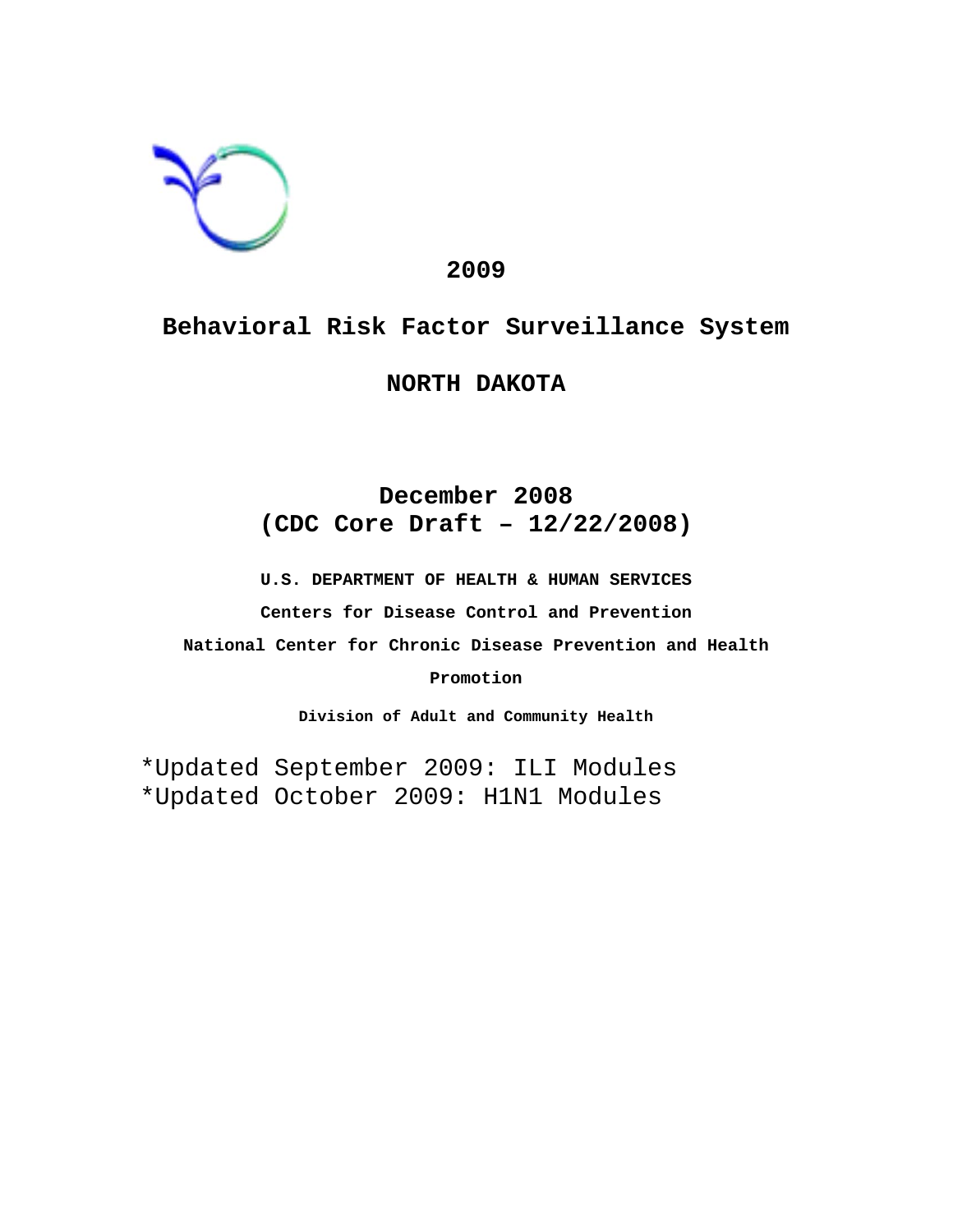### **2009 NORTH DAKOTA BRFSS**

| Healthy Days-Health-Related Quality of Life 7<br>Hypertension Awareness 16<br>Cholesterol Awareness 17<br>Cardiovascular Disease Prevalence 18<br>Module 31: Novel H1N1 Adult Immunization 35<br>Pandemic Flu (January - February) 37<br>Arthritis Burden 42<br>Fruit and Vegetables 45<br>Emotional Support and Life Satisfaction 51<br>Required Module: Influenza like Illness-Adult (September '09 through<br>Module 32: High Risk/Health Care Worker 56<br>Module 07: Actions to Control High Blood Pressure 58<br>61<br>63<br>64<br>67<br>Health Care Coverage 70<br>Secondhand Smoke Policy 71<br>Emergency Preparedness 72<br>Sexual Orientation 75 | Introduction and Random Adult Selection Module 1                     |  |
|------------------------------------------------------------------------------------------------------------------------------------------------------------------------------------------------------------------------------------------------------------------------------------------------------------------------------------------------------------------------------------------------------------------------------------------------------------------------------------------------------------------------------------------------------------------------------------------------------------------------------------------------------------|----------------------------------------------------------------------|--|
|                                                                                                                                                                                                                                                                                                                                                                                                                                                                                                                                                                                                                                                            | Core Section 01:                                                     |  |
|                                                                                                                                                                                                                                                                                                                                                                                                                                                                                                                                                                                                                                                            | Core Section 02:                                                     |  |
|                                                                                                                                                                                                                                                                                                                                                                                                                                                                                                                                                                                                                                                            | Core Section 03:                                                     |  |
|                                                                                                                                                                                                                                                                                                                                                                                                                                                                                                                                                                                                                                                            | Core Section 04:                                                     |  |
|                                                                                                                                                                                                                                                                                                                                                                                                                                                                                                                                                                                                                                                            | Core Section 05:                                                     |  |
|                                                                                                                                                                                                                                                                                                                                                                                                                                                                                                                                                                                                                                                            | Core Section 06:                                                     |  |
|                                                                                                                                                                                                                                                                                                                                                                                                                                                                                                                                                                                                                                                            |                                                                      |  |
|                                                                                                                                                                                                                                                                                                                                                                                                                                                                                                                                                                                                                                                            | Core Section 07:                                                     |  |
|                                                                                                                                                                                                                                                                                                                                                                                                                                                                                                                                                                                                                                                            | Core Section 08:                                                     |  |
|                                                                                                                                                                                                                                                                                                                                                                                                                                                                                                                                                                                                                                                            | Core Section 09:                                                     |  |
|                                                                                                                                                                                                                                                                                                                                                                                                                                                                                                                                                                                                                                                            | Core Section 10:                                                     |  |
|                                                                                                                                                                                                                                                                                                                                                                                                                                                                                                                                                                                                                                                            | Core Section 11:                                                     |  |
|                                                                                                                                                                                                                                                                                                                                                                                                                                                                                                                                                                                                                                                            | Core Section 12:                                                     |  |
|                                                                                                                                                                                                                                                                                                                                                                                                                                                                                                                                                                                                                                                            |                                                                      |  |
|                                                                                                                                                                                                                                                                                                                                                                                                                                                                                                                                                                                                                                                            | Core Section 13:                                                     |  |
|                                                                                                                                                                                                                                                                                                                                                                                                                                                                                                                                                                                                                                                            | Core Section 14:                                                     |  |
|                                                                                                                                                                                                                                                                                                                                                                                                                                                                                                                                                                                                                                                            | Core Section 15:                                                     |  |
|                                                                                                                                                                                                                                                                                                                                                                                                                                                                                                                                                                                                                                                            |                                                                      |  |
|                                                                                                                                                                                                                                                                                                                                                                                                                                                                                                                                                                                                                                                            |                                                                      |  |
|                                                                                                                                                                                                                                                                                                                                                                                                                                                                                                                                                                                                                                                            | Required Module:                                                     |  |
|                                                                                                                                                                                                                                                                                                                                                                                                                                                                                                                                                                                                                                                            | Core Section 17:                                                     |  |
|                                                                                                                                                                                                                                                                                                                                                                                                                                                                                                                                                                                                                                                            | Core Section 18:                                                     |  |
|                                                                                                                                                                                                                                                                                                                                                                                                                                                                                                                                                                                                                                                            | Core Section 19:                                                     |  |
|                                                                                                                                                                                                                                                                                                                                                                                                                                                                                                                                                                                                                                                            | Core Section 20:                                                     |  |
|                                                                                                                                                                                                                                                                                                                                                                                                                                                                                                                                                                                                                                                            | Core Section 21:                                                     |  |
|                                                                                                                                                                                                                                                                                                                                                                                                                                                                                                                                                                                                                                                            | Core Section 22:                                                     |  |
|                                                                                                                                                                                                                                                                                                                                                                                                                                                                                                                                                                                                                                                            |                                                                      |  |
|                                                                                                                                                                                                                                                                                                                                                                                                                                                                                                                                                                                                                                                            |                                                                      |  |
|                                                                                                                                                                                                                                                                                                                                                                                                                                                                                                                                                                                                                                                            |                                                                      |  |
|                                                                                                                                                                                                                                                                                                                                                                                                                                                                                                                                                                                                                                                            |                                                                      |  |
|                                                                                                                                                                                                                                                                                                                                                                                                                                                                                                                                                                                                                                                            |                                                                      |  |
|                                                                                                                                                                                                                                                                                                                                                                                                                                                                                                                                                                                                                                                            | Required Module: Influenza like Illness-Child (September '09 through |  |
|                                                                                                                                                                                                                                                                                                                                                                                                                                                                                                                                                                                                                                                            |                                                                      |  |
|                                                                                                                                                                                                                                                                                                                                                                                                                                                                                                                                                                                                                                                            | Module 33: Novel H1N1 Childhood Immunization                         |  |
|                                                                                                                                                                                                                                                                                                                                                                                                                                                                                                                                                                                                                                                            |                                                                      |  |
|                                                                                                                                                                                                                                                                                                                                                                                                                                                                                                                                                                                                                                                            | Module 26: Childhood Asthma Prevalence                               |  |
|                                                                                                                                                                                                                                                                                                                                                                                                                                                                                                                                                                                                                                                            |                                                                      |  |
|                                                                                                                                                                                                                                                                                                                                                                                                                                                                                                                                                                                                                                                            | State Added Section 01:                                              |  |
|                                                                                                                                                                                                                                                                                                                                                                                                                                                                                                                                                                                                                                                            | State Added Section 02:                                              |  |
|                                                                                                                                                                                                                                                                                                                                                                                                                                                                                                                                                                                                                                                            | State Added Section 03:                                              |  |
|                                                                                                                                                                                                                                                                                                                                                                                                                                                                                                                                                                                                                                                            | State Added Section 04:                                              |  |
|                                                                                                                                                                                                                                                                                                                                                                                                                                                                                                                                                                                                                                                            | State Added Section 05:                                              |  |
|                                                                                                                                                                                                                                                                                                                                                                                                                                                                                                                                                                                                                                                            | Interview Length 76<br>State Added Section 06:                       |  |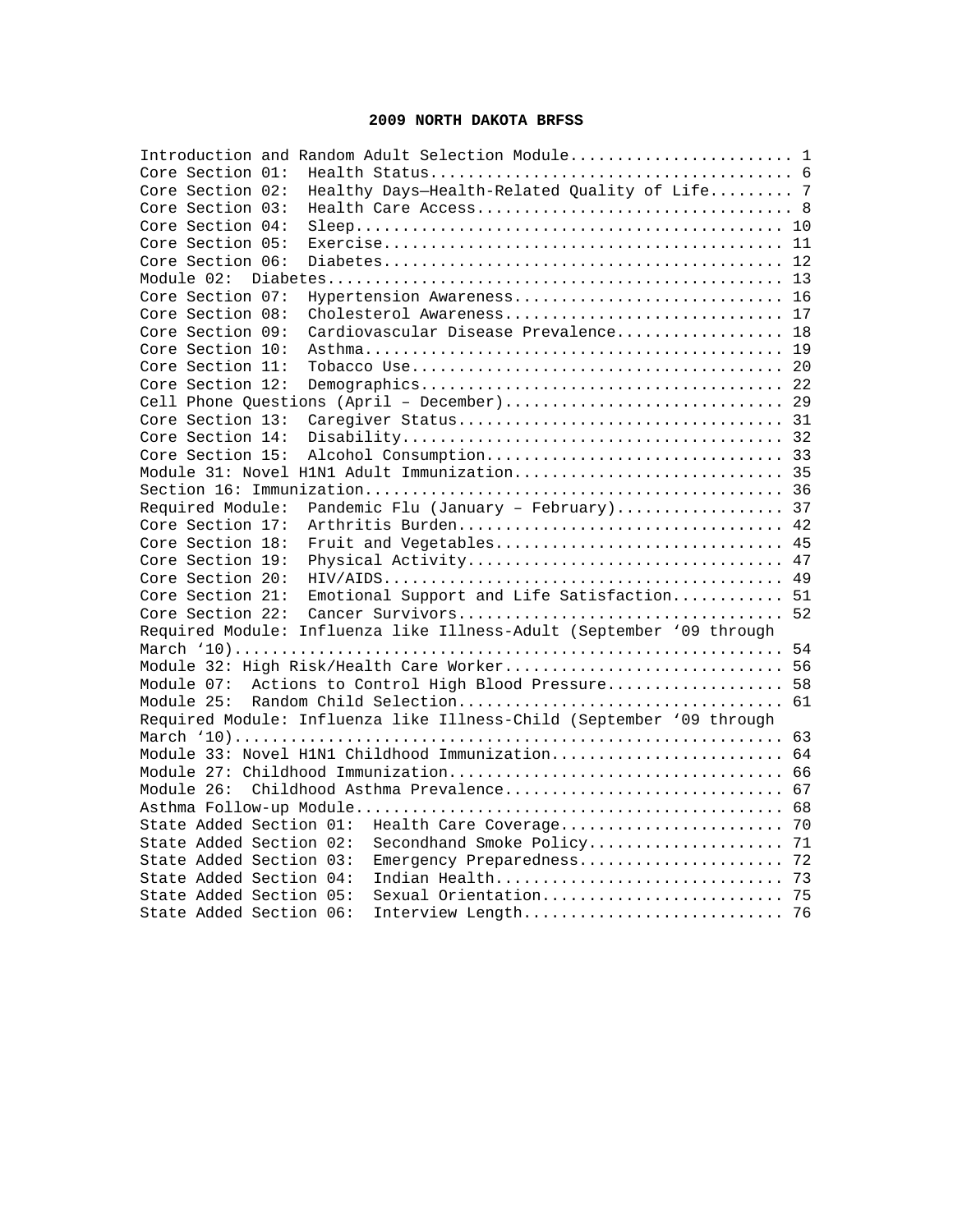### **Introduction and Random Adult Selection Module**

<span id="page-2-0"></span>HELLO, I'm calling for the North Dakota Department of Health. My name is **[INTERVIEWER NAME]**.

We are gathering information about the health of North Dakota residents. This project is conducted by the health department with assistance from the Centers for Disease Control and Prevention. Your telephone number has been chosen randomly, and I would like to ask some questions about health and health practices.

### Is this **[XXX-XXX-XXXX]**?

1. CORRECT NUMBER (PROCEED TO NEXT QUESTION) **SKP > PRIVRES**<br>2. NUMBER IS NOT THE SAME 2. NUMBER IS NOT THE SAME

WRONGNUM – IF INTROQST = 2

Thank you very much, but I seem to have dialed the wrong number. It's possible that your number may be called at a later time.

PRIVRES - IF INTROQST = 1 PVTRESID

Is this a private residence?

1. YES, CONTINUE **SKP > ISCELL**<br>2. NO. NON-RESIDENTIAL **SKP > NONRES** 

2. NO, NON-RESIDENTIAL **SKP NONRES**

NONRES – IF PRIVRES = 2

Thank you very much, but we are only interviewing private residences in **[STATE]**.

ISCELL – IF PRIVRES = 1 CELLFON

Is this a cellular telephone?

READ IF NECESSARY: By cellular telephone we mean a telephone that is mobile and usable outside of your neighborhood.

1. NO, NOT A CELLULAR TELEPHONE, CONTINUE. **SKP > ADULTS**<br>2. YES, A CELLULAR TELEPHONE **SKP > CELLYES** 2. YES, A CELLULAR TELEPHONE

CELLYES – IF ISCELL = 2

Thank you very much, but we are only interviewing land line telephones and private residences.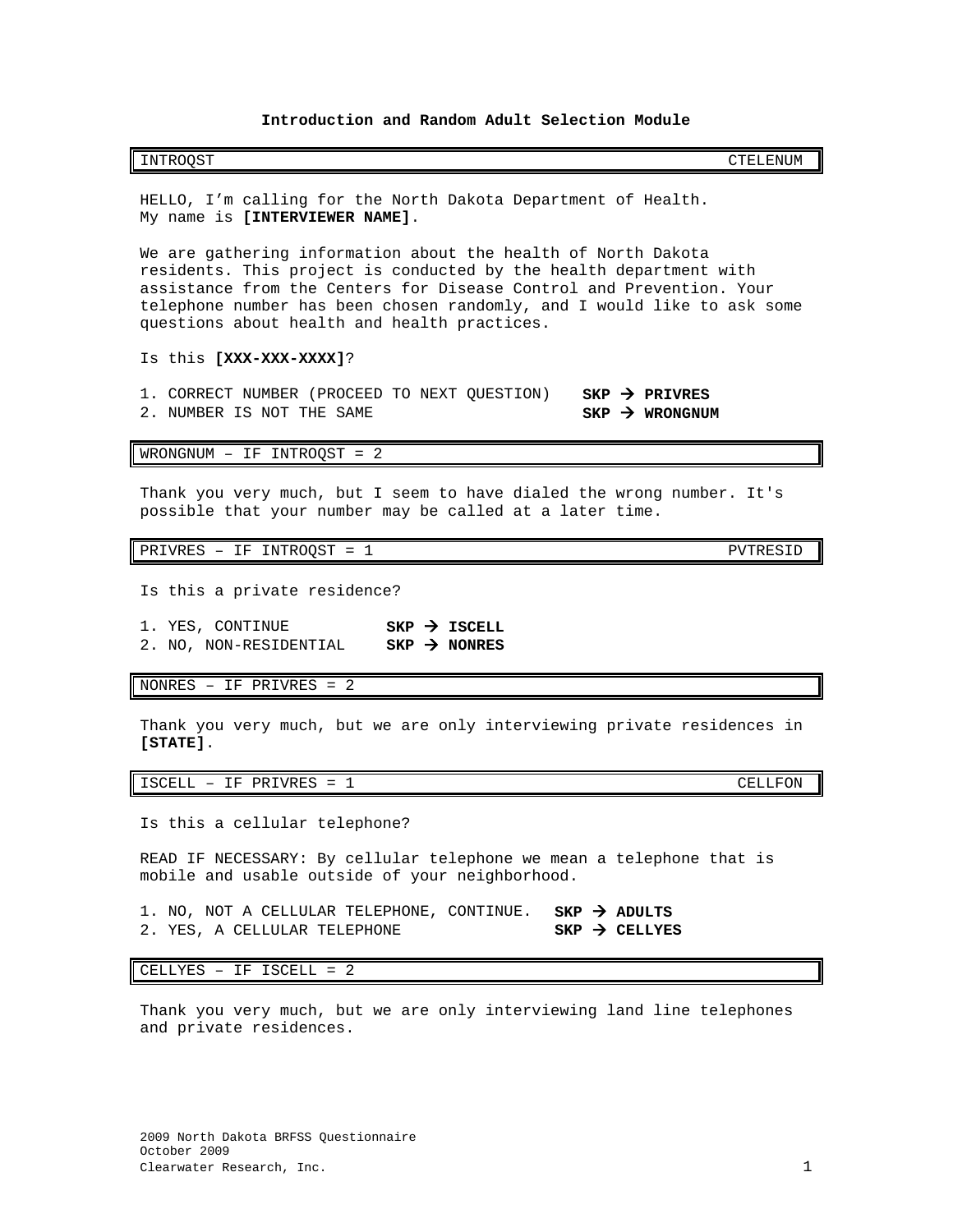### $ADULTS - IF ISCELL = 1$  NUMADULT

I need to randomly select one adult who lives in your household to be interviewed. How many members of your household, including yourself, are 18 years of age or older?

 $\_$   $\_$  ENTER NUMBER OF ADULTS **IF ADULTS = 1 SKP**  $\rightarrow$  **ONEADULT** 

### MEN NUMMEN AND A SERIES OF THE SERIES OF THE SERIES OF THE SERIES OF THE SERIES OF THE SERIES OF THE SERIES OF

How many of these adults are men?

 $-$  ENTER NUMBER MEN

### WOMEN NUMWOMEN AND THE SERVICE OF THE SERVICE OF THE SERVICE OF THE SERVICE OF THE SERVICE OF THE SERVICE OF T

How many of these adults are women?

 $-$  ENTER NUMBER WOMEN

WRONGTOT – IF MEN + WOMEN <> ADULTS

I'm sorry, something is not right.

Number of Men Number of Women - + ------ Number of Adults –

1. CORRECT THE NUMBER OF MEN **SKP > MEN** 2. CORRECT THE NUMBER OF WOMEN  $SKP \rightarrow WOMEN$ 

3. CORRECT THE NUMBER OF ADULTS **SKP ADULTS**

SELECTED – IF ADULT > 1 AND (MEN + WOMEN) = ADULTS

The person in your household I need to speak with is **[RANDOMLY SELECTED ADULT]**.

Are you the **[RANDOMLY SELECTED ADULT]**?

1. YES **SKP YOURTHE1**  $SKP \rightarrow GETNEWAD$ 

ONEADULT – IF ADULT = 1

Are you the Adult?

INTERVIEWER NOTE: ASK GENDER IF NECESSARY.

1. YES AND THE RESPONDENT IS A MALE. **SKP YOURTHE1** 2. YES AND THE RESPONDENT IS A FEMALE. **SKP YOURTHE1** 3. NO

2009 North Dakota BRFSS Questionnaire October 2009 Clearwater Research, Inc. 2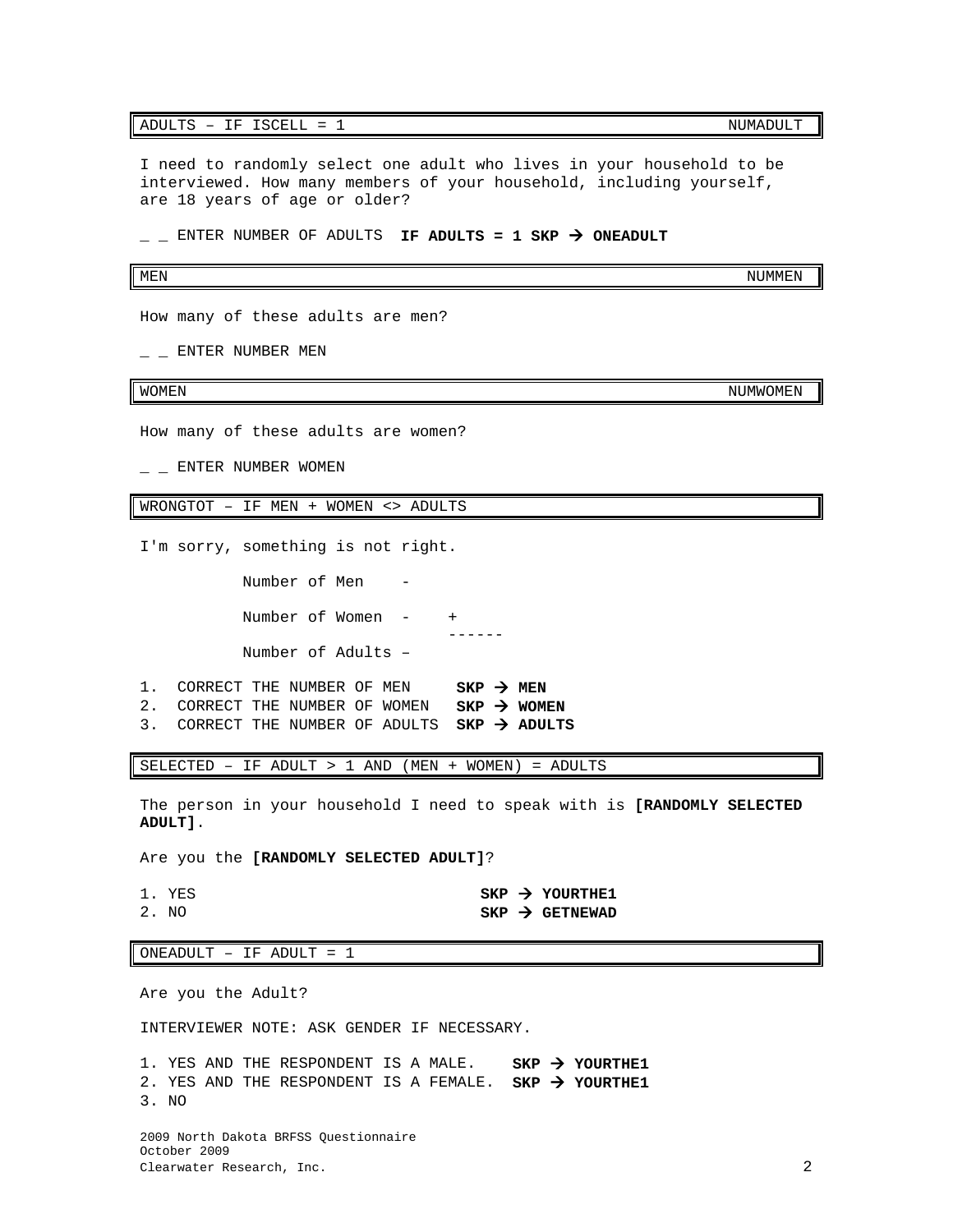ASKGENDR – IF ADULT = 1 AND ONEADULT = 3

Is the Adult a man or a woman?

1. MALE

2. FEMALE

GETADULT – IF ONEADULT = 3

May I speak with… **[IF ASKGENDR = 1,** him?, her?]

1. YES, ADULT IS COMING TO THE PHONE 2. NO, GO TO NEXT SCREEN, PRESS F3 TO SCHEDULE A CALL-BACK

YOURTHE1 – IF SELECTED = 1 OR ONEADULT < 3

Then you are the person I need to speak with.

1. PERSON INTERESTED, CONTINUE **SKP INTROSCR** 2. GO BACK TO ADULTS QUESTION. WARNING: A NEW RESPONDENT MAY BE SELECTED **SKP ADULTS**

GETNEWAD – IF SELECTED = 2

May I speak with the **[RANDOMLY SELECTED RESPONDENT]**?

- 1. YES, SELECTED RESPONDENT COMING TO THE PHONE **SKP NEWADULT**
- 2. NO, GO TO NEXT SCREEN, PRESS F3 TO SCHEDULE A **SKP NEWADULT** CALL-BACK
- 3. GO BACK TO ADULTS QUESTION. WARNING: A NEW RESPONDENT MAY BE SELECTED  $SKP \rightarrow ADULTS$

NEWADULT – IF GETNEWAD = 1

HELLO, I am calling for the North Dakota Department of Health. My name is **[INTERVIEWER NAME]**.

We are gathering information about the health of North Dakota residents. This project is conducted by the health department with assistance from the Centers for Disease Control and Prevention. Your telephone number has been chosen randomly, and I would like to ask some questions about health and health practices.

- 1. PERSON INTERESTED, CONTINUE
- 2. GO BACK TO ADULTS QUESTION. WARNING: A NEW **SKP ADULTS**RESPONDENT MAY BE SELECTED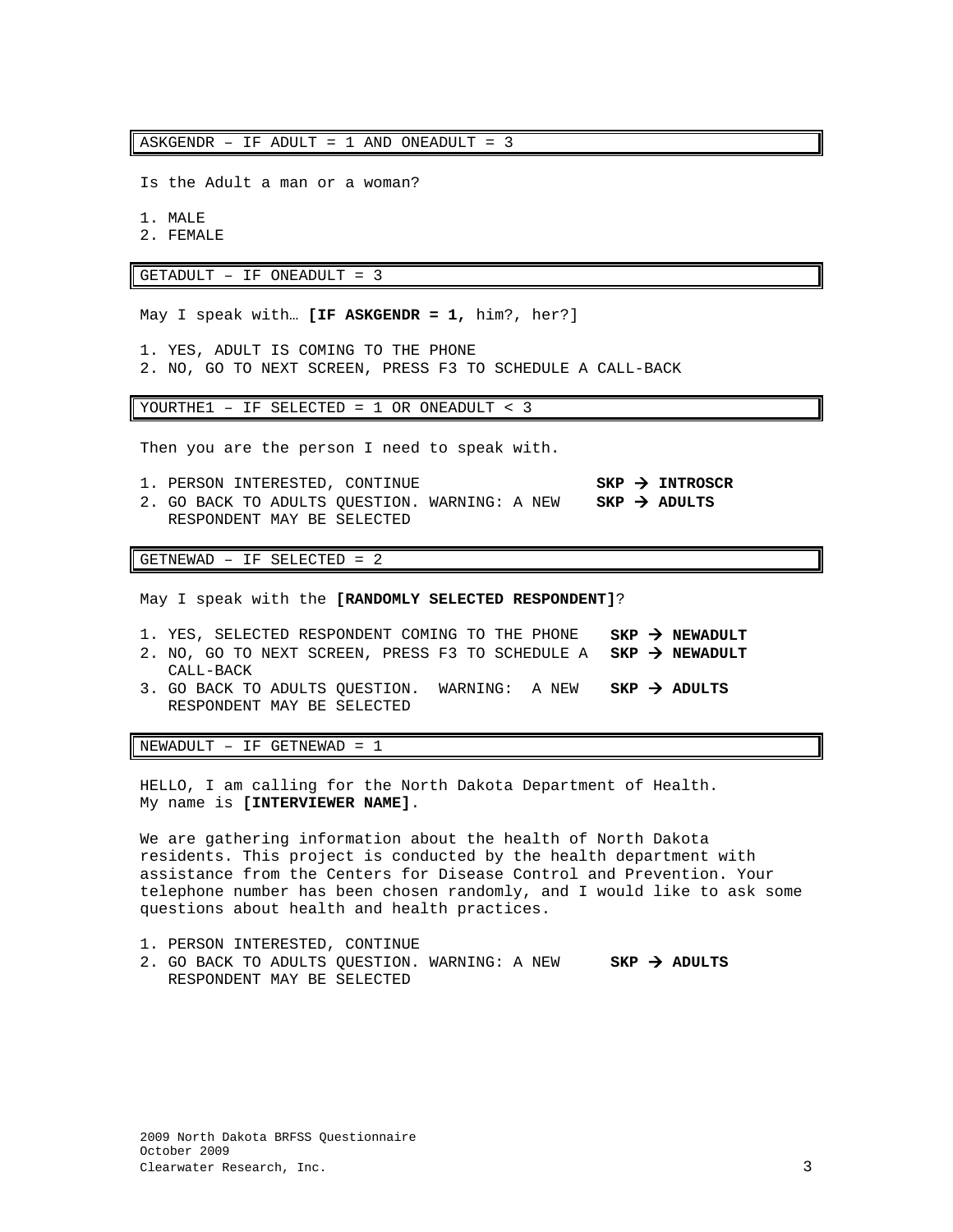### INTROSCR

I will not ask for your last name, address, or other personal information that can identify you. You do not have to answer any question you do not want to, and you can end the interview at any time. Any information you give me will be confidential. If you have any questions about this survey, please call [701-328-2787].

| 1. PERSON INTERESTED, CONTINUE                |  |  |  | $SKP \rightarrow CO1Q01$ |
|-----------------------------------------------|--|--|--|--------------------------|
| 2. GO BACK TO ADULTS OUESTION. WARNING: A NEW |  |  |  | $SKP \rightarrow ADULTS$ |
| RESPONDENT MAY BE SELECTED                    |  |  |  |                          |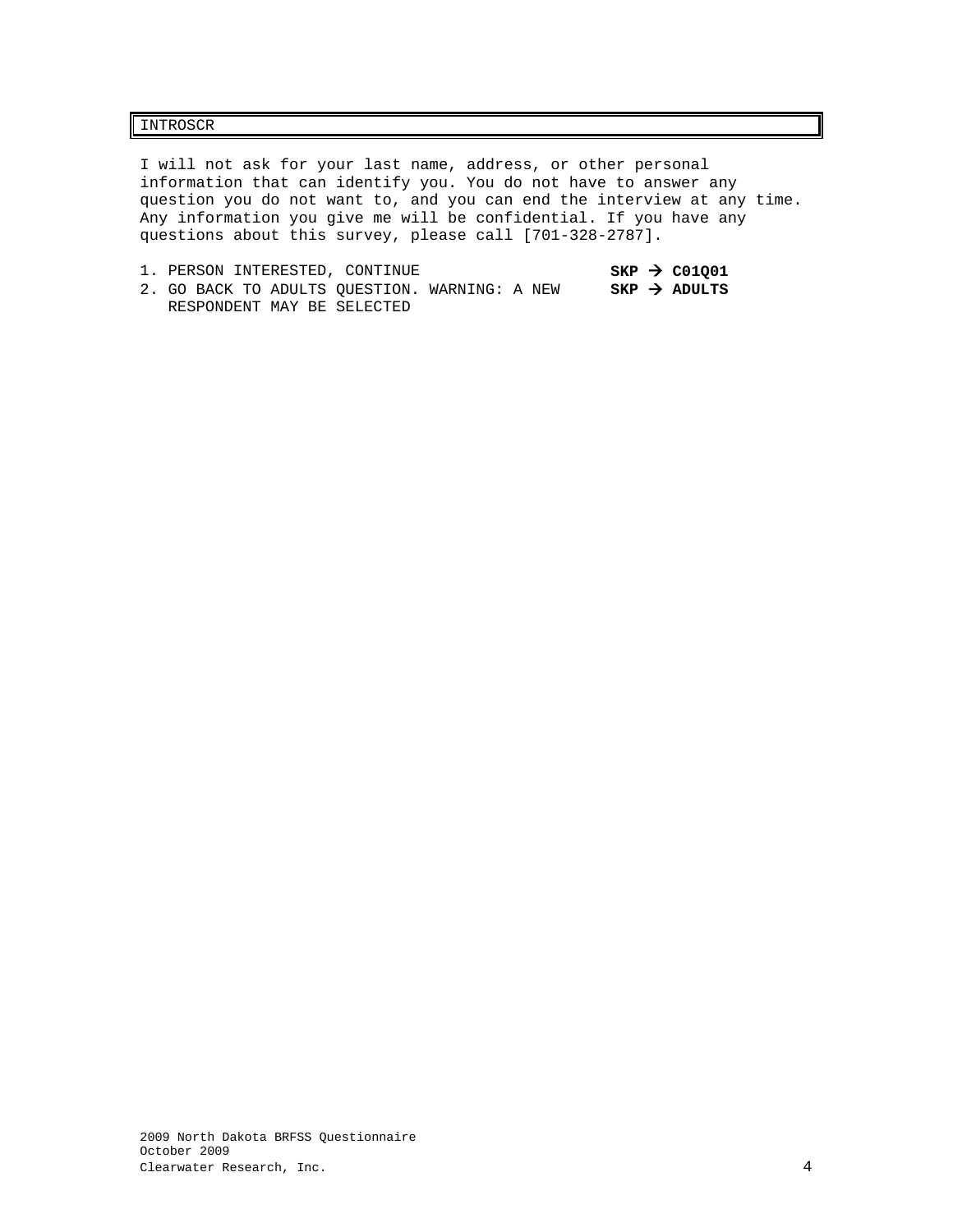2009 North Dakota BRFSS Questionnaire October 2009 Clearwater Research, Inc.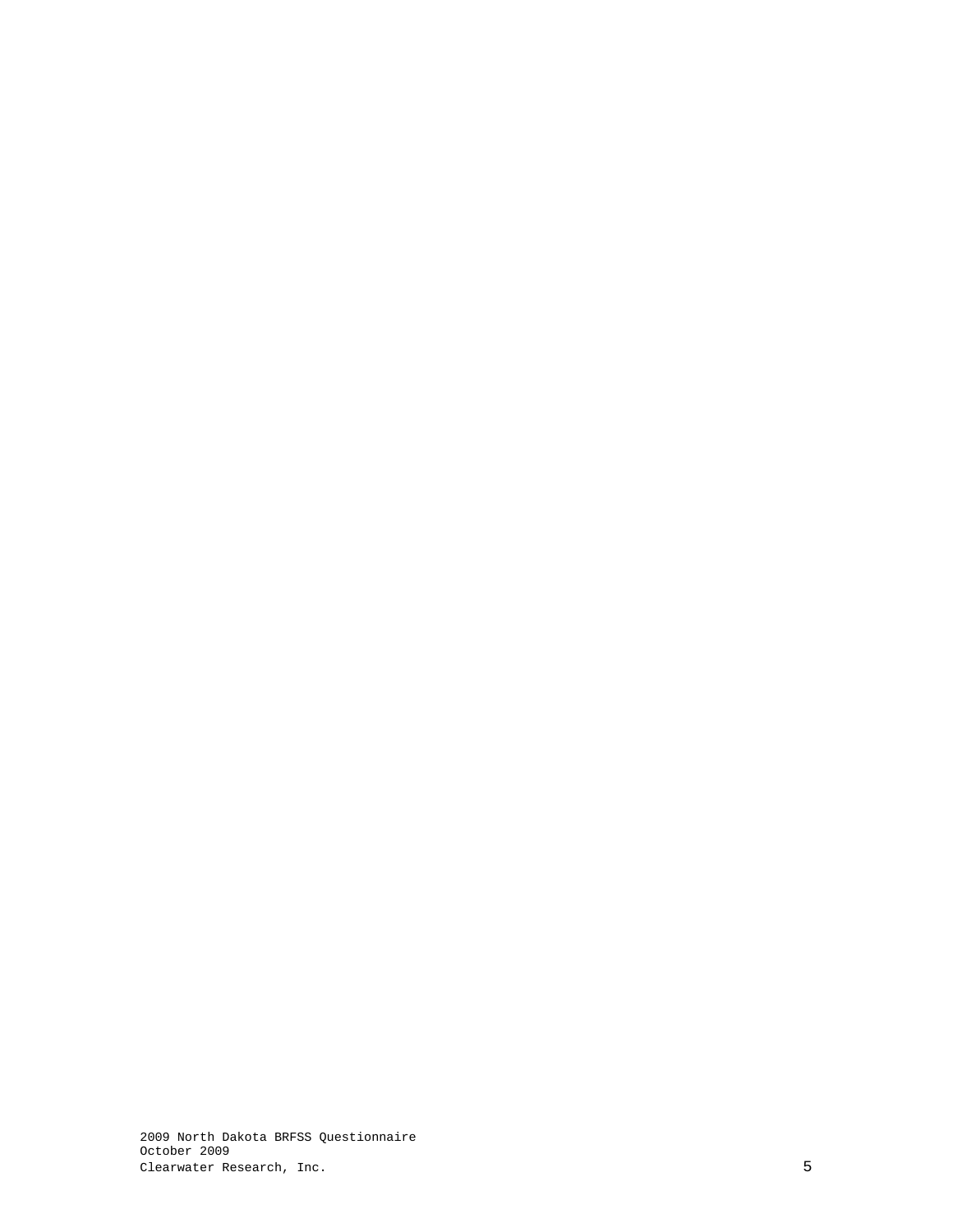<span id="page-7-0"></span>C01Q01 GENHLTH

Would you say that in general your health is…

1. Excellent 2. Very good

- 3. Good
- 4. Fair
- or
- 
- 5. Poor
- 7. DON'T KNOW/NOT SURE
- 9. REFUSED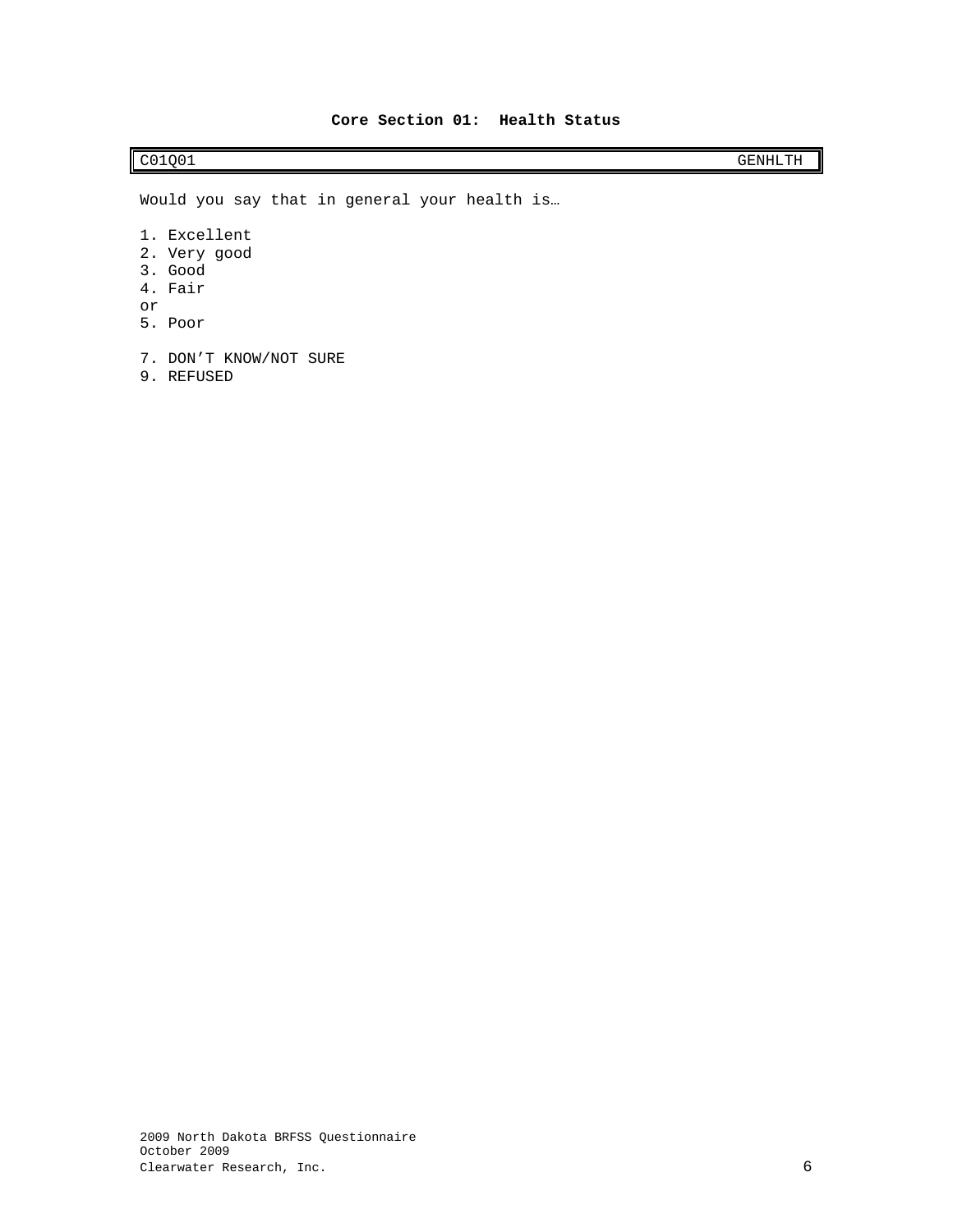### **Core Section 02: Healthy Days—Health-Related Quality of Life**

<span id="page-8-0"></span>C02Q01 PHYSHLTH

Now thinking about your physical health, which includes physical illness and injury, for how many days during the past 30 days was your physical health not good?

 $-$  NUMBER OF DAYS

88. NONE 77. DON'T KNOW/NOT SURE 99. REFUSED

C02Q02 MENTHLTH

Now thinking about your mental health, which includes stress, depression, and problems with emotions, for how many days during the past 30 days was your mental health not good?

 $-$  NUMBER OF DAYS

88. NONE 77. DON'T KNOW/NOT SURE 99. REFUSED

C02Q03 – IF C02Q01 <> 88 AND C02Q02 <> 88 POORHLTH

During the past 30 days, for about how many days did poor physical or mental health keep you from doing your usual activities, such as selfcare, work, or recreation?

 $-$  NUMBER OF DAYS

88. NONE 77. DON'T KNOW/NOT SURE 99. REFUSED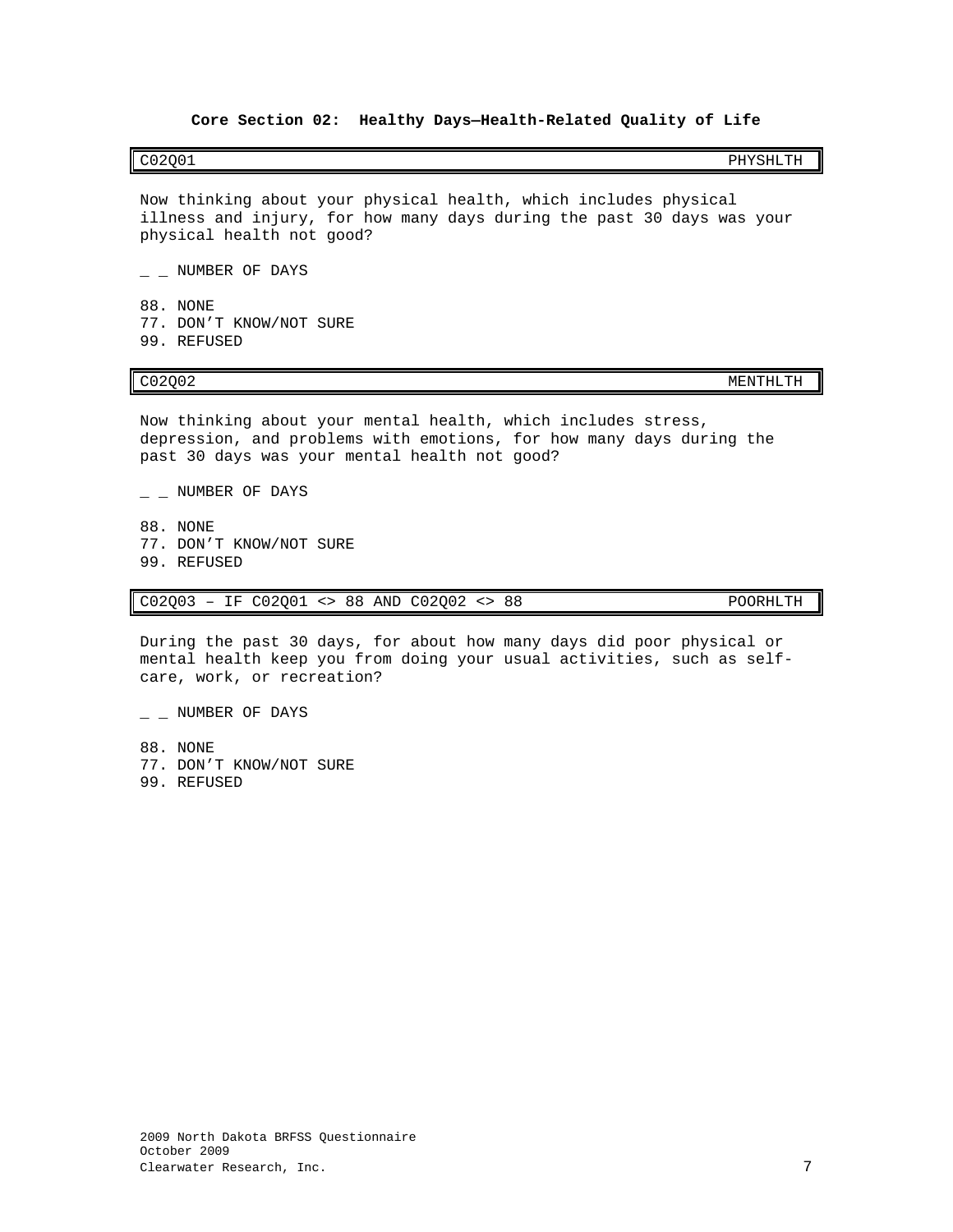### **Core Section 03: Health Care Access**

<span id="page-9-0"></span>C03Q01 HLTHPLAN

Do you have any kind of health care coverage, including health insurance, prepaid plans such as HMOs, or government plans such as Medicare?

1. YES

- 2. NO
- 7. DON'T KNOW/NOT SURE
- 9. REFUSED

C03Q02 PERSDOC2

Do you have one person you think of as your personal doctor or health care provider?

INTERVIEWER NOTE: IF "NO" ASK: "Is there more than one, or is there no person who you think of as your personal doctor or health care provider?"

1. YES, ONLY ONE 2. MORE THAN ONE 3. NO

- 7. DON'T KNOW/NOT SURE
- 9. REFUSED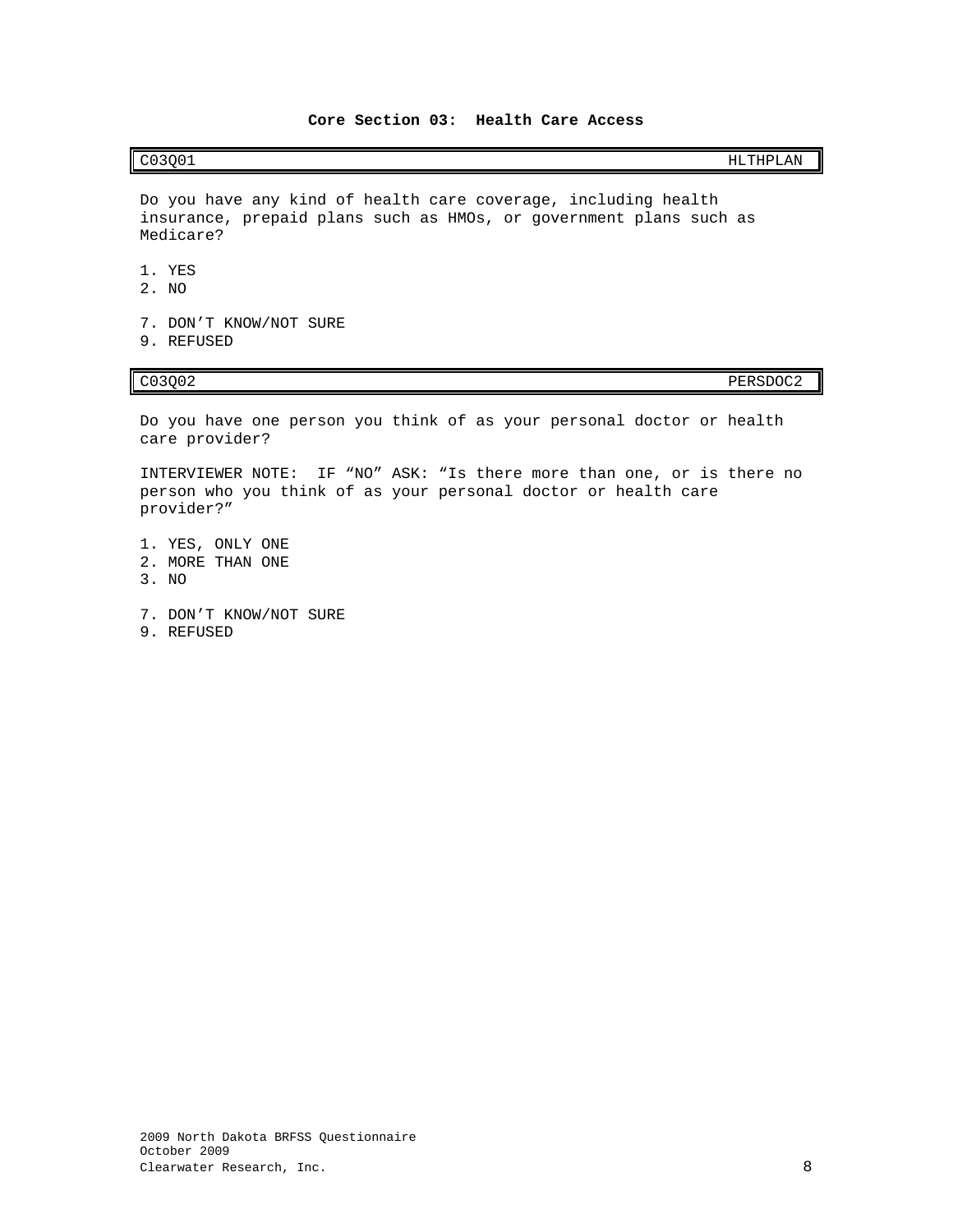c03Q03 MEDCOST

Was there a time in the past 12 months when you needed to see a doctor but could not because of cost?

1. YES

- 2. NO
- 7. DON'T KNOW/NOT SURE 9. REFUSED

CO3Q04 CHECKUP1

About how long has it been since you last visited a doctor for a routine checkup? A routine checkup is a general physical exam, not an exam for a specific injury, illness, or condition.

1. Within past year (anytime less than 12 months ago) 2. Within past 2 years (1 year but less than 2 years ago) 3. Within past 5 years (2 years but less than 5 years ago) 4. 5 or more years ago

7. DON'T KNOW/NOT SURE 8. NEVER 9. REFUSED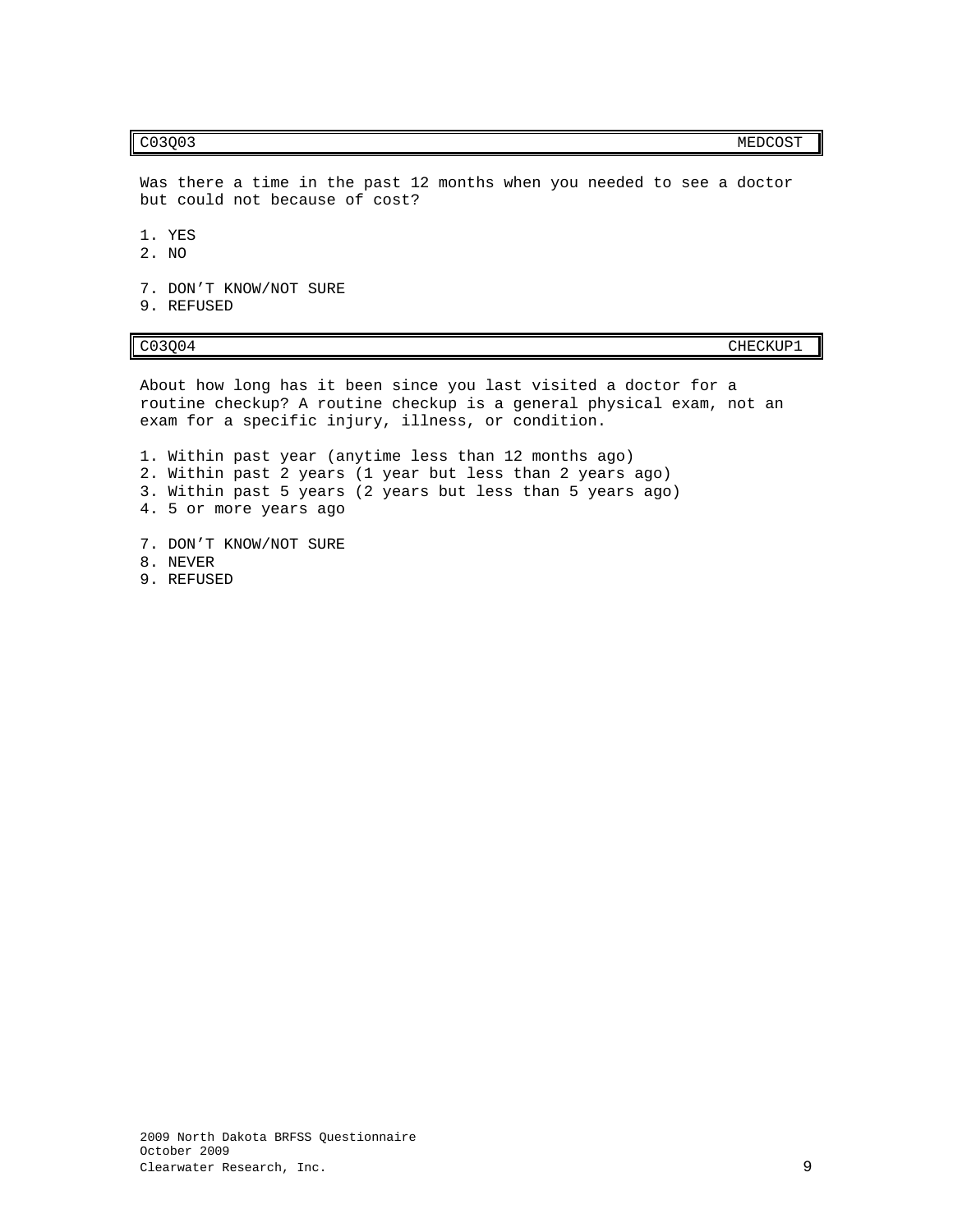<span id="page-11-0"></span>The next question is about getting enough rest or sleep.

During the past 30 days, for about how many days have you felt you did not get enough rest or sleep?

 $-$  NUMBER OF DAYS

- 88. NONE
- 77. DON'T KNOW/NOT SURE
- 99. REFUSED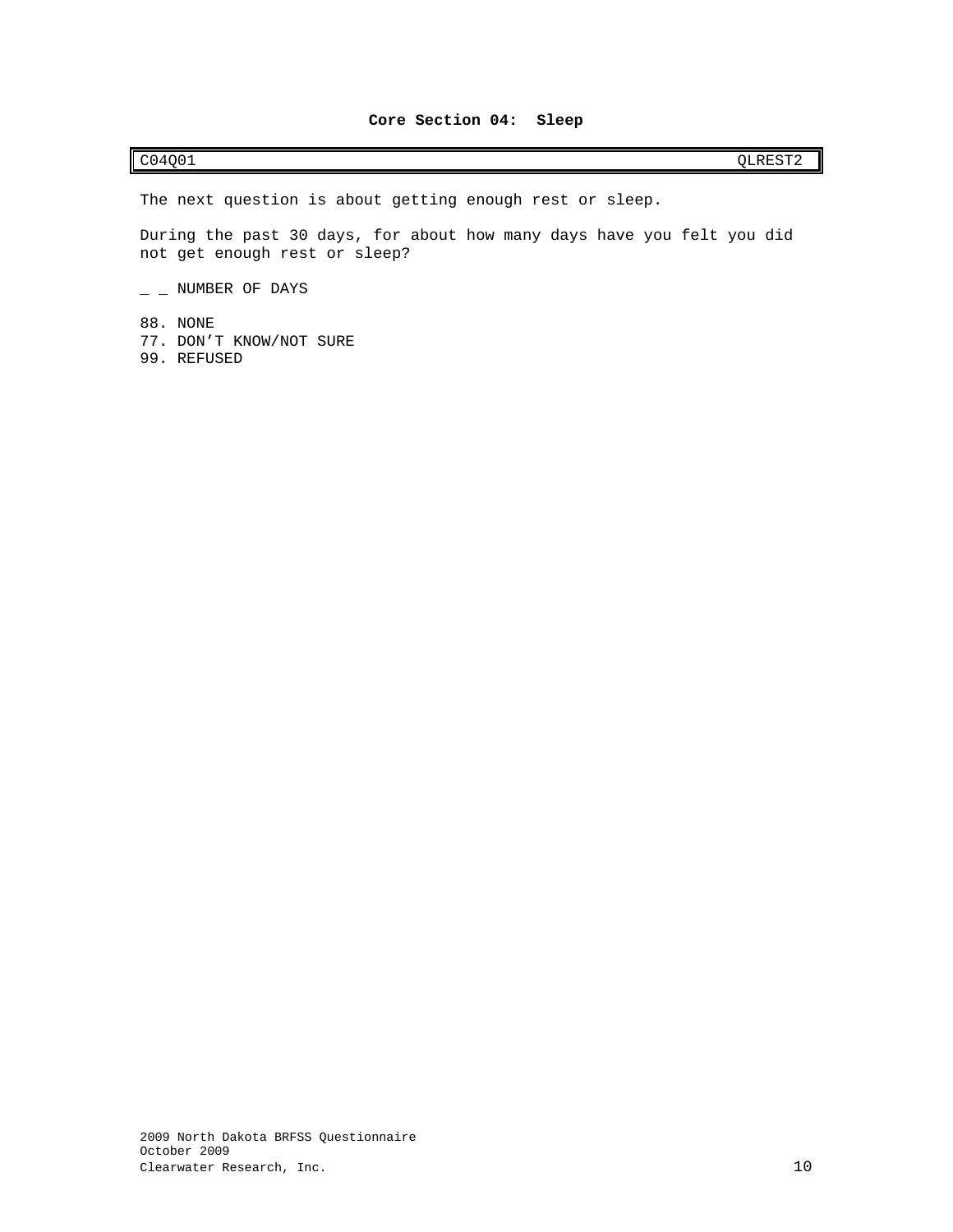<span id="page-12-0"></span>

C05Q01 EXERANY2

During the past month, other than your regular job, did you participate in any physical activities or exercises such as running, calisthenics, golf, gardening, or walking for exercise?

1. YES

- 2. NO
- 7. DON'T KNOW/NOT SURE
- 9. REFUSED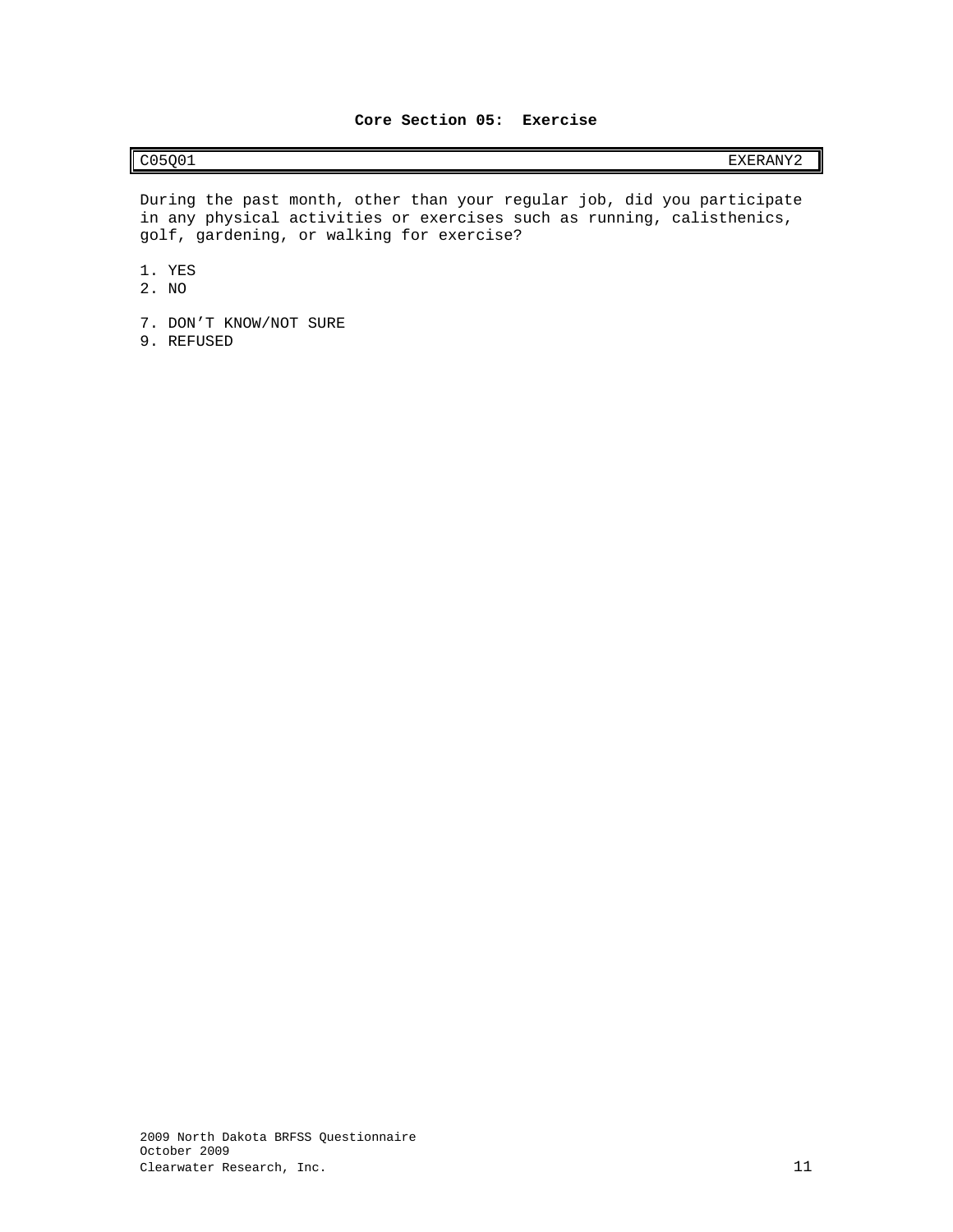### **Core Section 06: Diabetes**

<span id="page-13-0"></span>C06Q01 DIABETE2

Have you ever been told by a doctor that you have diabetes? INTERVIEWER NOTE: IF "YES" AND RESPONDENT IS FEMALE, ASK: "Was this

INTERVIEWER NOTE: IF RESPONDENT SAYS PRE-DIABETES OR BORDERLINE DIABETES, USE RESPONSE CODE 4.

- 1. YES
- 2. YES, BUT FEMALE TOLD ONLY DURING PREGNANCY
- 3. NO
- 4. NO, PRE-DIABETES OR BORDERLINE DIABETES
- 7. DON'T KNOW/NOT SURE

only when you were pregnant?"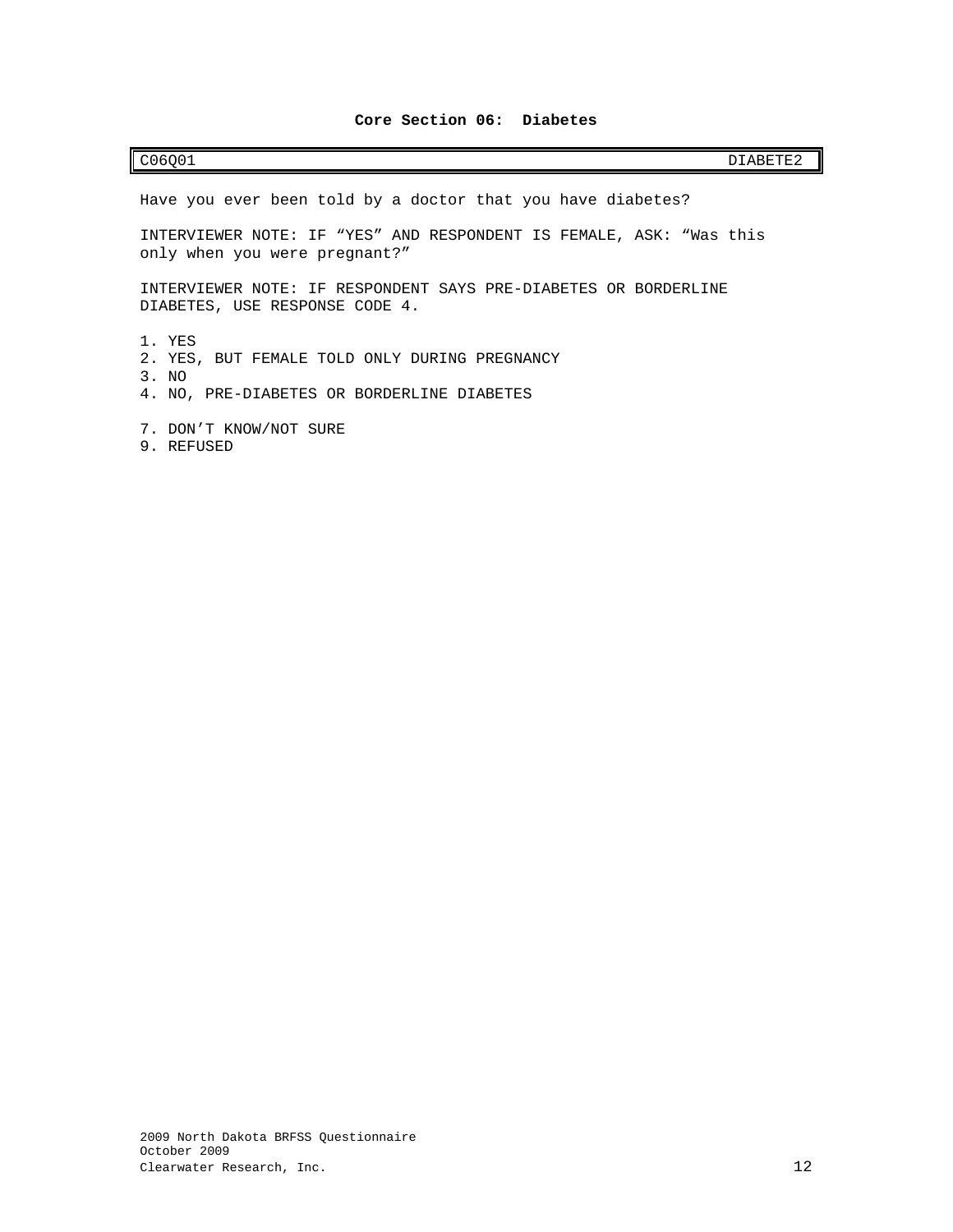How old were you when you were told you have diabetes?

 $\_$  Code age in years [97 = 97 and older]

98. DON'T KNOW/NOT SURE 99. REFUSED

 $M02Q02 - IF C06Q01 = 1$  INSULIN

Are you now taking insulin?

1. YES

- 2. NO
- 9. REFUSED

M02Q03 - IF C06Q01 = 1 BLDSUGAR

About how often do you check your blood for glucose or sugar? Include times when checked by a family member or friend, but do NOT include times when checked by a health professional.

 $1 -$  Times per day (101-199)<br>2  $-$  Times per week (201-299  $2$   $\_$  Times per week (201-299)<br>3  $\_$  Times per month (301-399  $3 -$  Times per month (301-399)<br>4  $-$  Times per year (401-499) Times per year (401-499)

888. NEVER 777. DON'T KNOW/NOT SURE 999. REFUSED

 $M02Q04 - IF CO6Q01 = 1$  FEETCHK2

About how often do you check your feet for any sores or irritations? Include times when checked by a family member or friend, but do NOT include times when checked by a health professional.

 $1 -$  Times per day (101-199)<br>2  $-$  Times per week (201-299  $2$   $_{-}$   $_{-}$  Times per week (201-299)<br>3  $_{-}$  Times per month (301-399  $3 -$  Times per month (301-399)<br> $4 -$  Times per year (401-499) Times per year (401-499)

555. NO FEET 888. NEVER 777. DON'T KNOW/NOT SURE 999. REFUSED

<span id="page-14-0"></span>M02Q01 – IF C06Q01 = 1 DIABAGE2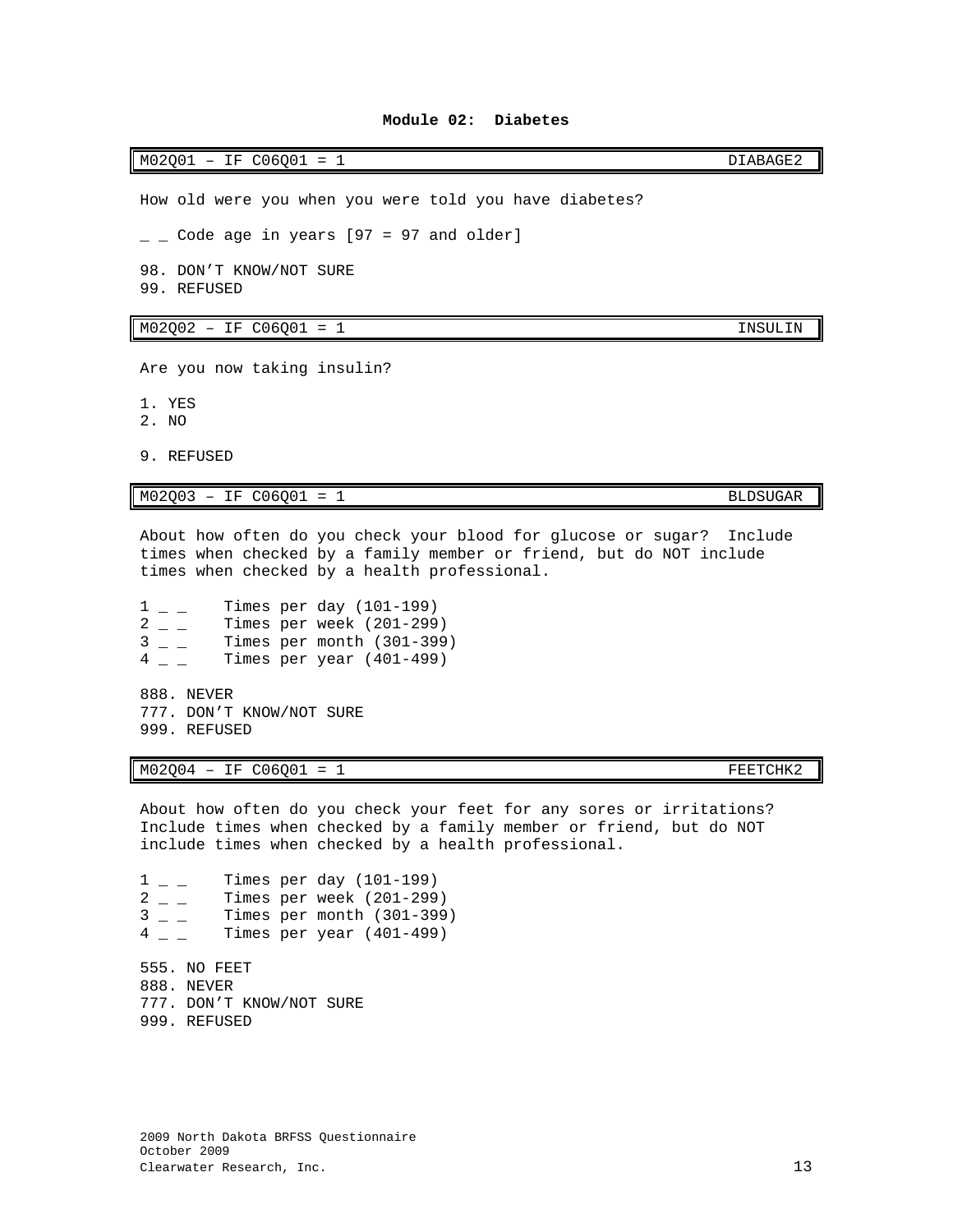M02Q05 – IF C06Q01 = 1 DOCTDIAB

About how many times in the past 12 months have you seen a doctor, nurse, or other health professional for your diabetes?

 $\angle$  \_ NUMBER OF TIMES [76 = 76 or greater]

88. NONE 77. DON'T KNOW/NOT SURE 99. REFUSED

 $M02Q06 - IF CO6Q01 = 1$  CHKHEMO3

A test for "A one C" measures the average level of blood sugar over the past three months. About how many times in the past 12 months has a doctor, nurse, or other health professional checked you for "A one C"?

NUMBER OF TIMES  $[76 = 76$  or greater]

88. NONE 98. NEVER HEARD OF "A one C" 77. DON'T KNOW/NOT SURE 99. REFUSED

M02Q07 - IF C06Q01 = 1 AND M02Q04 <> 555 FEETCHK

About how many times in the past 12 months has a health professional checked your feet for any sores or irritations?

 $\_$  NUMBER OF TIMES [76 = 76 or greater]

88. NONE 77. DON'T KNOW/NOT SURE 99. REFUSED

 $M02Q08 - IF CO6Q01 = 1$  EYEEXAM

When was the last time you had an eye exam in which the pupils were dilated? This would have made you temporarily sensitive to bright light.

READ ONLY IF NECESSARY

1. Within the past month (anytime less than 1 month ago) 2. Within the past year (1 month but less than 12 months ago) 3. Within the past 2 years (1 year but less than 2 years ago) 4. 2 or more years ago

- 7. DON'T KNOW/NOT SURE
- 8. NEVER
- 9. REFUSED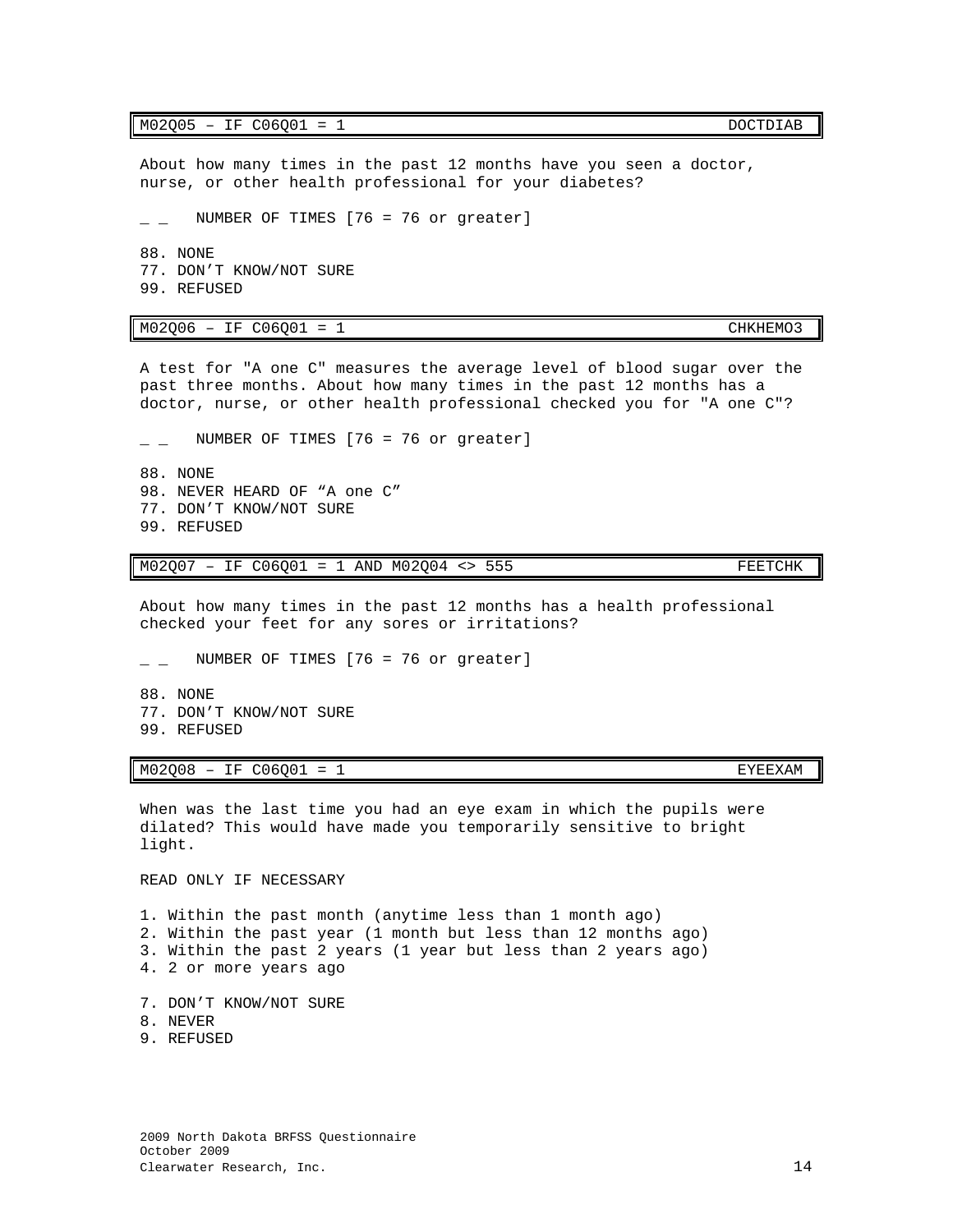M02Q09 - IF C06Q01 = 1 DIABEYE

Has a doctor ever told you that diabetes has affected your eyes or that you had retinopathy?

- 1. YES
- 2. NO
- 7. DON'T KNOW/NOT SURE
- 9. REFUSED

M02Q10 - IF C06Q01 = 1 DIABEDU

Have you ever taken a course or class in how to manage your diabetes yourself?

- 1. YES
- 2. NO
- 7. DON'T KNOW/NOT SURE
- 9. REFUSED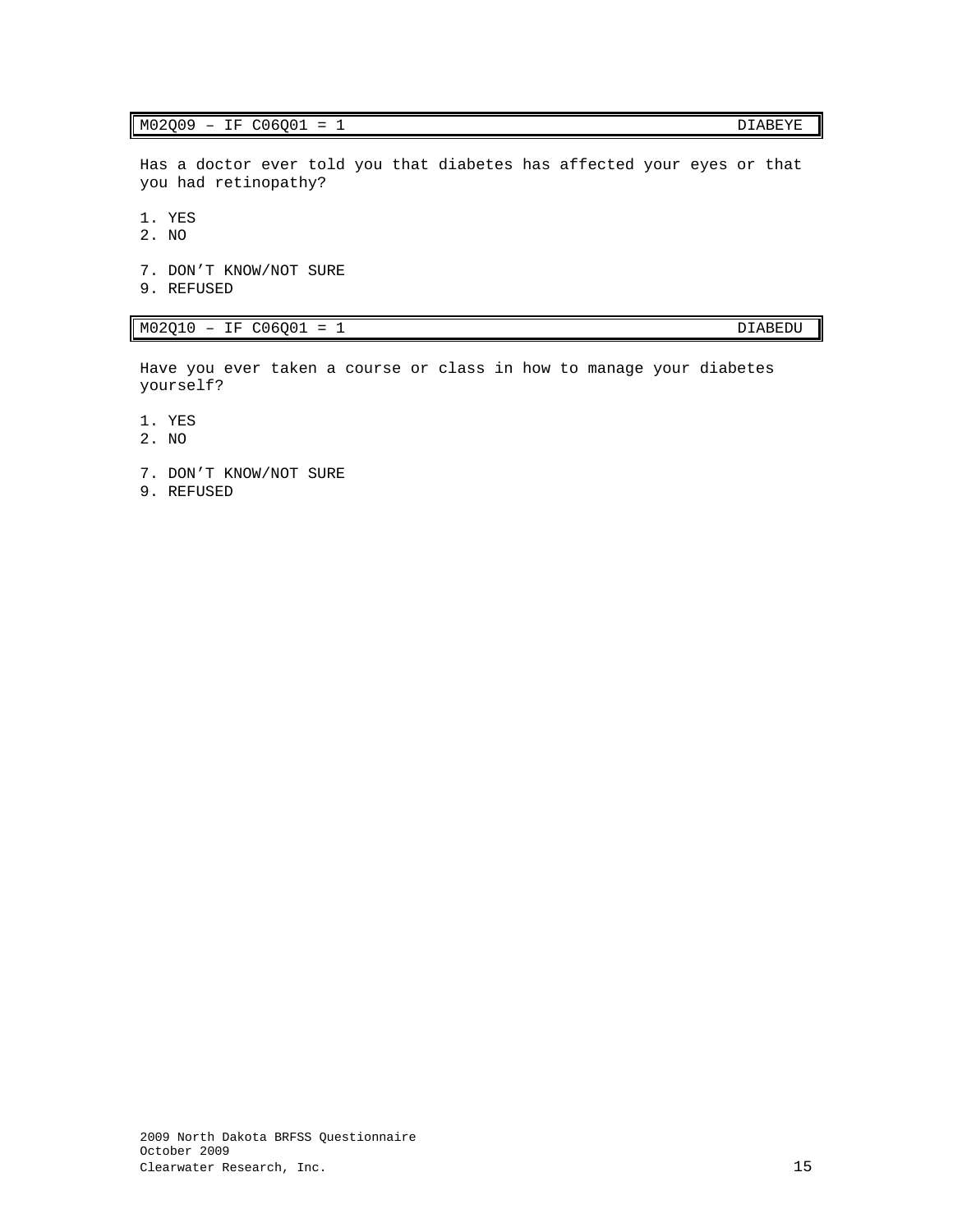### **Core Section 07: Hypertension Awareness**

<span id="page-17-0"></span>

| C07001                                                                                                           | BPHIGH4                                                                                                |  |  |  |  |
|------------------------------------------------------------------------------------------------------------------|--------------------------------------------------------------------------------------------------------|--|--|--|--|
| Have you EVER been told by a doctor, nurse, or other health<br>professional that you have high blood pressure?   |                                                                                                        |  |  |  |  |
| INTERVIEWER NOTE: IF "YES" AND RESPONDENT FEMALE, ASK: "Was this only<br>when you were pregnant?"                |                                                                                                        |  |  |  |  |
| 1. YES<br>2. YES, BUT FEMALE TOLD ONLY DURING PREGNANCY<br>3. NO<br>4. TOLD BOARDERLINE HIGH OR PRE-HYPERTENSIVE | $SKP$ $\rightarrow$ NEXT SECTION<br>$SKP \rightarrow NEXT$ SECTION<br>$SKP$ $\rightarrow$ NEXT SECTION |  |  |  |  |
| 7. DON'T KNOW/NOT SURE<br>9. REFUSED                                                                             | $SKP$ $\rightarrow$ NEXT SECTION<br>$SKP$ $\rightarrow$ NEXT SECTION                                   |  |  |  |  |
| $C07Q02 - IF C07Q01 = 1$                                                                                         | <b>BPMEDS</b>                                                                                          |  |  |  |  |

Are you currently taking medicine for your high blood pressure?

- 1. YES
- 2. NO
- 7. DON'T KNOW/NOT SURE
- 9. REFUSED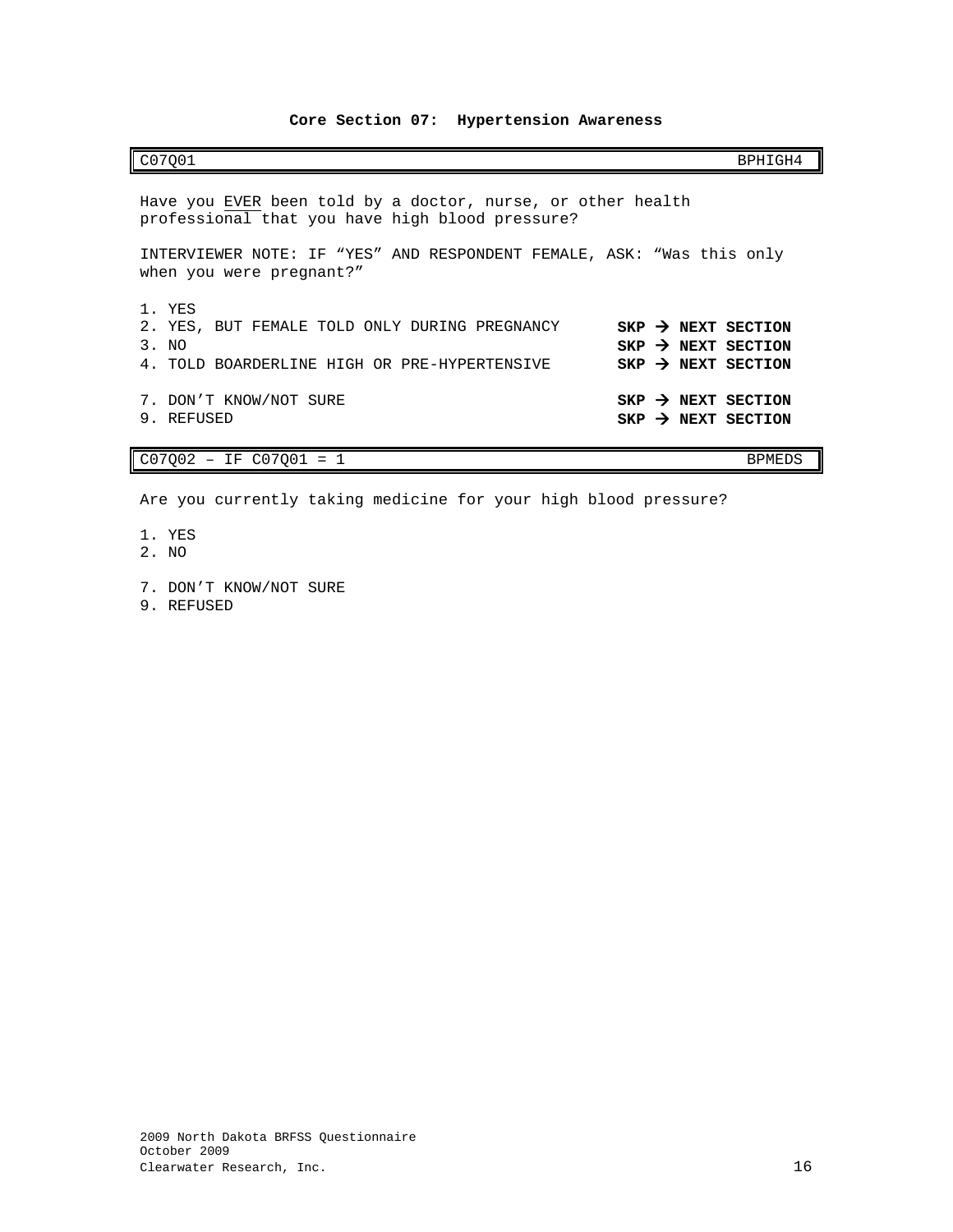### **Core Section 08: Cholesterol Awareness**

<span id="page-18-0"></span>C08Q01 BLOODCHO

Blood cholesterol is a fatty substance found in the blood. Have you EVER had your blood cholesterol checked?

| 1. YES<br>2. NO                      |  | $SKP$ $\rightarrow$ NEXT SECTION                                     |
|--------------------------------------|--|----------------------------------------------------------------------|
| 7. DON'T KNOW/NOT SURE<br>9. REFUSED |  | $SKP$ $\rightarrow$ NEXT SECTION<br>$SKP$ $\rightarrow$ NEXT SECTION |

### $C08Q02 - IF C08Q01 = 1$  CHOLCHK

About how long has it been since you last had your blood cholesterol checked?

READ ONLY IF NECESSARY:

1. WITHIN THE PAST YEAR (ANYTIME LESS THAN 12 MONTHS AGO 2. WITHIN THE PAST 2 YEARS (1 YEAR BUT LESS THAN 2 YEARS AGO) 3. WITHIN THE PAST 5 YEARS (2 YEARS BUT LESS THAN 5 YEARS AGO) 4. 5 OR MORE YEARS AGO

7. DON'T KNOW/NOT SURE 9. REFUSED

 $C08Q03 - IF C08Q01 = 1$  TOLDHI2

Have you EVER been told by a doctor, nurse or other health professional that your blood cholesterol is high?

- 1. YES
- 2. NO
- 7. DON'T KNOW/NOT SURE
- 9. REFUSED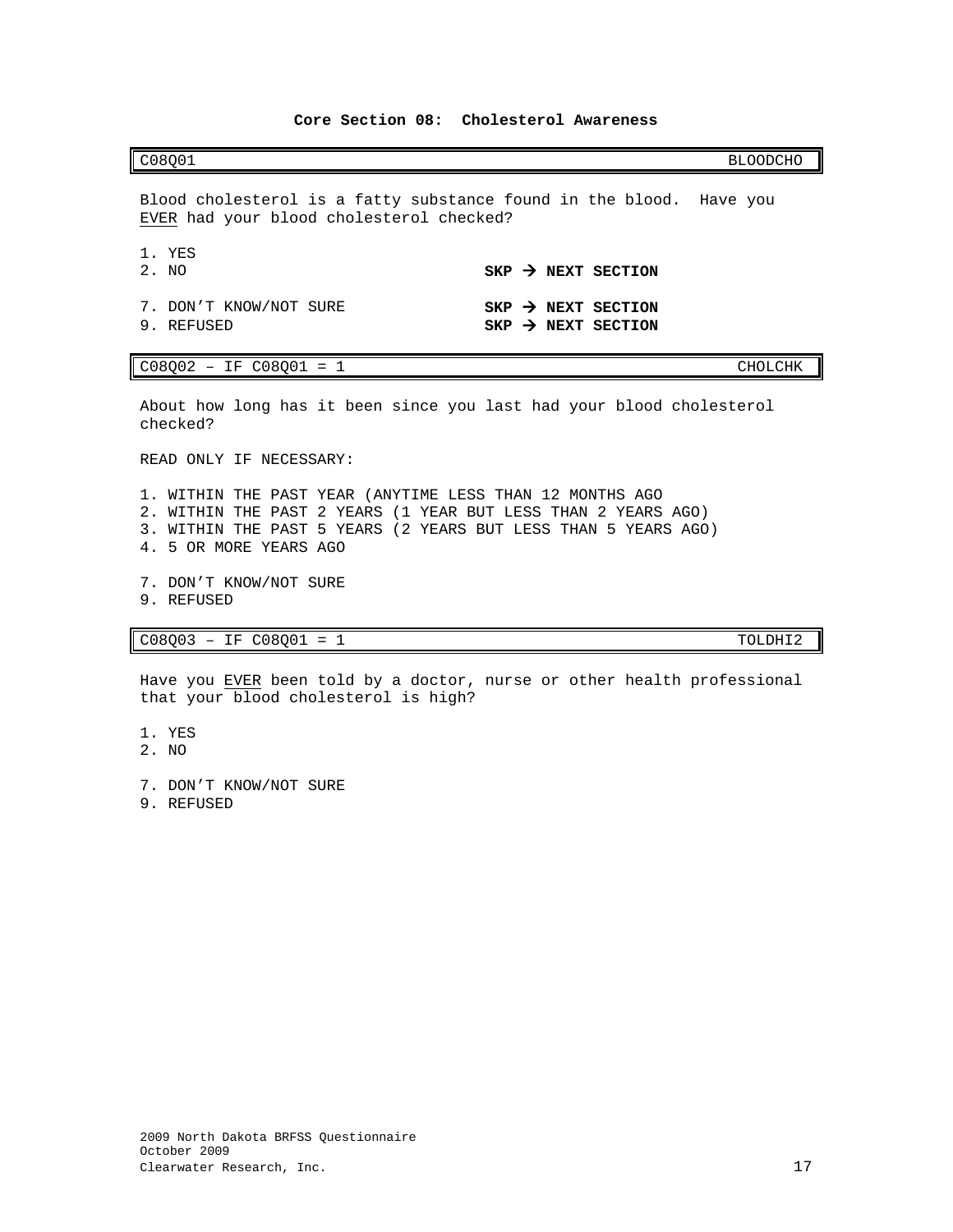### **Core Section 09: Cardiovascular Disease Prevalence**

### <span id="page-19-0"></span>C09Q01 CVDINFR4

Now I would like to ask you some questions about cardiovascular disease.

Has a doctor, nurse, or other health professional EVER told you that you had any of the following? For each, tell me "Yes", "No", or you're "Not sure."

Ever told you had a heart attack, also called a myocardial infarction?

- 1. YES
- 2. NO
- 7. DON'T KNOW/NOT SURE
- 9. REFUSED

C09Q02 CVDCRHD4

Ever told you had angina or coronary heart disease?

- 1. YES
- 2. NO
- 7. DON'T KNOW/NOT SURE
- 9. REFUSED

C09Q03 CVDSTRK3

Ever told you had a stroke?

- 1. YES
- 2. NO
- 7. DON'T KNOW/NOT SURE
- 9. REFUSED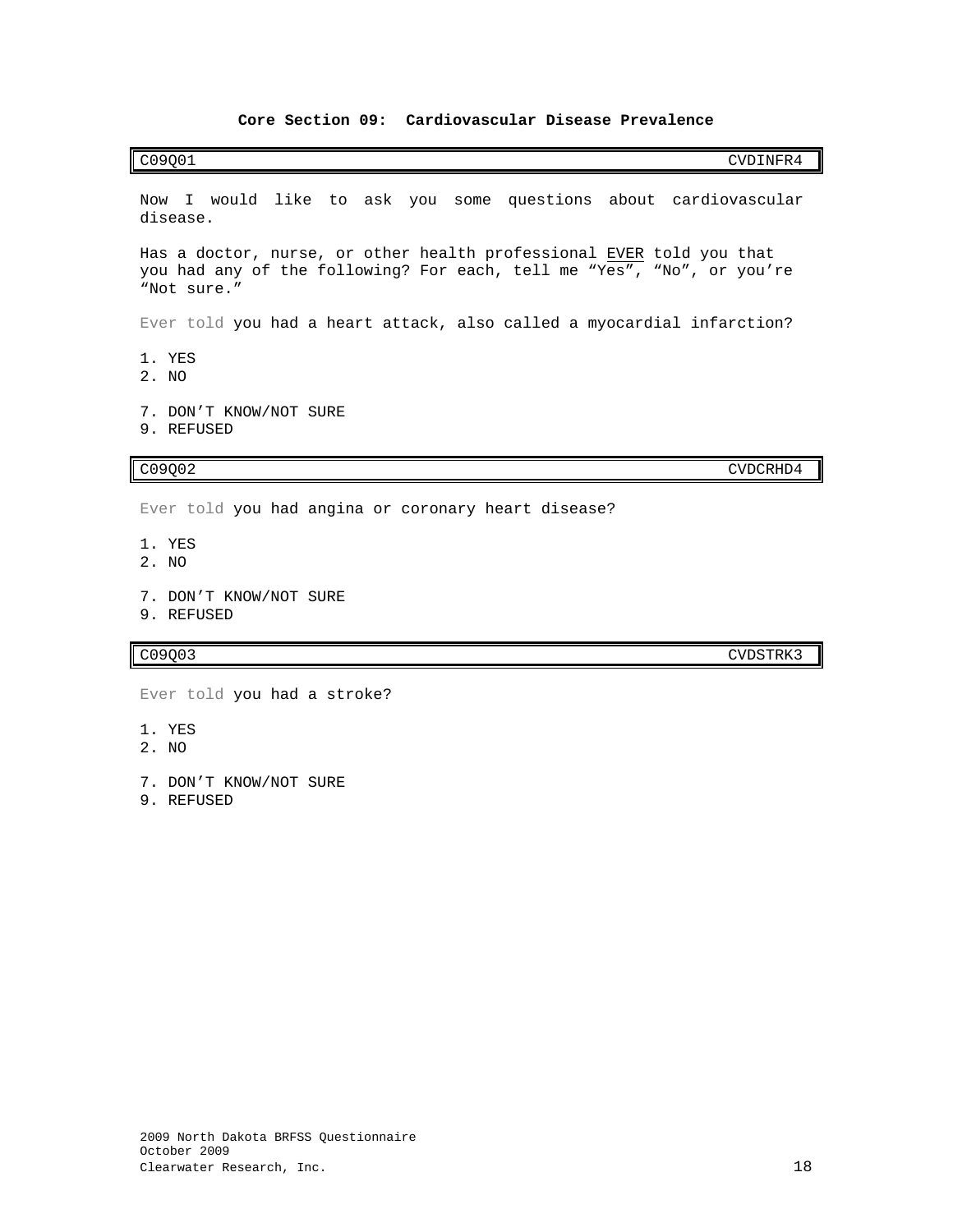<span id="page-20-0"></span> $C10Q01$  and  $C10Q01$ 

Have you ever been told by a doctor, nurse, or other health professional that you had asthma?

| 1. YES<br>2. NO                      | $SKP$ $\rightarrow$ NEXT SECTION                                     |  |
|--------------------------------------|----------------------------------------------------------------------|--|
| 7. DON'T KNOW/NOT SURE<br>9. REFUSED | $SKP$ $\rightarrow$ NEXT SECTION<br>$SKP$ $\rightarrow$ NEXT SECTION |  |

### $C10Q02 - IF C10Q01 = 1$  ASTHNOW

Do you still have asthma?

- 1. YES
- 2. NO
- 7. DON'T KNOW/NOT SURE
- 9. REFUSED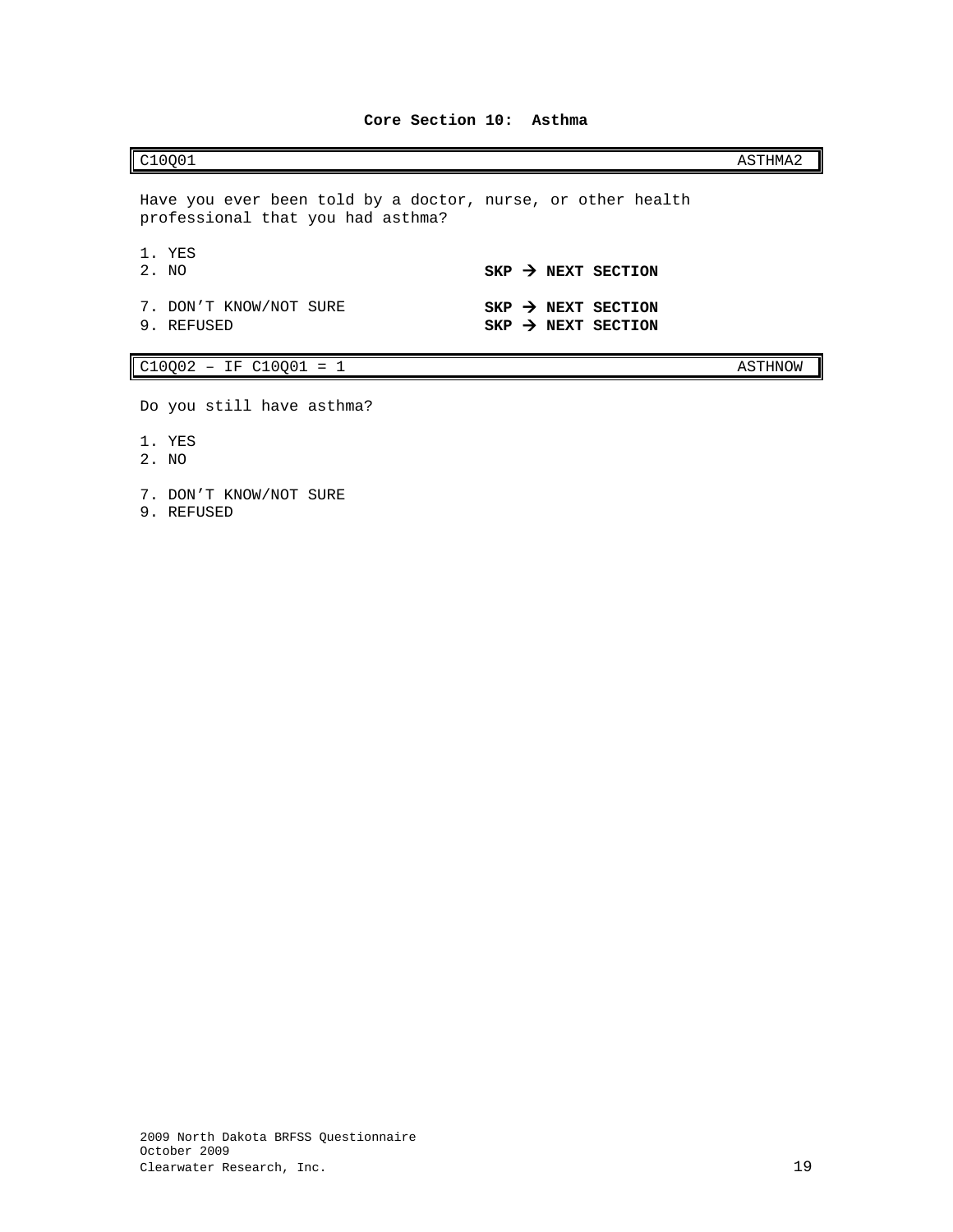<span id="page-21-0"></span>C11Q01 SMOKE100 Have you smoked at least 100 cigarettes in your entire life? INTERVIEWER NOTE: 5 PACKS = 100 CIGARETTES 1. YES<br>2. NO  $SKP \rightarrow C11Q05$ 7. DON'T KNOW/NOT SURE **SKP → C11Q05**<br>
9. REFUSED **SKP → C11Q05**  $SKP$   $\rightarrow$  C11Q05  $C11Q02 - IF C11Q01 = 1$  SMOKDAY2

Do you now smoke cigarettes every day, some days, or not at all?

| 1. EVERY DAY                         |  |                                                        |
|--------------------------------------|--|--------------------------------------------------------|
| 2. SOME DAYS                         |  |                                                        |
| 3. NOT AT ALL                        |  | $SKP \rightarrow C11004$                               |
| 7. DON'T KNOW/NOT SURE<br>9. REFUSED |  | $SKP \rightarrow C11005$<br>$SKP$ $\rightarrow$ C11005 |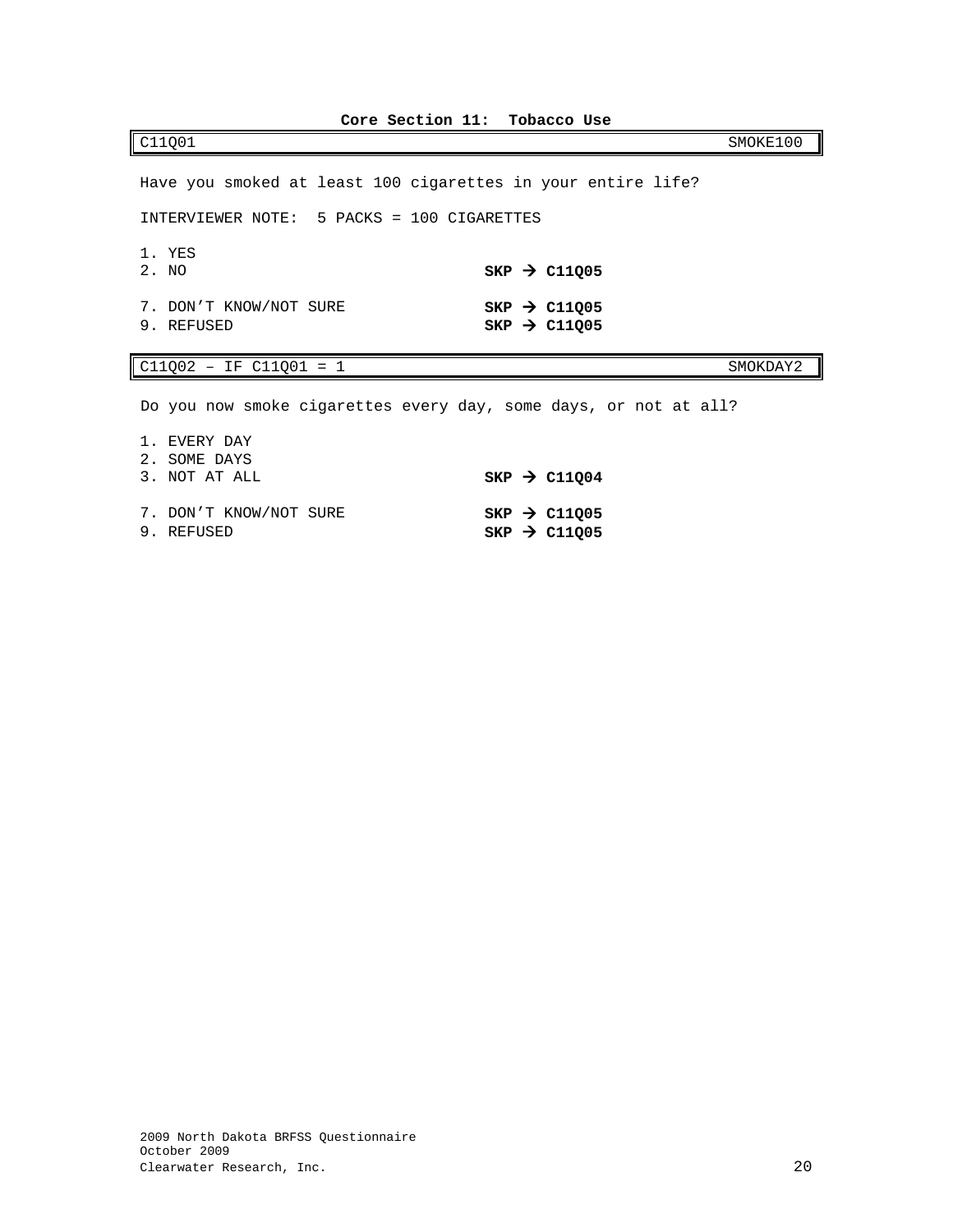C11Q03 – IF C11Q01 = 1 AND C11Q02 = 1 OR 2 STOPSMK2

During the past 12 months, have you stopped smoking for one day or longer because you were trying to quit smoking?

| 1. YES<br>2. NO                      |  | $SKP$ $\rightarrow$ C11005<br>SKP $\rightarrow$ C11005 |
|--------------------------------------|--|--------------------------------------------------------|
| 7. DON'T KNOW/NOT SURE<br>9. REFUSED |  | $SKP \rightarrow C11005$<br>SKP $\rightarrow$ C11005   |

### C11Q04 – IF C11Q02 = 3 LASTSMK1

How long has it been since you last smoked cigarettes regularly?

01. WITHIN THE PAST MONTH (LESS THAN 1 MONTH AGO) 02. WITHIN THE PAST 3 MONTHS (1 MONTH BUT LESS THAN 3 MONTHS AGO) 03. WITHIN THE PAST 6 MONTHS (3 MONTHS BUT LESS THAN 6 MONTHS AGO) 04. WITHIN THE PAST YEAR (6 MONTHS BUT LESS THAN 1 YEAR AGO) 05. WITHIN THE PAST 5 YEARS (1 YEAR BUT LESS THAN 5 YEARS AGO) 06. WITHIN THE PAST 10 YEARS (5 YEARS BUT LESS THAN 10 YEARS AGO) 07. 10 YEARS OR MORE 08. NEVER SMOKED REGULARLY 77. DON'T KNOW/NOT SURE 99. REFUSED

### $C11Q05$  USENOQ3

Do you currently use chewing tobacco, snuff, or snus every day, some days, or not at all?

INTERVIEWER NOTE: SNUS (SWEDISH FOR SNUFF) IS A MOIST SMOKELESS TOBACCO, USUALLY SOLD IN SMALL POUCHES THAT ARE PLACED UNDER THE LIP AGAINST THE GUM.

- 1. EVERY DAY 2. SOME DAYS 3. NOT AT ALL
- 7. DON'T KNOW/NOT SURE 9. REFUSED
-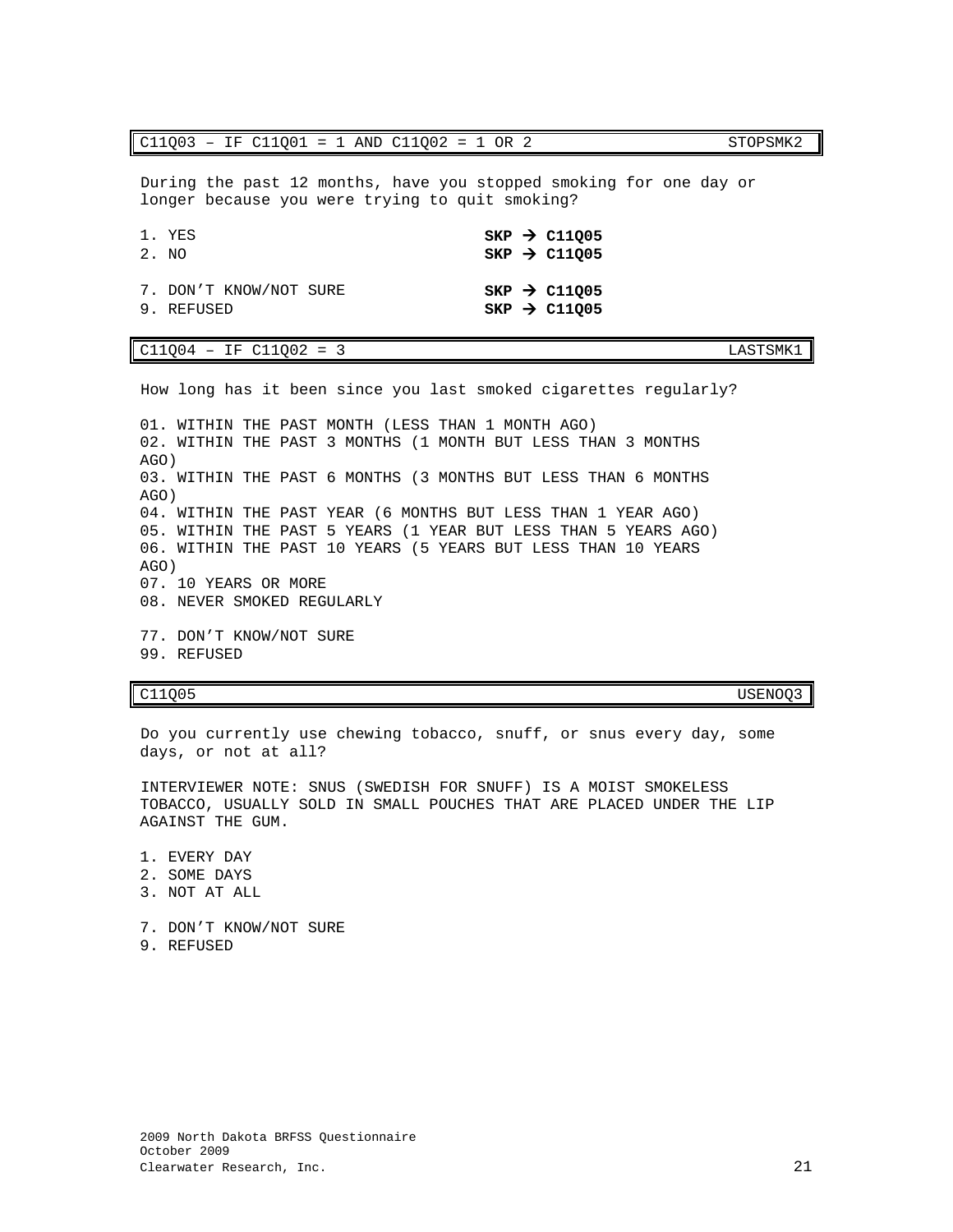### <span id="page-23-0"></span> $C12Q01$  and  $C12Q01$

What is your age?

 $\_$   $\_$  CODE AGE IN YEARS

07. DON'T KNOW/NOT SURE 09. REFUSED

Are you Hispanic or Latino?

1. YES

- 2. NO
- 7. DON'T KNOW/NOT SURE
- 9. REFUSED

C12Q03 MRACE

Which one or more of the following would you say is your race?

CHECK ALL THAT APPLY

1. White 2. Black or African American 3. Asian 4. Native Hawaiian or Other Pacific Islander 5. American Indian or Alaska Native Or 6. Other [specify] 8. NO ADDITIONAL CHOICES 7. DON'T KNOW/NOT SURE

9. REFUSED

C12Q02 HISPANC2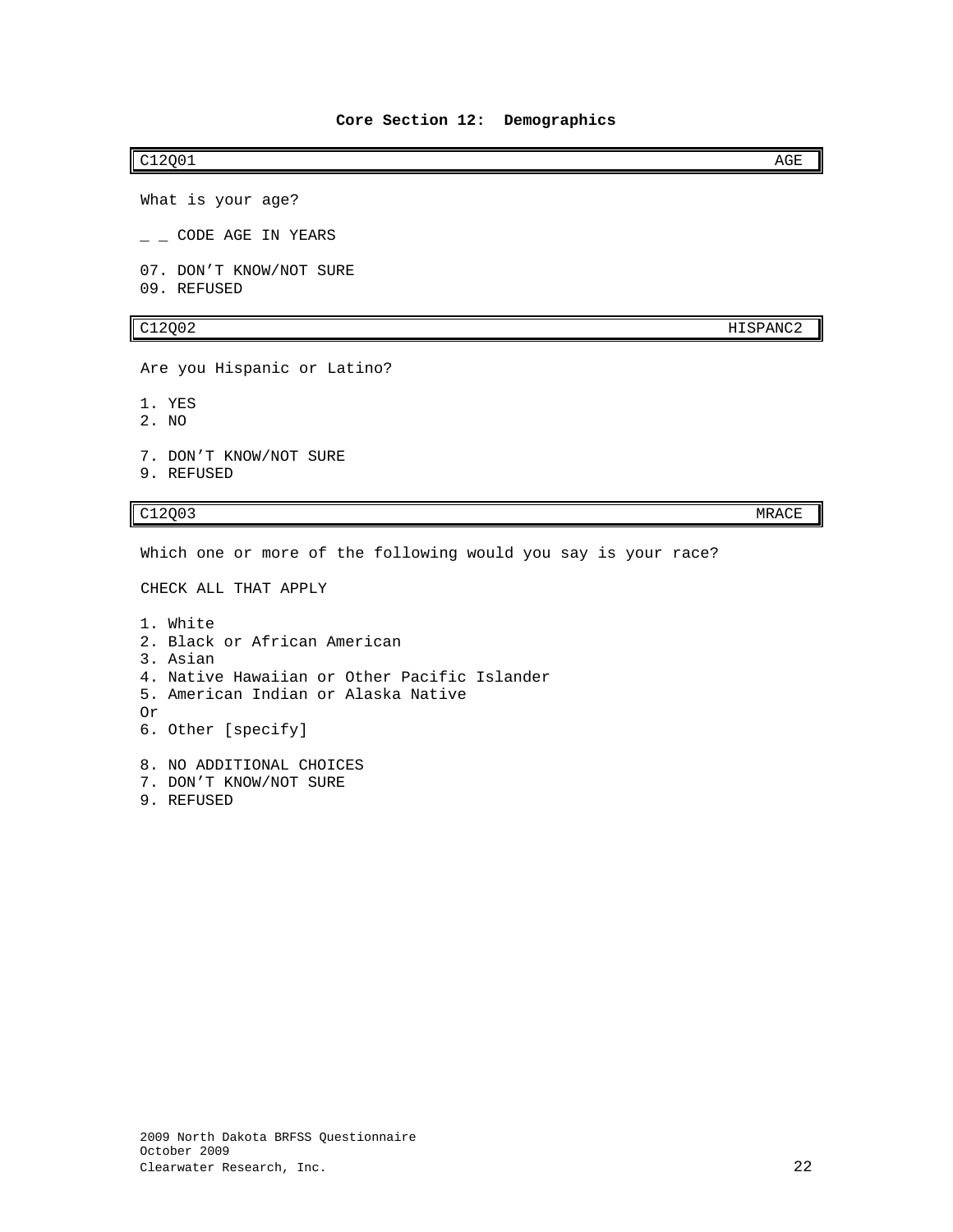C12Q04 – IF C12Q03 HAS MORE THAN ONE RESPONSE ORACE2

Which one of these groups would you say best represents your race?

1. White 2. Black or African American 3. Asian 4. Native Hawaiian or Other Pacific Islander 5. American Indian or Alaska Native 6. Other [specify] 7. DON'T KNOW/NOT SURE 9. REFUSED

C12Q05 VETERAN2

Have you ever served on active duty in the United States Armed Forces, either in the regular military or in a National Guard or military reserve unit? Active duty does not include training for the Reserves or National Guard, but DOES include activation, for example, for the Persian Gulf War.

1. YES, NOW ON ACTIVE DUTY 2. YES, ON ACTIVE DUTY DURING THE LAST 12 MONTHS, BUT NOT NOW 3. YES, ON ACTIVE DUTY IN THE PAST, BUT NOT DURING THE LAST 12 MONTHS 4. NO, TRAINING FOR RESERVES OR NATIONAL GUARD ONLY 5. NO, NEVER SERVED IN THE MILITARY

7. DON'T KNOW/NOT SURE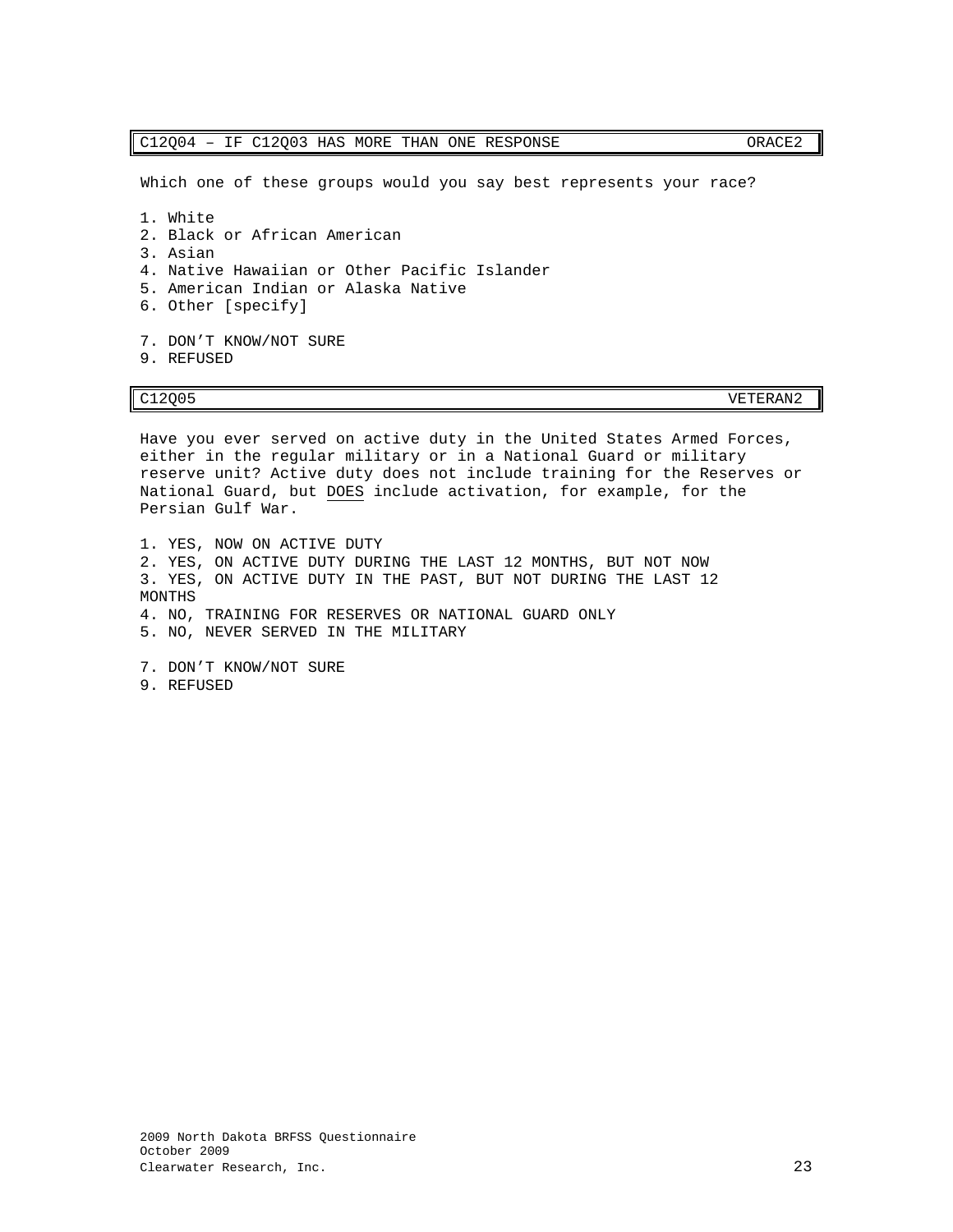### C12Q06 MARITAL

Are you…?

- 1. Married
- 2. Divorced
- 3. Widowed
- 4. Separated
- 5. Never married
- Or
- 6. A member of an unmarried couple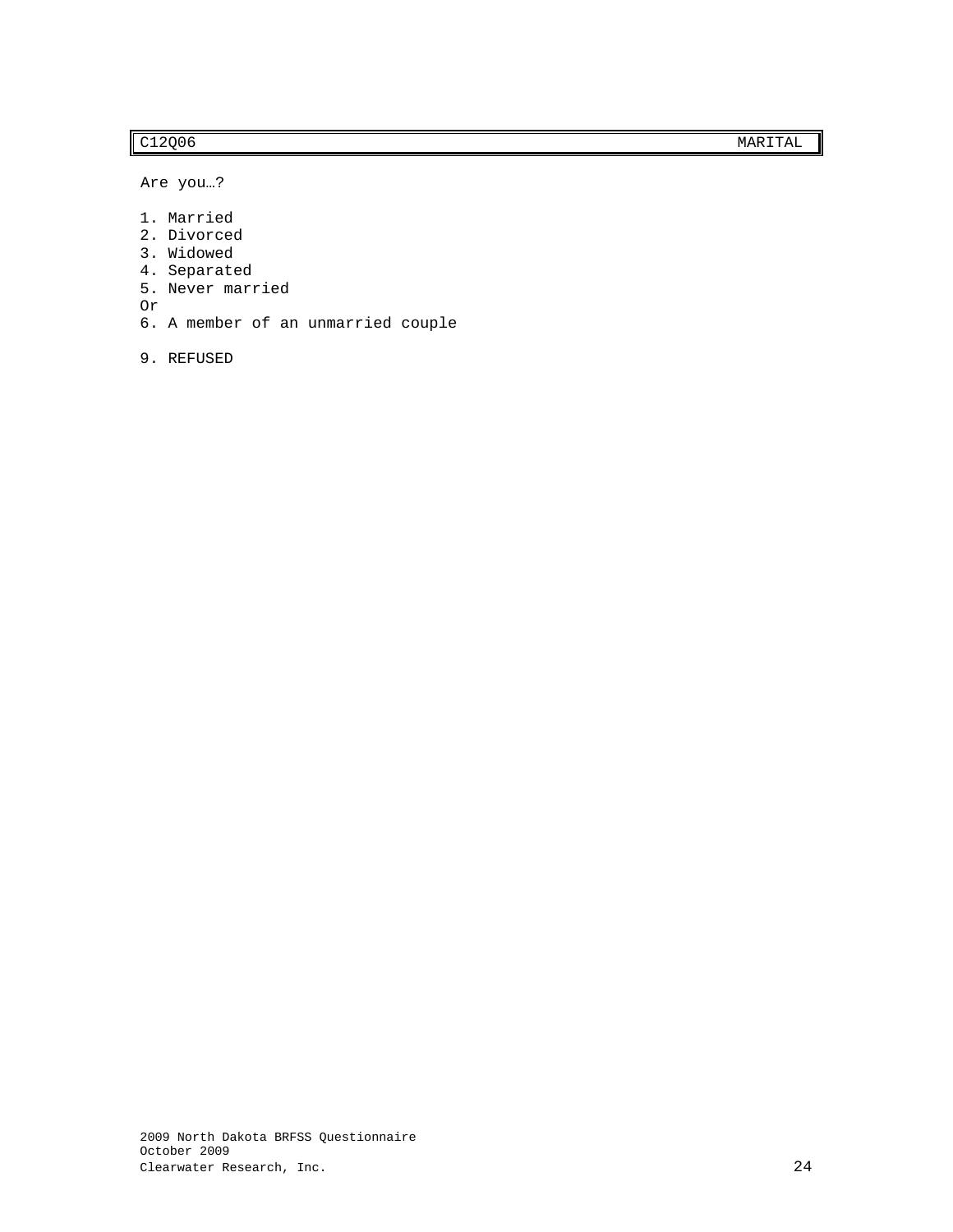How many children less than 18 years of age live in your household?

 $-$  NUMBER OF CHILDREN

88. NONE

99. REFUSED

### C12Q08 EDUCA

What is the highest grade or year of school you completed?

READ ONLY IF NECESSARY

- 1. NEVER ATTENDED SCHOOL OR ONLY ATTENDED KINDERGARTEN
- 2. GRADES 1 THROUGH 8 (ELEMENTARY)
- 3. GRADES 9 THROUGH 11 (SOME HIGH SCHOOL)
- 4. GRADE 12 OR GED (HIGH SCHOOL GRADUATE)
- 5. COLLEGE 1 YEAR TO 3 YEARS (SOME COLLEGE OR TECHNICAL SCHOOL)
- 6. COLLEGE 4 YEARS OR MORE (COLLEGE GRADUATE)

9. REFUSED

C12Q09 EMPLOY

Are you currently…?

1. Employed for wages 2. Self-employed 3. Out of work for more than 1 year 4. Out of work for less than 1 year 5. A Homemaker 6. A Student 7. Retired Or 8. Unable to work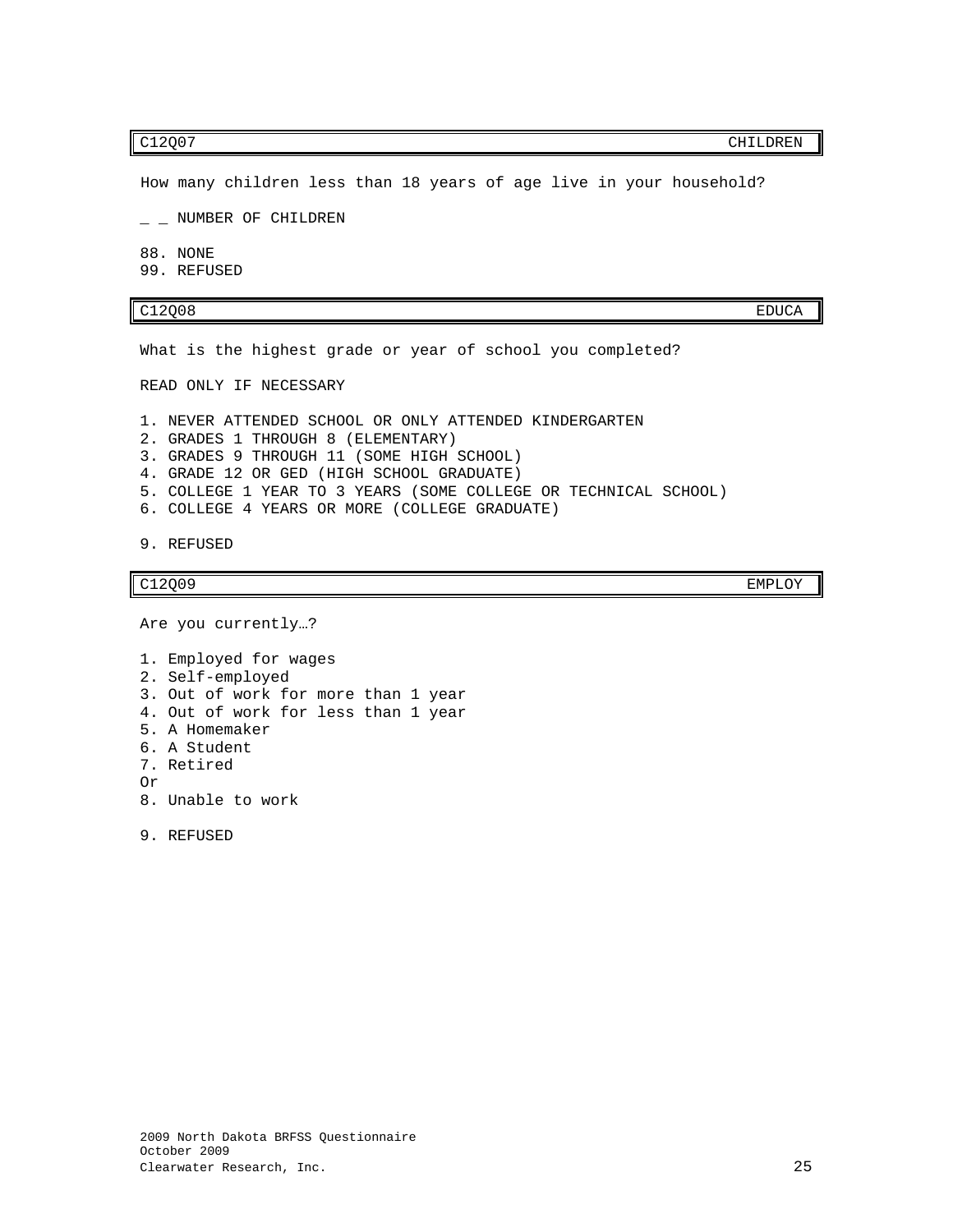C12Q10 INCOME2

Is your annual household income from all sources…

INTERVIEWER NOTE: IF RESPONDENT REFUSES ANY INCOME LEVEL, CODE AS "99" REFUSED

READ ONLY IF NECESSARY

04. Less than \$25,000 (\$20,000 to less than \$25,000) 03. Less than \$20,000 (\$15,000 to less than \$20,000) 02. Less than \$15,000 (\$10,000 to less than \$15,000) 01. Less than \$10,000 05. Less than \$35,000 (\$25,000 to less than \$35,000) 06. Less than \$50,000 (\$35,000 to less than \$50,000) 07. Less than \$75,000 (\$50,000 to less than \$75,000) 08. \$75,000 or more 77. DON'T KNOW/NOT SURE

99. REFUSED

C12Q11 WEIGHT2

About how much do you weigh without shoes?

INTERVIEWER NOTE: IF RESPONDENT ANSWERS IN METRICS, PUT "9" IN FIRST COLUMN. ROUND FRACTIONS UP.

 $\angle$   $\angle$   $\angle$   $\angle$   $\angle$   $\angle$  ENTER WEIGHT IN WHOLE POUNDS (EX. 220 POUNDS = 220) OR WHOLE KILOGRAMS (EX. 65 KILOGRAMS = 9065 OR 110 KILOGRAMS = 9110)

7777. DON'T KNOW/NOT SURE 9999. REFUSED

C12Q12 - IF C12Q11 <> 7777 OR C12Q11 <> 9999 HEIGHT3

About how tall are you without shoes?

INTERVIEWER NOTE: IF RESPONDENT ANSWERS IN METRICS, PUT "9" IN FIRST COLUMN. ROUND FRACTIONS DOWN.

 $-$  ENTER HEIGHT IN FEET AND INCHES (EX. 5 FEET 9 INCHES = 509)OR METERS AND CENTIMETERS (EX. 1 METER 75 CENTIMETERS = 9175)

7777. DON'T KNOW/NOT SURE 9999. REFUSED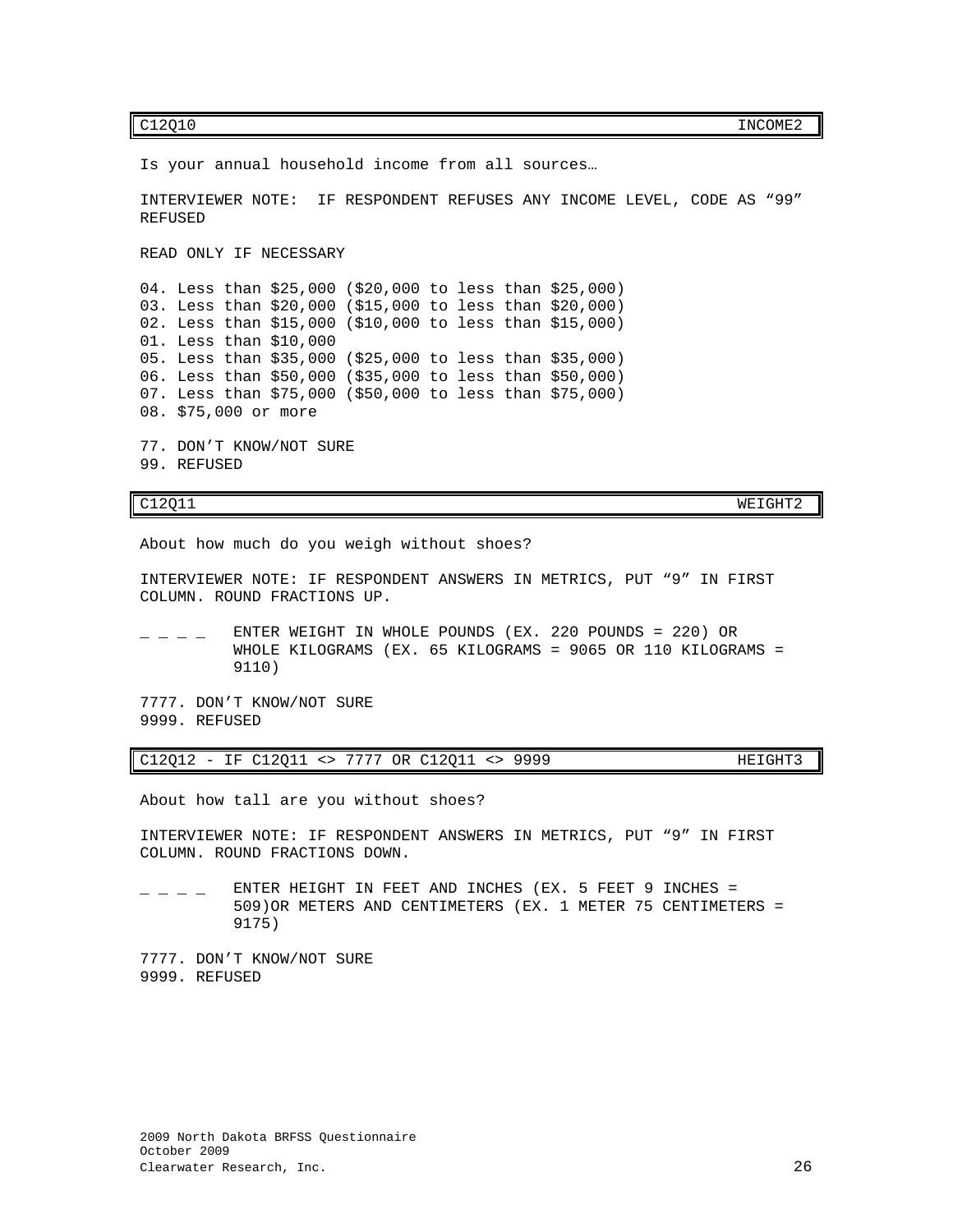How much did you weigh a year ago? IF FEMALE RESPONDENT SAY: "If you were pregnant a year ago, how much did you weigh before your pregnancy?" INTERVIEWER NOTE: IF RESPONDENT ANSWERS IN METRICS, PUT "9" IN FIRST COLUMN. ROUND FRACTIONS UP.  $-$  WEIGHT (POUNDS/KILOGRAMS) POUNDS (EX. 220 POUNDS = 220) OR KILOGRAMS (EX. 65 KILOGRAMS = 9065 OR 110 KILOGRAMS = 9110) 7777. DON'T KNOW/NOT SURE **SKP > C12Q15**<br>9999. REFUSED **SKP > C12Q15** 9999. REFUSED **SKP C12Q15** C12Q14 - IF (C12Q11 <> 7777 OR C12Q11 <> 9999) OR (C12Q13 <> C12Q11)

Was the change between your current weight and your weight a year ago intentional?

where the contract of the contract of the contract of the contract of the contract of the contract of the contract of the contract of the contract of the contract of the contract of the contract of the contract of the cont

- 1. YES
- 2. NO
- 7. DON'T KNOW/NOT SURE
- 9. REFUSED

What county do you live in?

 $-$  FIPS COUNTY CODE

777. DON'T KNOW/NOT SURE 999. REFUSED

What is your ZIP Code where you live?

 $-$  ZIP CODE

77777. DON'T KNOW/NOT SURE 99999. REFUSED

C12Q15 CTYCODE

C12Q16 ZIPCODE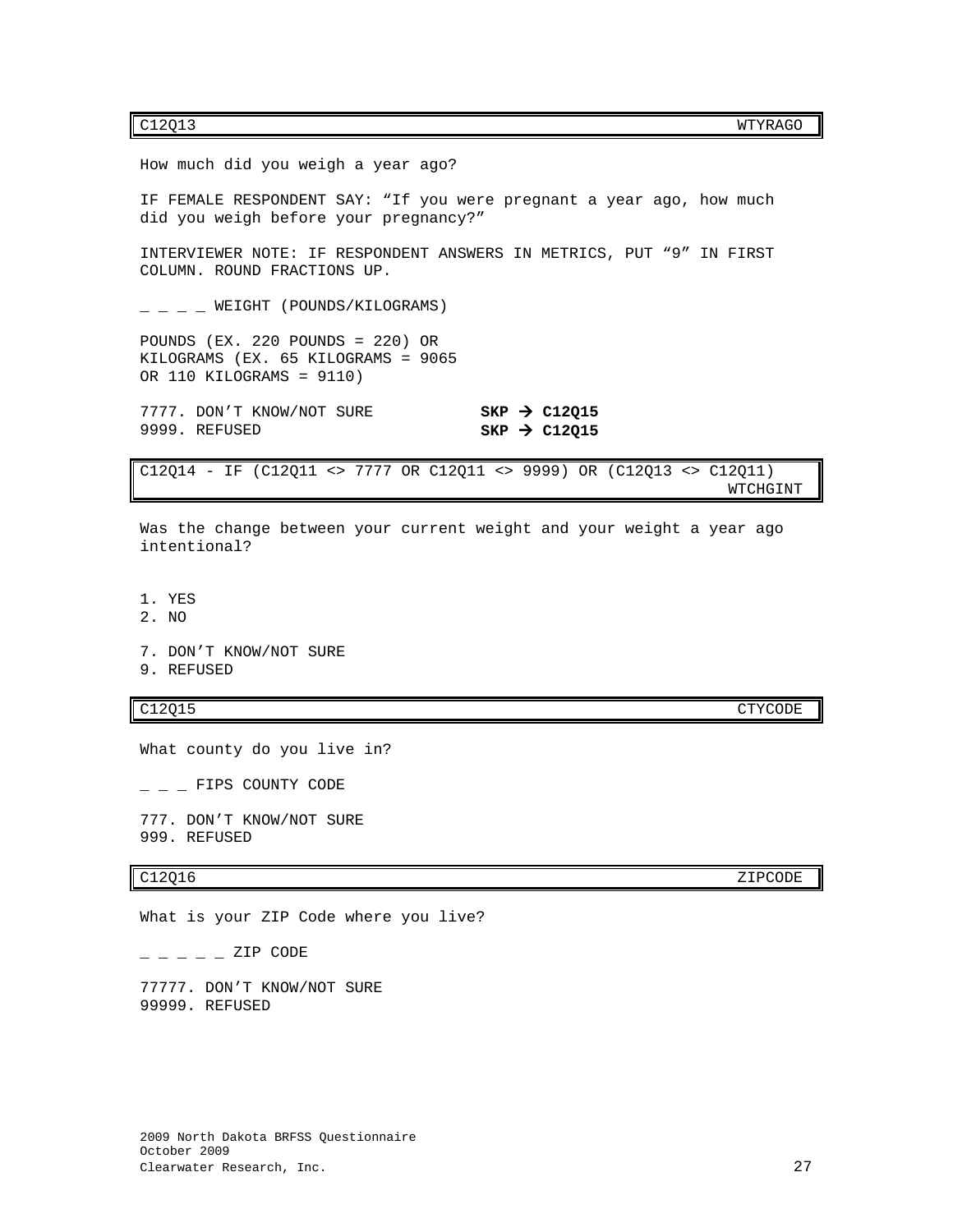Do you have more than one telephone number in your household? Do not include cell phones or numbers that are only used by a computer or fax machine.

| 1. YES<br>2. NO                      |  | $SKP \rightarrow C12Q19$                             |
|--------------------------------------|--|------------------------------------------------------|
| 7. DON'T KNOW/NOT SURE<br>9. REFUSED |  | $SKP \rightarrow C12019$<br>$SKP \rightarrow C12019$ |

### $C12Q18 - IF C12Q17 = 1$  NUMPHON2

How many of these telephone numbers are residential numbers?

- \_ RESIDENTIAL TELEPHONE NUMBERS [6=6 OR MORE]
- 7. DON'T KNOW/NOT SURE
- 9. REFUSED

C12Q19 TELSERV2

During the past 12 months, has your household been without telephone service for 1 week or more? Do not include interruptions of telephone service because of weather or natural disasters.

- 1. YES
- 2. NO
- 7. DON'T KNOW/NOT SURE
- 9. REFUSED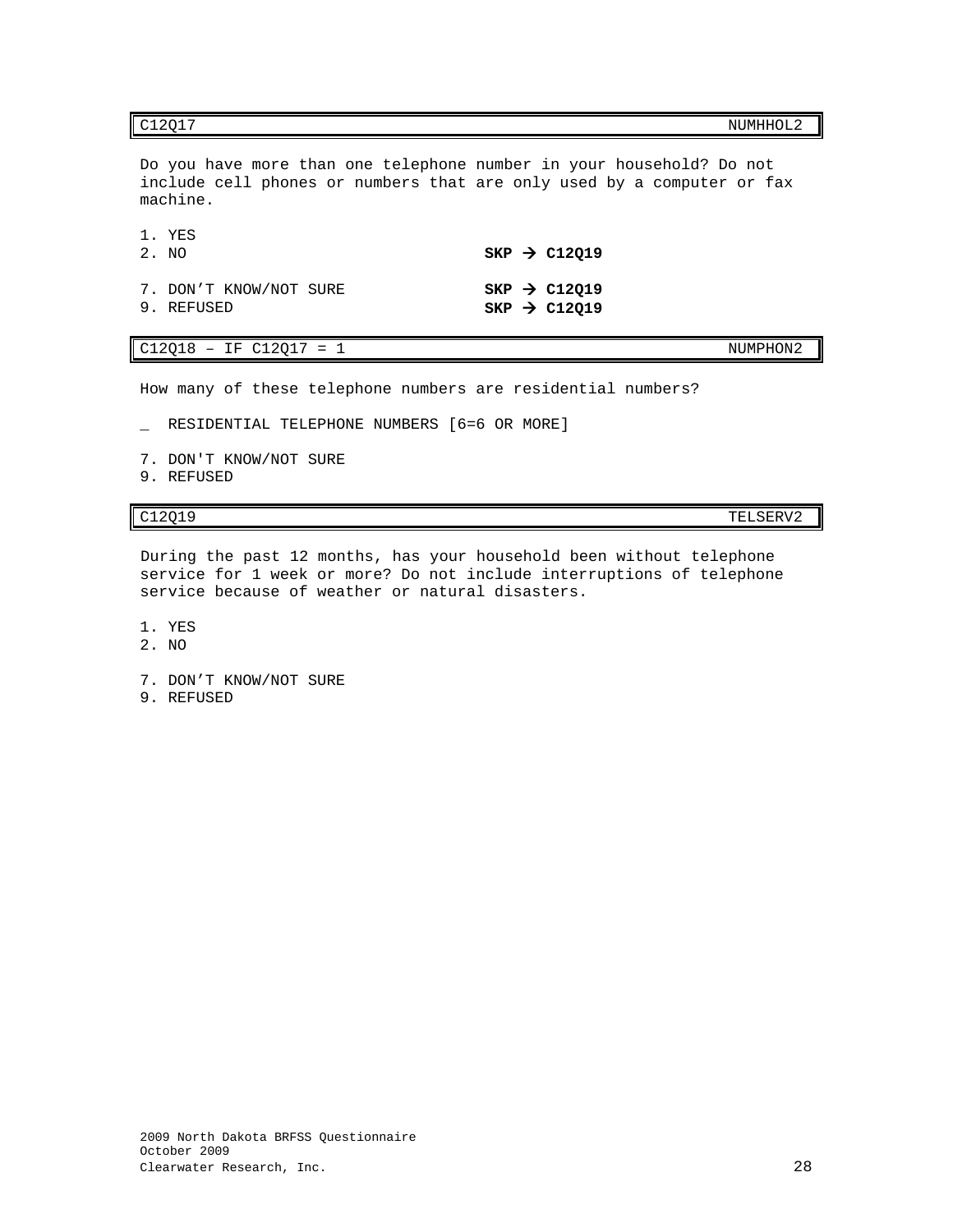### **Cell Phone Questions (April – December)**

<span id="page-30-0"></span>C12Q19A CPDEMO1

Do you have a cell phone for personal use? Please include cell phones used for both business and personal use.

- 1. YES  $S$  **SKP**  $\rightarrow$  **C12Q19C**
- 2. NO
- 7. DON'T KNOW/NOT SURE
- 9. REFUSED

C12Q19B – IF C12Q19A = 2 OR C12Q19A = 7 OR C12Q19A = 9 CPDEMO2

Do you share a cell phone for personal use (at least one-third of the time) with other adults?

| 1. YES<br>2. NO                      |  | $SKP \rightarrow C12Q19D$<br>SKP $\rightarrow$ C12020 |
|--------------------------------------|--|-------------------------------------------------------|
| 7. DON'T KNOW/NOT SURE<br>9. REFUSED |  | SKP $\rightarrow$ C12Q20<br>SKP $\rightarrow$ C12020  |

 $C12Q19C - IF C12Q19A = 1$  CPDEMO3

Do you usually share this cell phone (at least one-third of the time) with any other adults?

- 1. YES
- 2. NO
- 7. DON'T KNOW/NOT SURE
- 9. REFUSED

 $C12Q19D - IF C12Q19A = 1 OR C12Q19B = 1$  CPDEMO4

Thinking about all the phone calls that you receive on your landline and cell phone, what percent, between 0 and 100, are received on your cell phone?

 $\angle$   $\angle$   $\angle$  ENTER PERCENT [1-100]

888. ZERO 777. DON'T KNOW/NOT SURE 999. REFUSED

### $C12Q20$  SEX

INDICATE SEX OF RESPONDENT. ASK ONLY IF NECESSARY.

1. MALE  $SKP \rightarrow NEXT$  **SECTION** 

2. FEMALE

2009 North Dakota BRFSS Questionnaire October 2009 Clearwater Research, Inc. 29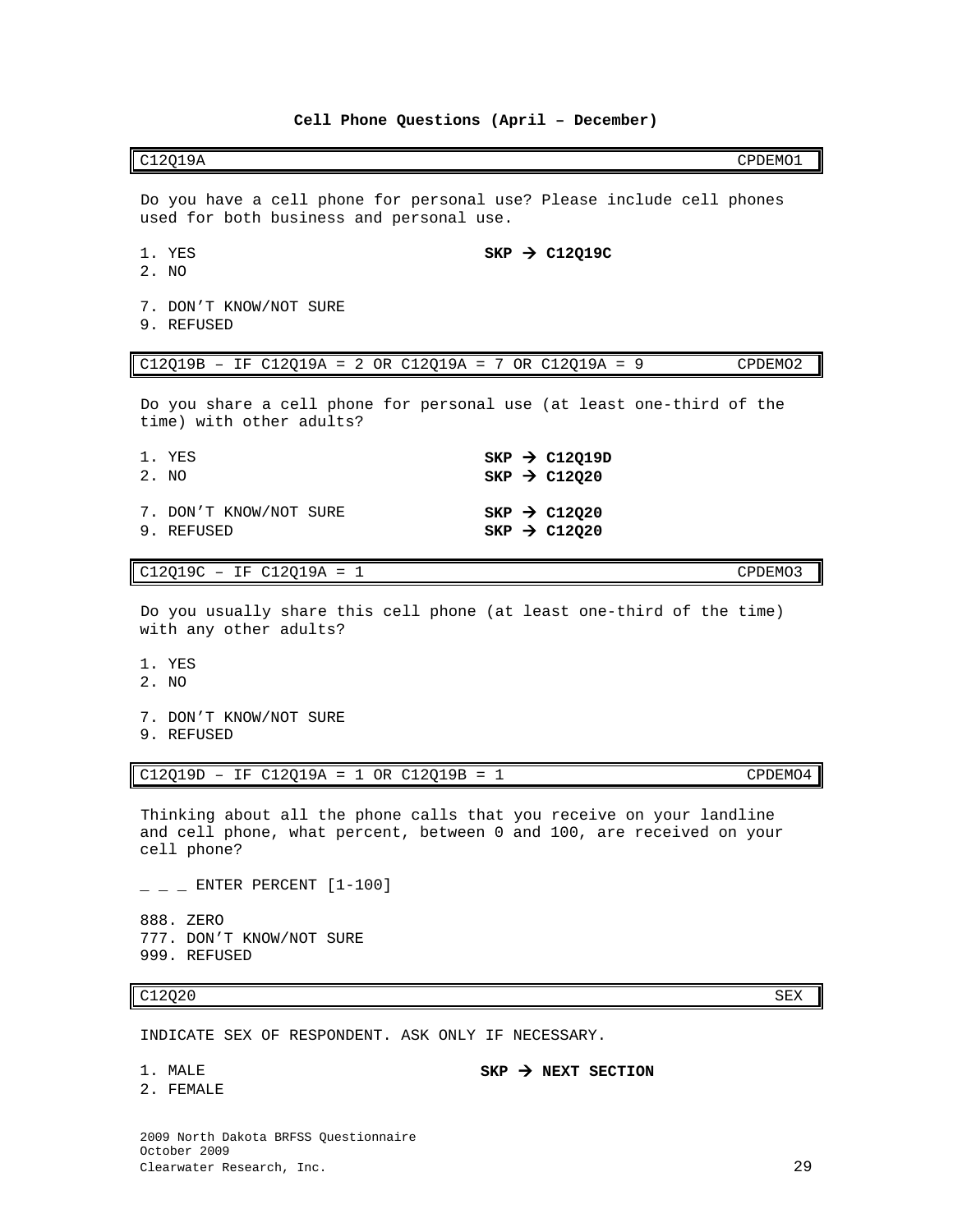To your knowledge, are you now pregnant?

- 1. YES
- 2. NO
- 7. DON'T KNOW/NOT SURE
- 9. REFUSED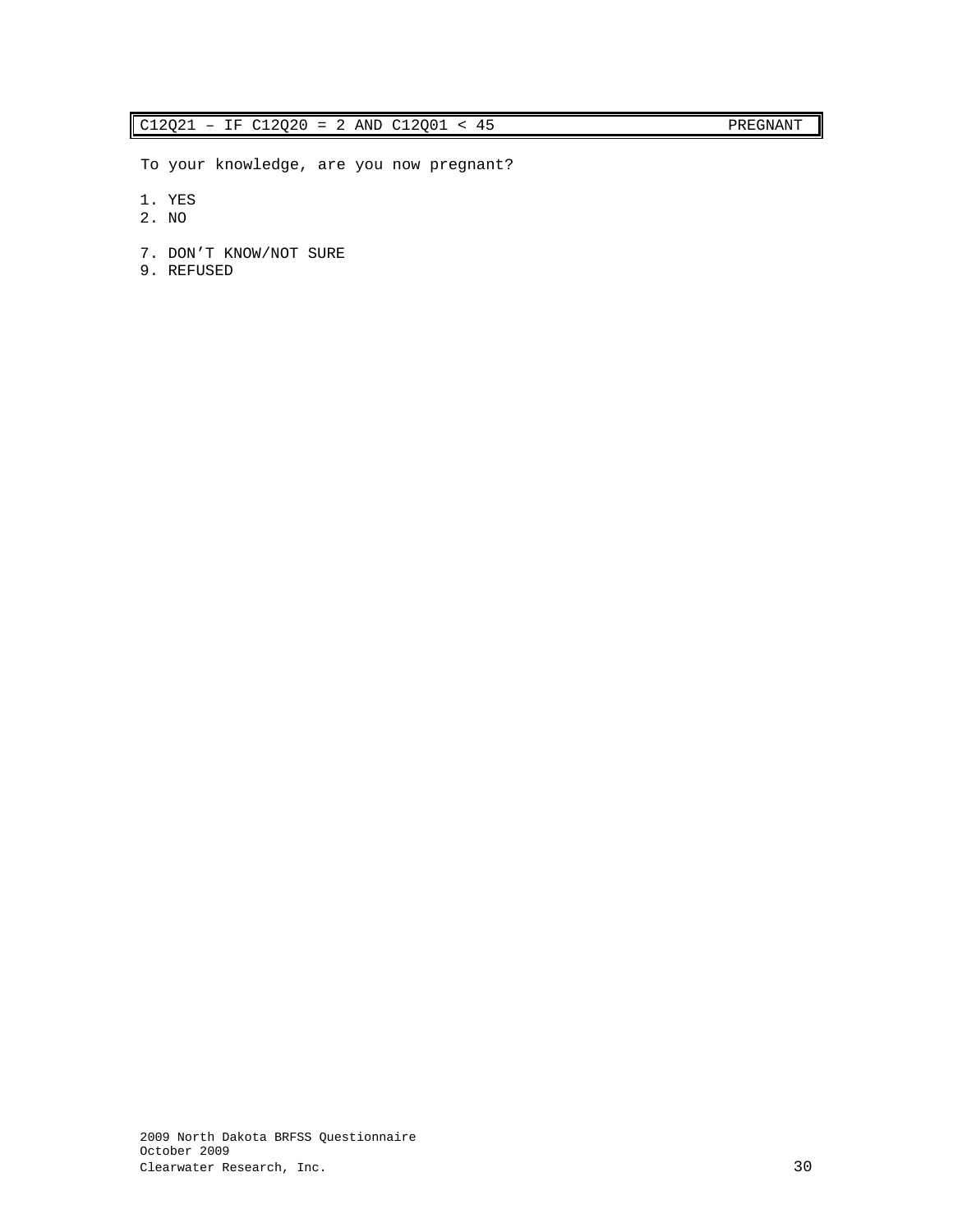<span id="page-32-0"></span>C13Q01 CAREGIVE

People may provide regular care or assistance to a friend or family member who has a health problem, long-term illness, or disability.

During the past month, did you provide any such care or assistance to a friend or family member?

- 1. YES
- 2. NO
- 7. DON'T KNOW/NOT SURE 9. REFUSED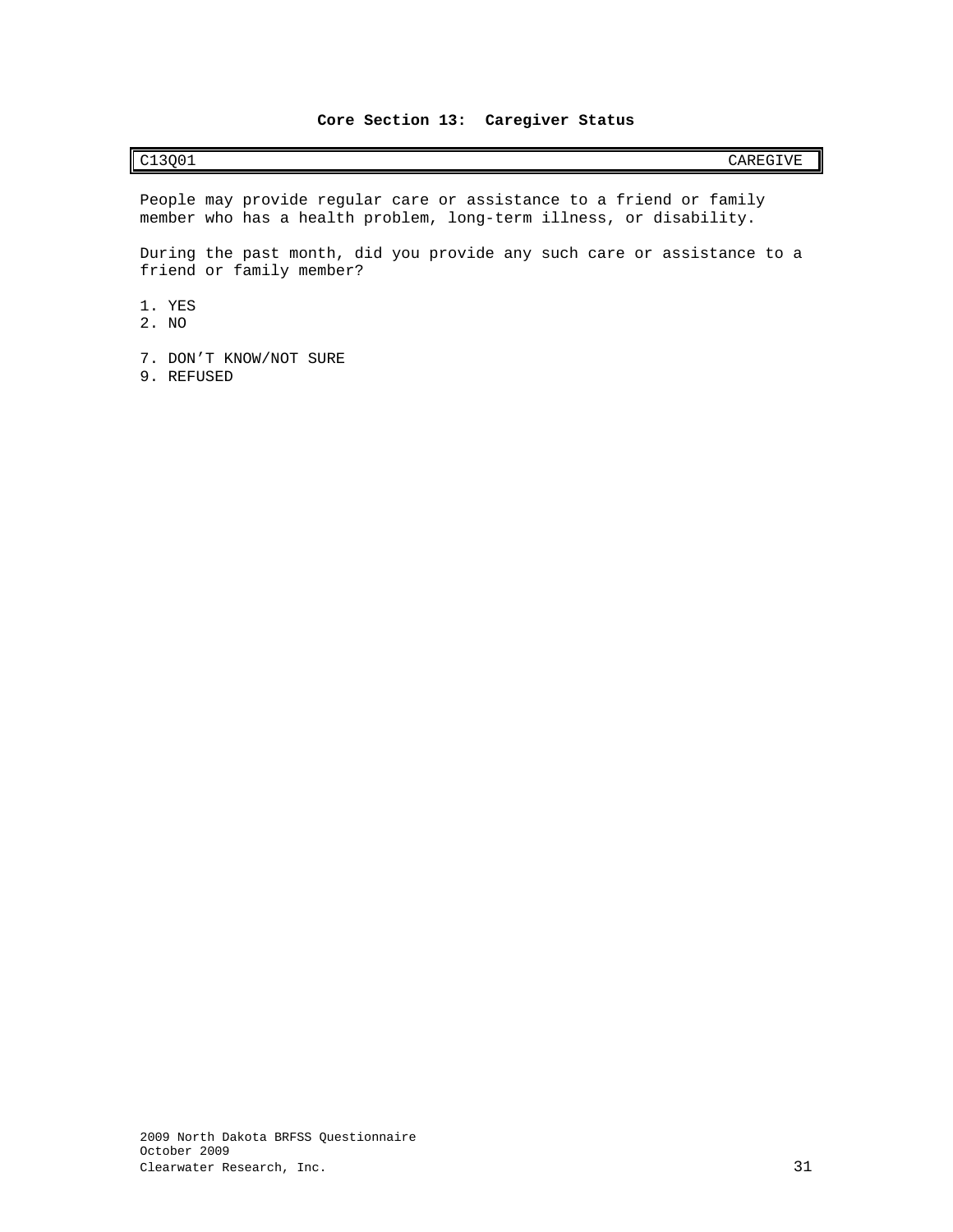### **Core Section 14: Disability**

<span id="page-33-0"></span>C14Q01 QLACTLM2

The following questions are about health problems or impairments you may have.

Are you limited in any way in any activities because of physical, mental, or emotional problems?

- 1. YES
- 2. NO
- 7. DON'T KNOW/NOT SURE
- 9. REFUSED

C14Q02 USEEQUIP

Do you now have any health problem that requires you to use special equipment, such as a cane, a wheelchair, a special bed, or a special telephone?

INTERVIEWER NOTE: INCLUDE OCCASIONAL USE OR USE IN CERTAIN CIRCUMSTANCES.

- 1. YES
- 2. NO
- 7. DON'T KNOW/NOT SURE
- 9. REFUSED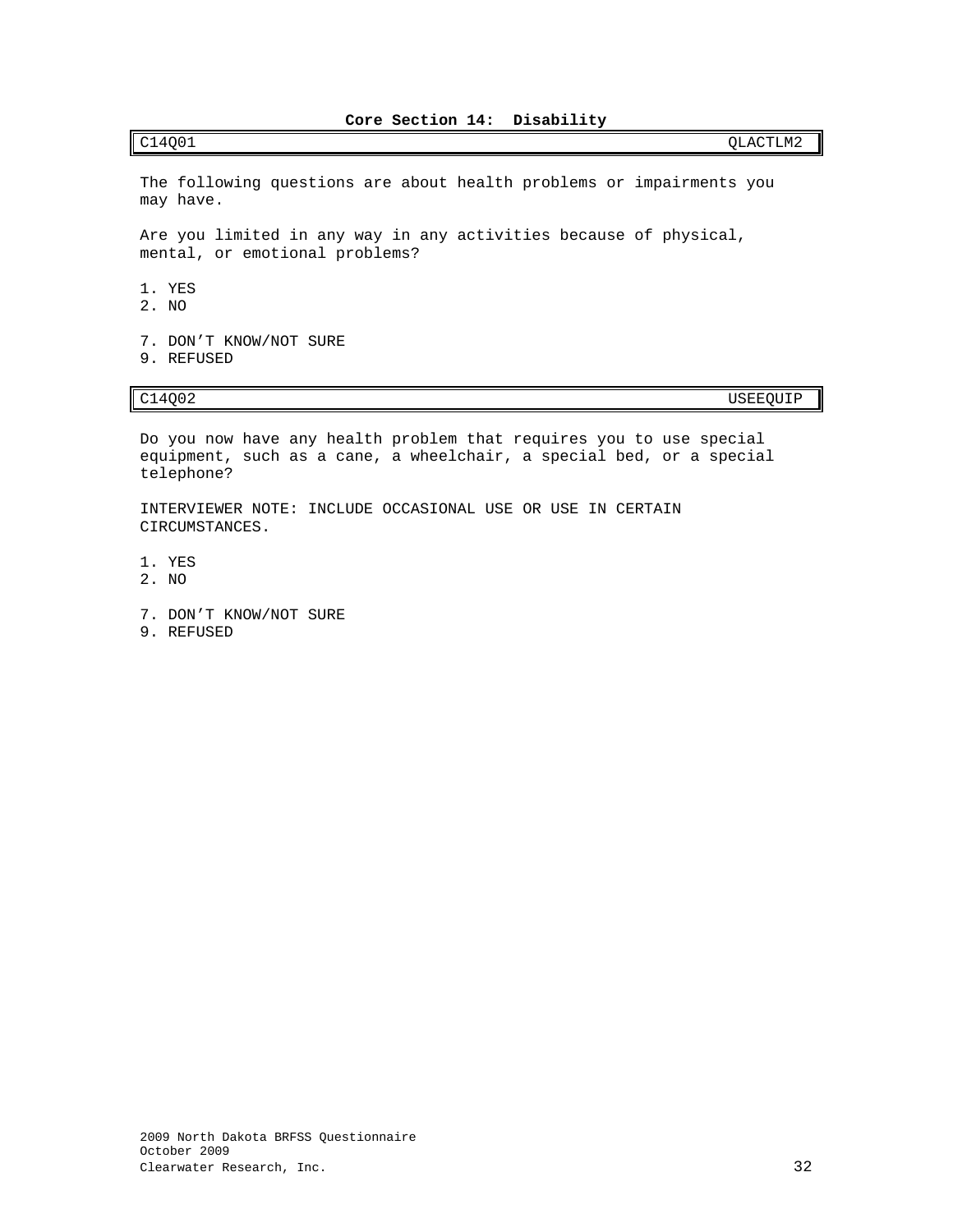### **Core Section 15: Alcohol Consumption**

 $SKP \rightarrow NEXT$  SECTION

 $SKP \rightarrow NEXT$  SECTION

### <span id="page-34-0"></span>C15Q01 DRNKANY4

During the past 30 days, have you had at least one drink of any alcoholic beverage such as beer, wine, a malt beverage or liquor?

1. YES<br>2. NO

- 7. DON'T KNOW/NOT SURE **SKP > NEXT SECTION**<br>9. REFUSED **SKP > NEXT SECTION**
- 

During the past 30 days, how many days per week or per month did you have at least one drink of any alcoholic beverage?

 $1 -$  Days per week  $2 -$  Days in past 30 days 888. NO DRINKS IN PAST 30 DAYS **SKP > NEXT SECTION** 777. DON'T KNOW/NOT SURE 999. REFUSED

One drink is equivalent to a 12-ounce beer, a 5-ounce glass of wine, or a drink with one shot of liquor. During the past 30 days, on the days when you drank, about how many drinks did you drink on the average?

C15Q03 – IF C15Q01 = 1 AND C15Q02 <> 888 AVEDRNK2

INTERVIEWER NOTE: A 40 OUNCE BEER WOULD COUNT AS 3 DRINKS, OR A COCKTAIL DRINK WITH 2 SHOTS WOULD COUNT AS 2 DRINKS.

 $\_$  NUMBER OF DRINKS

[IF C12Q20 = 1, …5] [IF C12Q20 = 2, …4]

77. DON'T KNOW/NOT SURE 99. REFUSED

C15Q04 - IF C15Q01 = 1 AND C15Q02 <> 888 DRNK3GE5

Considering all types of alcoholic beverages, how many times during the past 30 days did you have…

…or more drinks on an occasion?  $-$  NUMBER OF TIMES 88. NONE 77. DON'T KNOW/NOT SURE 99. REFUSED

2009 North Dakota BRFSS Questionnaire October 2009 Clearwater Research, Inc. 33

 $C15Q02 - IF C15Q01 = 1$  ALCDAY4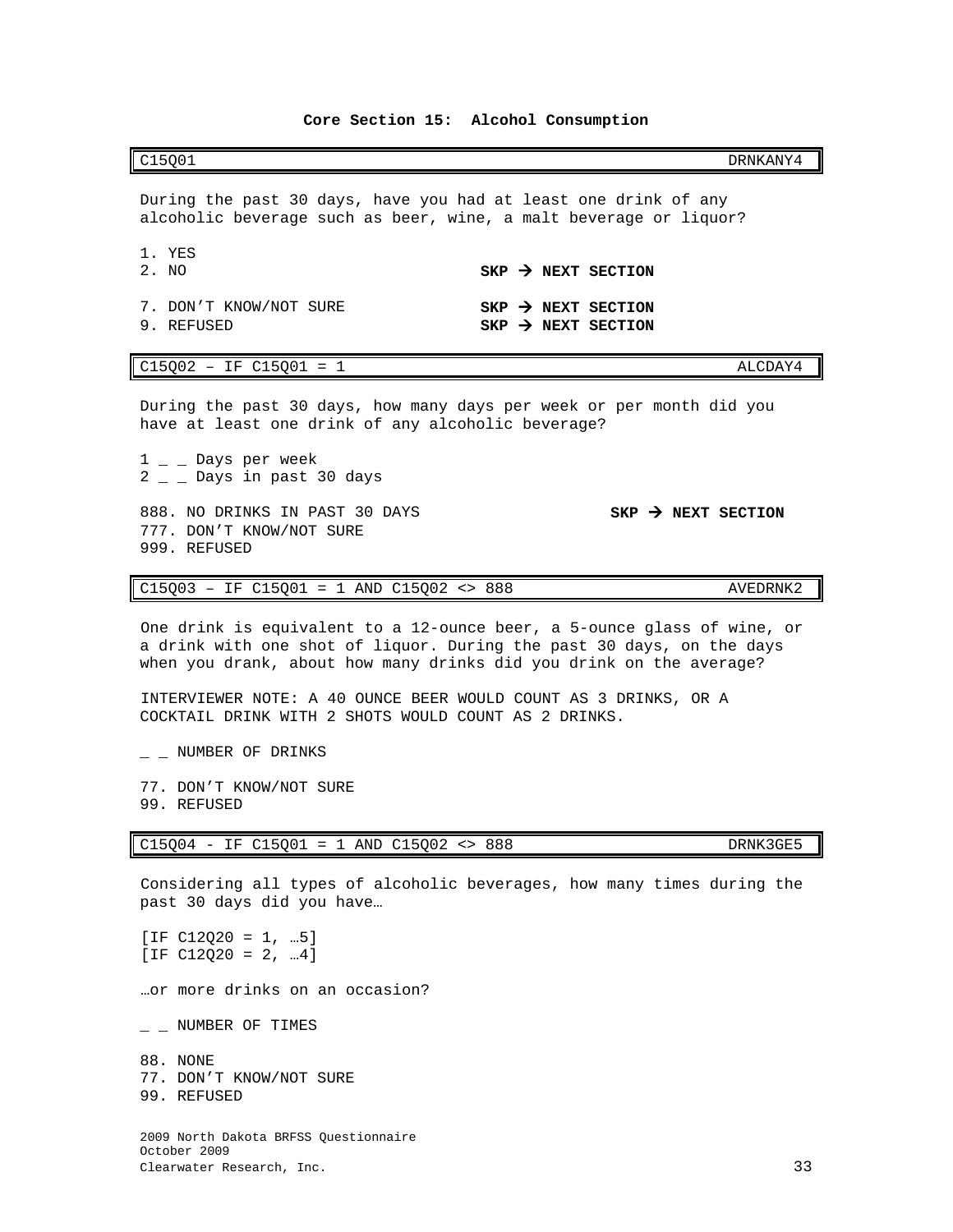During the past 30 days, what is the largest number of drinks you had on any occasion?

 $-$  NUMBER OF DRINKS

77. DON'T KNOW/NOT SURE 99. REFUSED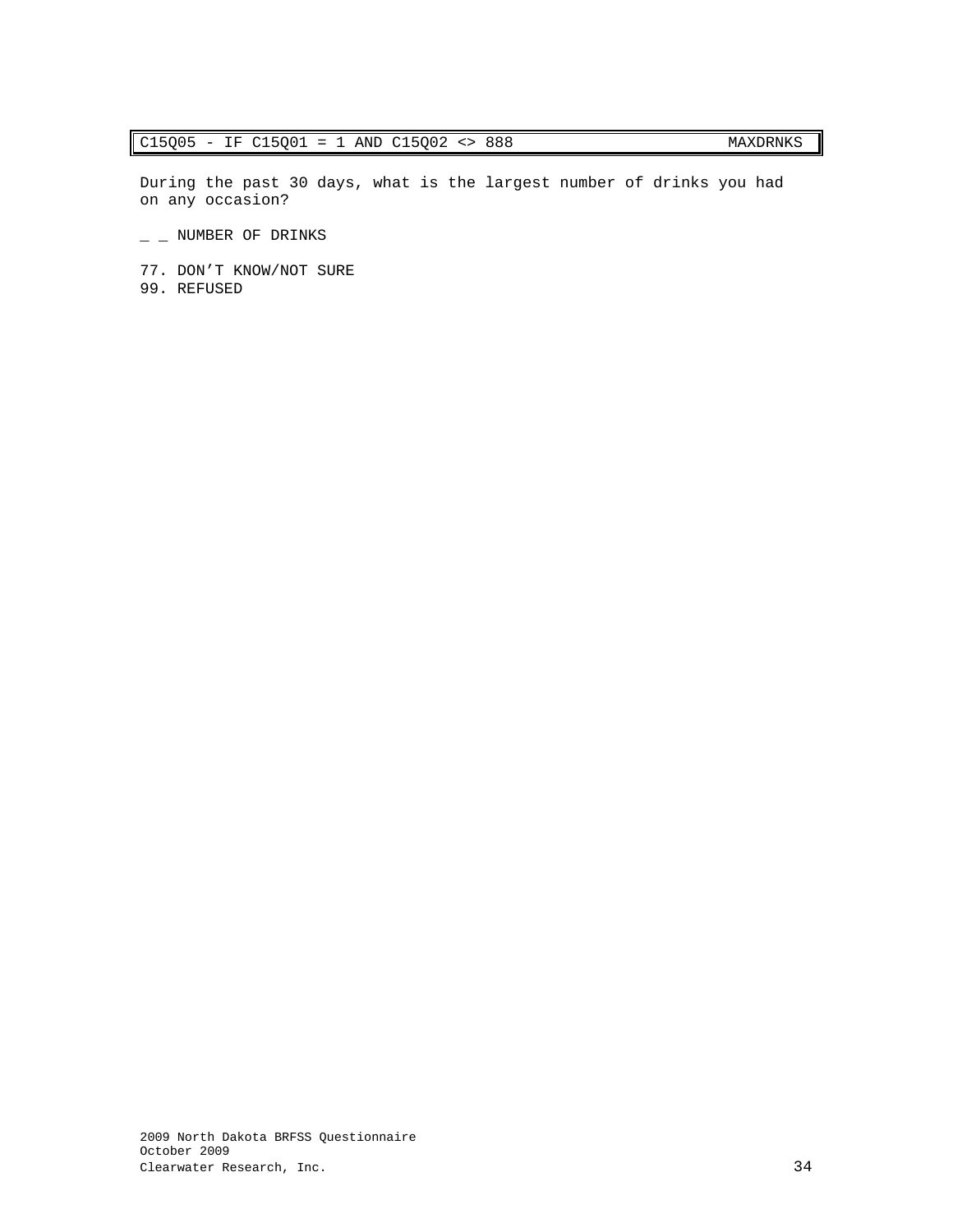### **Module 31: Novel H1N1 Adult Immunization**

| M31Q01                                                                                                                                                                                                                                                   | H1N1AV01                                                                                                                                                                                                                                                                                                               |
|----------------------------------------------------------------------------------------------------------------------------------------------------------------------------------------------------------------------------------------------------------|------------------------------------------------------------------------------------------------------------------------------------------------------------------------------------------------------------------------------------------------------------------------------------------------------------------------|
| pandemic flu, and then ask you questions about vaccination for seasonal<br>flu.<br>the arm and the other is a spray, mist or drop in the nose.<br>Since September, 2009, have you been vaccinated either way for the H1N1<br>flur<br>01. YES<br>$02.$ NO | There are currently vaccines available for two kinds of flu -- the<br>seasonal flu, and the 2009 H1N1 flu. I will first ask you questions<br>about vaccination forH1N1 flu, which is sometimes called swine flu or<br>There are two ways to get the H1N1 flu vaccination. One is a shot in<br>$SKP \rightarrow C16Q01$ |
| 77. DON'T KNOW/NOT SURE<br>99. REFUSED                                                                                                                                                                                                                   | $SKP$ $\rightarrow$ C16Q01<br>$SKP$ $\rightarrow$ C16Q01                                                                                                                                                                                                                                                               |
|                                                                                                                                                                                                                                                          |                                                                                                                                                                                                                                                                                                                        |
| $MS1Q02 - IF M31Q01 = 1 OR M31Q02V = 2$                                                                                                                                                                                                                  | H1N1AV02                                                                                                                                                                                                                                                                                                               |
| During what month did you receive your H1N1 flu vaccine?<br>MONTH                                                                                                                                                                                        |                                                                                                                                                                                                                                                                                                                        |
| 77. DON'T KNOW/NOT SURE<br>99. REFUSED                                                                                                                                                                                                                   |                                                                                                                                                                                                                                                                                                                        |
| M31002V - IF M31002 > 0 AND M31002 <= 12                                                                                                                                                                                                                 |                                                                                                                                                                                                                                                                                                                        |
| That was [Month] of [YEAR] correct?                                                                                                                                                                                                                      |                                                                                                                                                                                                                                                                                                                        |
| 1. YES<br>2. NO                                                                                                                                                                                                                                          | $SKP \rightarrow M31002$                                                                                                                                                                                                                                                                                               |

M31Q03 - IF M31Q01 = 1 H1N1AV03

Was this a shot or was it a vaccine sprayed in the nose? 1. Flu shot 2. Flu Nasal Spray (spray, mist or drop in the nose)

77. DON'T KNOW/NOT SURE 99. REFUSED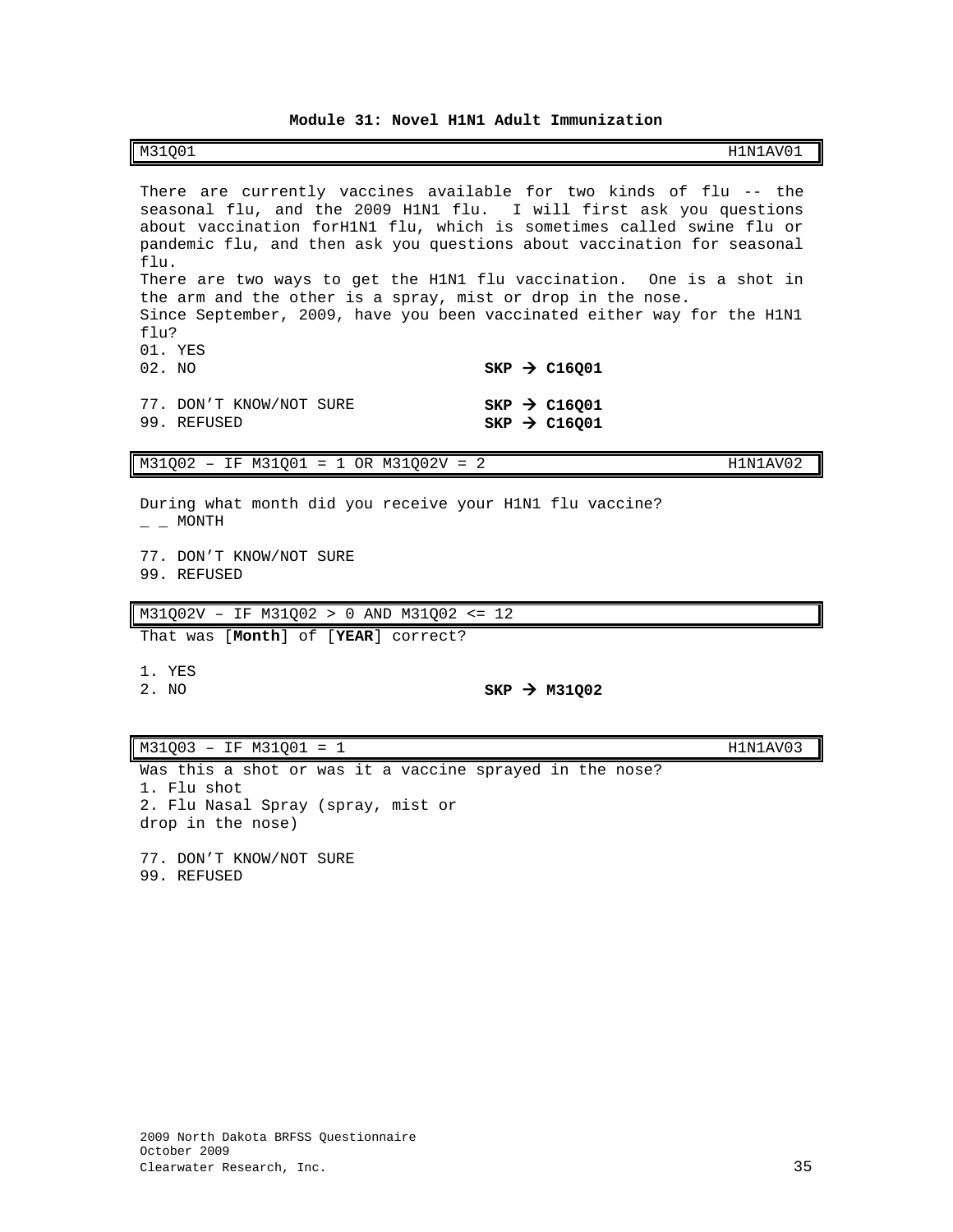### **Section 16: Immunization**

| C16Q01                                                                                                                                                                                            | FLUSHOT3                                             |
|---------------------------------------------------------------------------------------------------------------------------------------------------------------------------------------------------|------------------------------------------------------|
| Now I will ask you questions about seasonal flu. A flu shot is an<br>influenza vaccine injected into your arm. During the past 12 months,<br>have you had a seasonal flu shot?<br>1. YES<br>2. NO | $SKP \rightarrow C16Q03$                             |
| 77. DON'T KNOW/NOT SURE<br>99. REFUSED                                                                                                                                                            | SKP $\rightarrow$ C16Q03<br>$SKP \rightarrow C16Q03$ |
| $C16Q02 - IF C16Q01 = 1$                                                                                                                                                                          | FLUSHTMY                                             |
| During what month and year did you receive your most recent seasonal<br>flu shot?<br>/ MONTH/YEAR<br>77/7777. DON'T KNOW/NOT SURE<br>99/9999. REFUSED                                             |                                                      |
| C16Q03                                                                                                                                                                                            | FLUSPRY2                                             |
| The seasonal flu vaccine sprayed in the nose is also called FluMist™.<br>During the past 12 months, have you had a seasonal flu vaccine that was<br>sprayed in your nose?<br>01. YES<br>02. NO    | $SKP \rightarrow C16Q05$                             |
| 77. DON'T KNOW/NOT SURE<br>99. REFUSED                                                                                                                                                            | SKP $\rightarrow$ C16Q05<br>$SKP \rightarrow C16Q05$ |
| $C16Q04 - IF C16Q03 = 1$                                                                                                                                                                          | FLUSPRMY                                             |
| During what month and year did you receive your most recent seasonal<br>flu vaccine that was sprayed in your nose?<br>MONTH/YEAR                                                                  |                                                      |
| 77/7777. DON'T KNOW/NOT SURE<br>99/9999. REFUSED                                                                                                                                                  |                                                      |
| C16005                                                                                                                                                                                            | PNEUVAC3                                             |
| A pneumonia shot or pneumococcal vaccine is usually given only once or<br>twice in a person's lifetime and is different from the flu shot. Have<br>you ever had a pneumonia shot?                 |                                                      |

77. DON'T KNOW/NOT SURE 99. REFUSED

01 YES 02 NO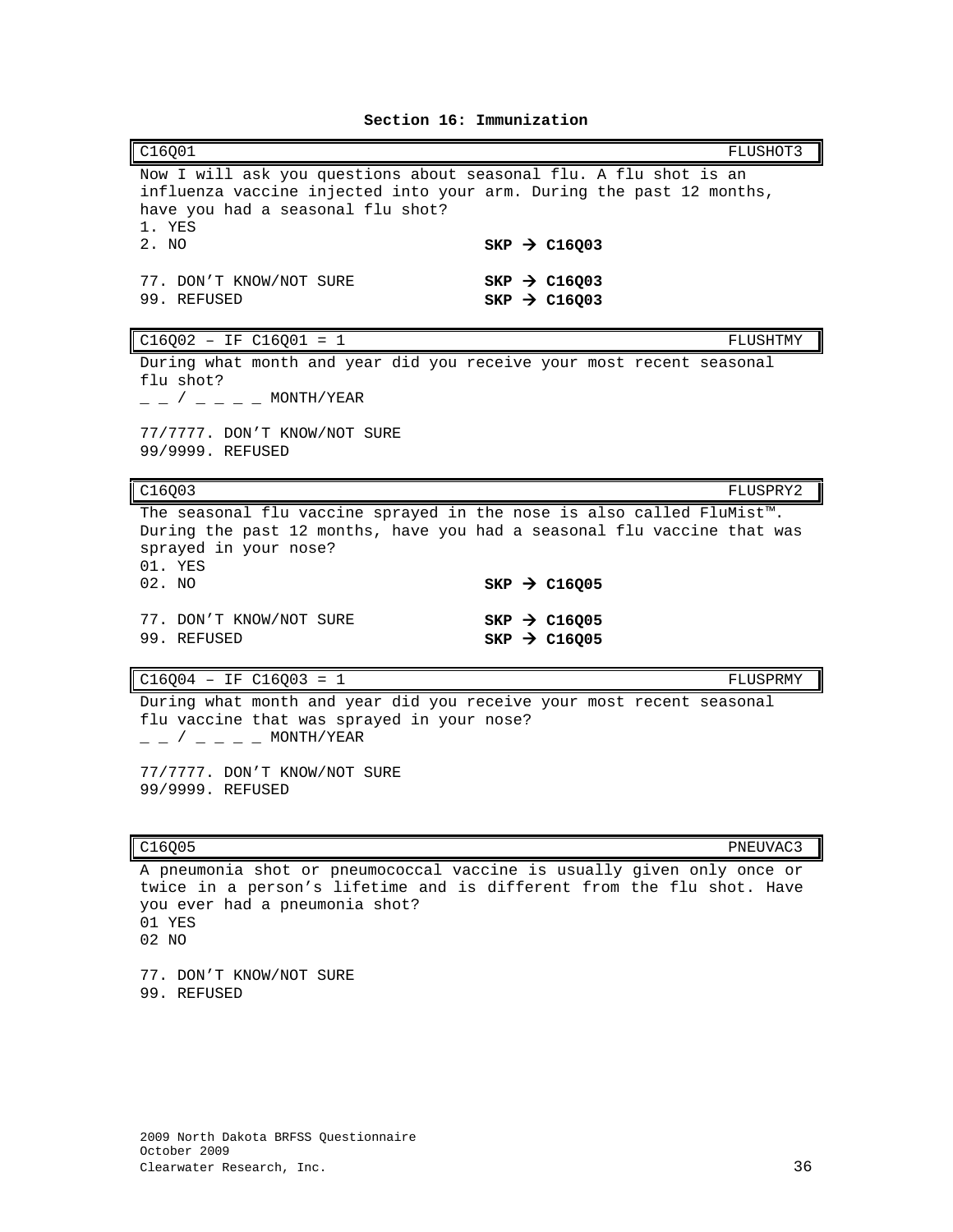### **Required Module: Pandemic Flu (January – February)**

 $C23Q01$  PF09Q01

What do you think is the most effective ONE thing you can do to prevent getting sick from the flu? 1. Avoiding touching your eyes, nose or mouth as much as possible during the flu season 2. Avoiding close contact with others who may have the flu 3. Getting the flu vaccine 4. Taking anti-viral medicine, like Tamiflu, on the first or second day that you have symptoms of the flu. 7. DON'T KNOW/NOT SURE 9. REFUSED  $C23Q02$  PF09Q02

What do you think is the most effective thing you can do to prevent spreading the flu to people when you are sick?

- 1. Frequent hand washing
- 2. Covering your mouth and nose when coughing or sneezing
- 3. Staying home when you are sick with the flu
- 4. Getting the flu vaccine
- 5. Something else
- 7. DON'T KNOW/NOT SURE
- 9. REFUSED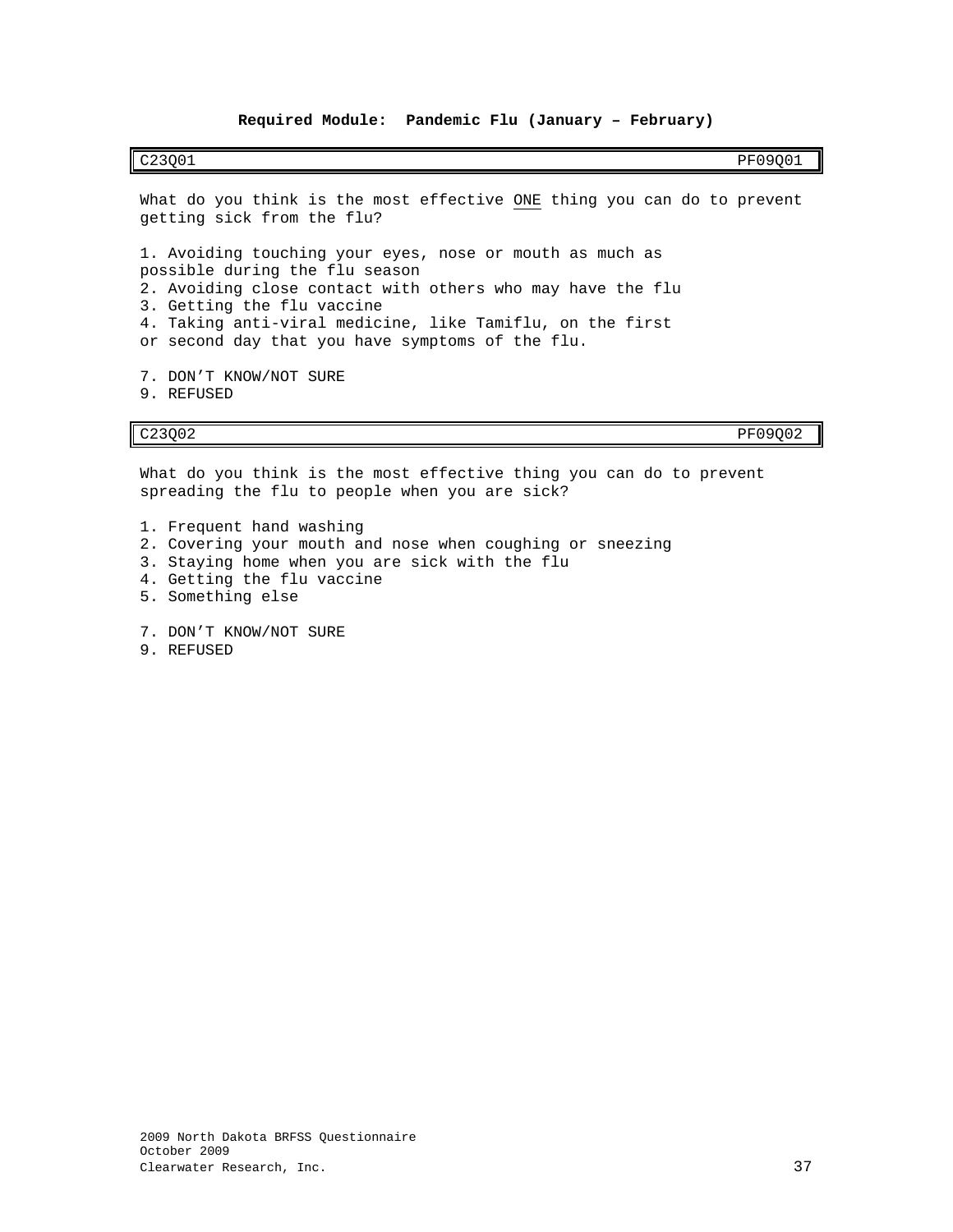"Pandemic Influenza" or "Pan Flu" is a global outbreak of a new type of serious influenza that almost everyone is susceptible to and it spreads quickly from person to person. Currently, there is NOT a pandemic flu outbreak occurring.

If there is a pandemic flu outbreak and you do not get the pandemic flu vaccination, what you do think your chances are of getting sick with the pandemic flu?

INTERVIEWER NOTE: PLEASE READ BOTH THE SUBJECTIVE LABEL AND THE PERCENTAGE RANGE.

- 1. Very high (90-100%) 2. High (70-89%) 3. Average (50-69%)
- 4. Low (20-49%)
- 5. Very Low (0-19%)
- 7. DON'T KNOW/NOT SURE
- 9. REFUSED

#### $C23Q04$  PF09Q04

If there was a pandemic flu outbreak, how likely are you to get a pandemic flu vaccination if it was available to you?

- 1. Definitely get one
- 2. Probably get one
- 3. Probably not get one
- 4. Definitely not get a pandemic flu vaccination
- 7. DON'T KNOW/NOT SURE
- 9. REFUSED

 $C23Q05$  PF09Q05

If public health officials recommended that everyone go to a particular public place such as a local school, fire station, or sports stadium to get vaccinate to prevent the spread of pandemic flu, would you…

PLEASE READ

1. Definitely go 2. Probably go 3. Probably not go 4. Definitely not go to a particular place to get vaccinated

- 7. DON'T KNOW/NOT SURE
- 9. REFUSED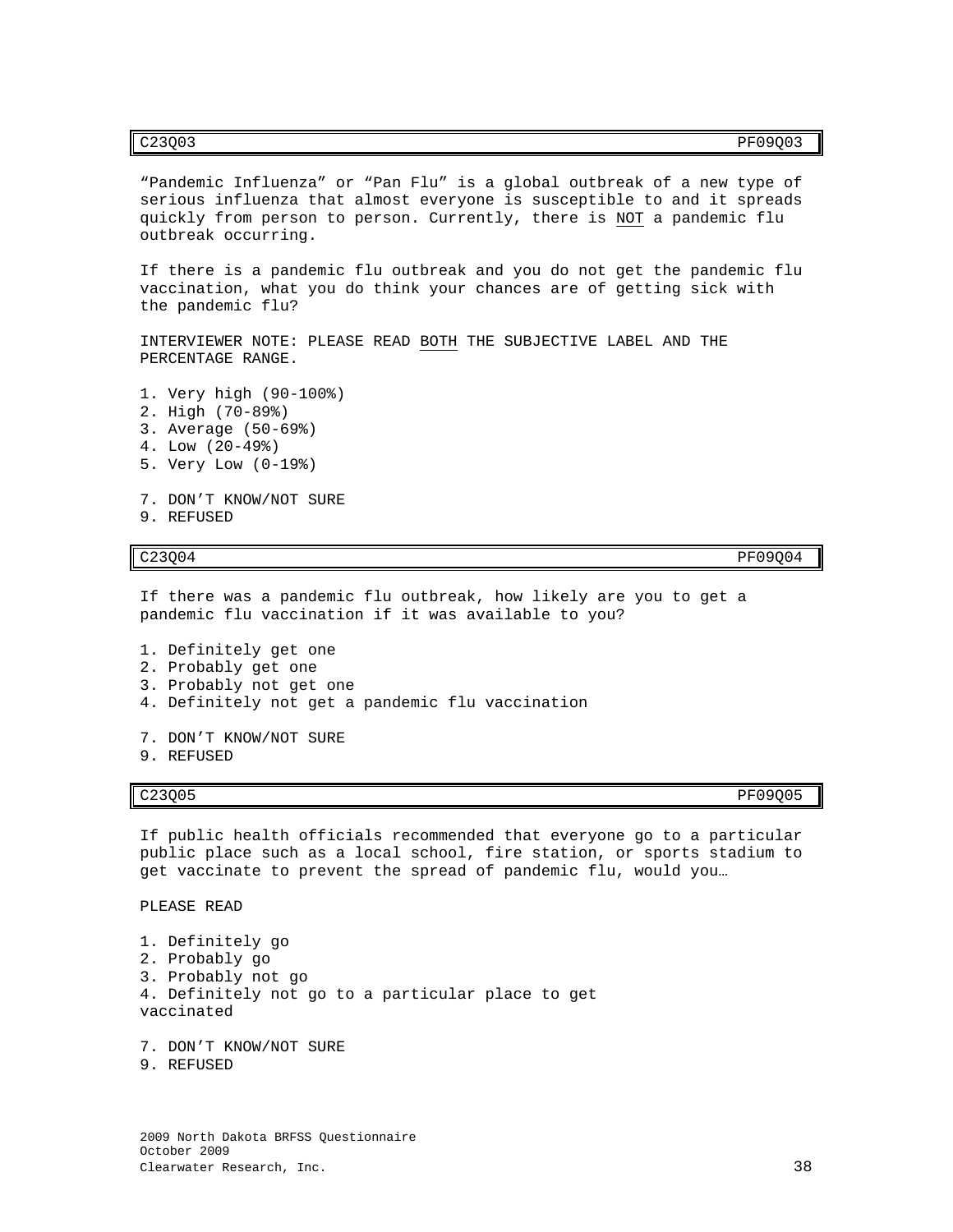$C23Q06$  PF09Q06

Imagine an outbreak of pandemic flu in the U.S. in the next year. What would be the most important ONE thing you would want to know?

01. How to prevent getting the flu 02. How to prevent spreading the flu 03. Symptoms of the flu 04. How to treat the flu 05. Cities where cases of the flu have been identified 06. Information about the flu vaccine 07. Something else 77. DON'T KNOW/NOT SURE 99. REFUSED

 $C23Q07$  PF09Q07

During a pandemic flu outbreak in the U.S., what would be you ONE MOST preferred source for getting information about the pandemic flu? Please tell me your ONE MOST preferred source.

01. NEWSPAPERS 02. TELEVISION 03. RADIO 04. INTERNET WEBSITES 05. YOUR DOCTOR 06. THE CDC (CENTERS FOR DISEASE CONTROL AND PREVENTION) 07. STATE OR LOCAL PUBLIC HEALTH DEPARTMENTS 08. OTHER GOVERNMENT AGENCIES 09. FAMILY OR FRIENDS 10. RELIGIOUS LEADERS 11. SOME OTHER SOURCE

77. DON'T KNOW/NOT SURE 99. REFUSED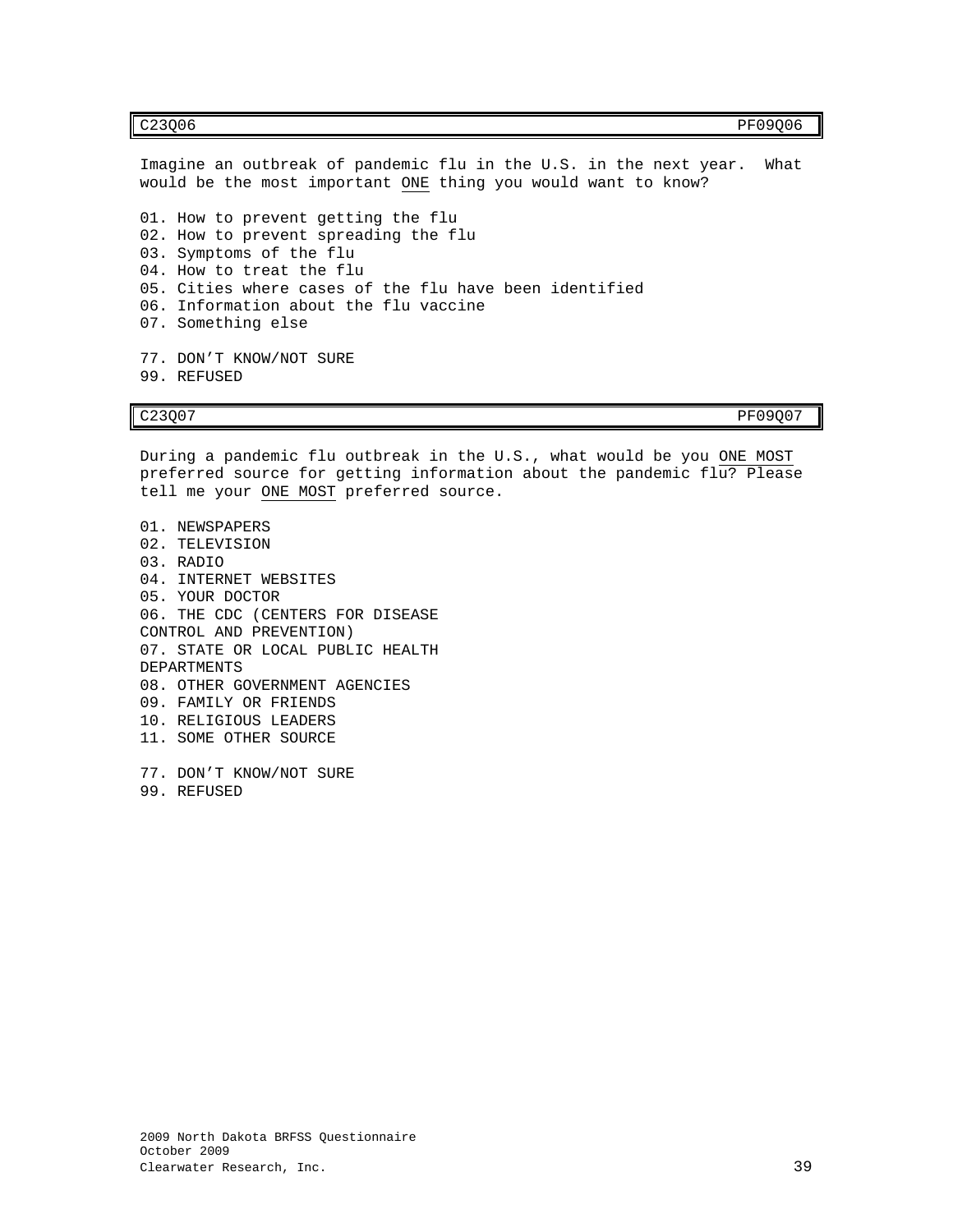Excluding vaccination, what is the ONE most likely thing you would do if a pandemic flu outbreak were reported IN YOUR STATE? Please choose ONE from the following list.

PLEASE READ

IF NECESSARY AFTER THE FIRST READ, SAY: "I WILL REPEAT THE QUESTION AND ANSWERS CHOICES TO ASSIST YOU RECALL.

01. Consult a website 02. Avoid crowds and public events 03. Consult your doctor 04. Try to get a prescription for an anti-viral drug such as Tamiflu 05. Reduce of avoid travel 06. Wash hands frequently 07. Wear a face mask 08. Keep household members at home while the outbreak lasts 09. Stock up on medicines and food to help with flu symptoms 10. Something else 77. DON'T KNOW/NOT SURE 99. REFUSED

 $C23Q09$  PF09Q09

If public health officials recommended that everyone stay at home for a month because of a serious outbreak of pandemic flu in your community, are you VERY likely, somewhat likely, somewhat UNLIKELY, or VERY UNLIKELY to stay home for a month?

1. VERY LIKELY 2. SOMEWHAT LIKELY 3. SOMEWHAT UNLIKELY 4. VERY UNLIKELY TO STAY AT HOME FOR A MONTH

7. DON'T KNOW/NOT SURE 9. REFUSED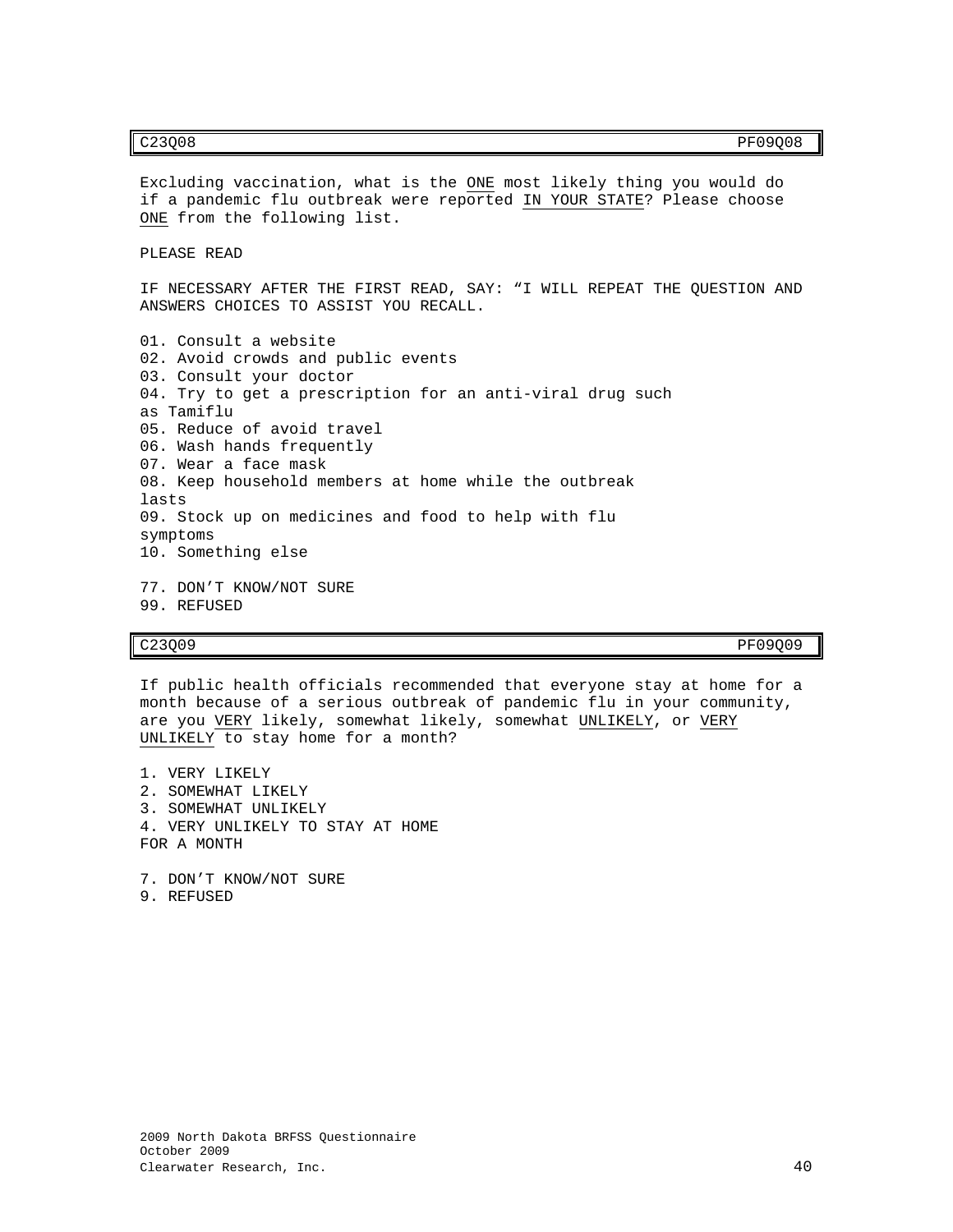I'm going to read you a list of job types. Please tell me if you currently work in any of these fields.

a. Emergency medical services, law enforcement, fire services, or in the manufacture of pandemic vaccines or anti-virals. b. Public health, healthcare provider, home health, or in a nursing home. c. Homeland or national security as one who would be deployed during a flu pandemic.

- 1. YES
- 2. NO

7. DON'T KNOW/NOT SURE

9. REFUSED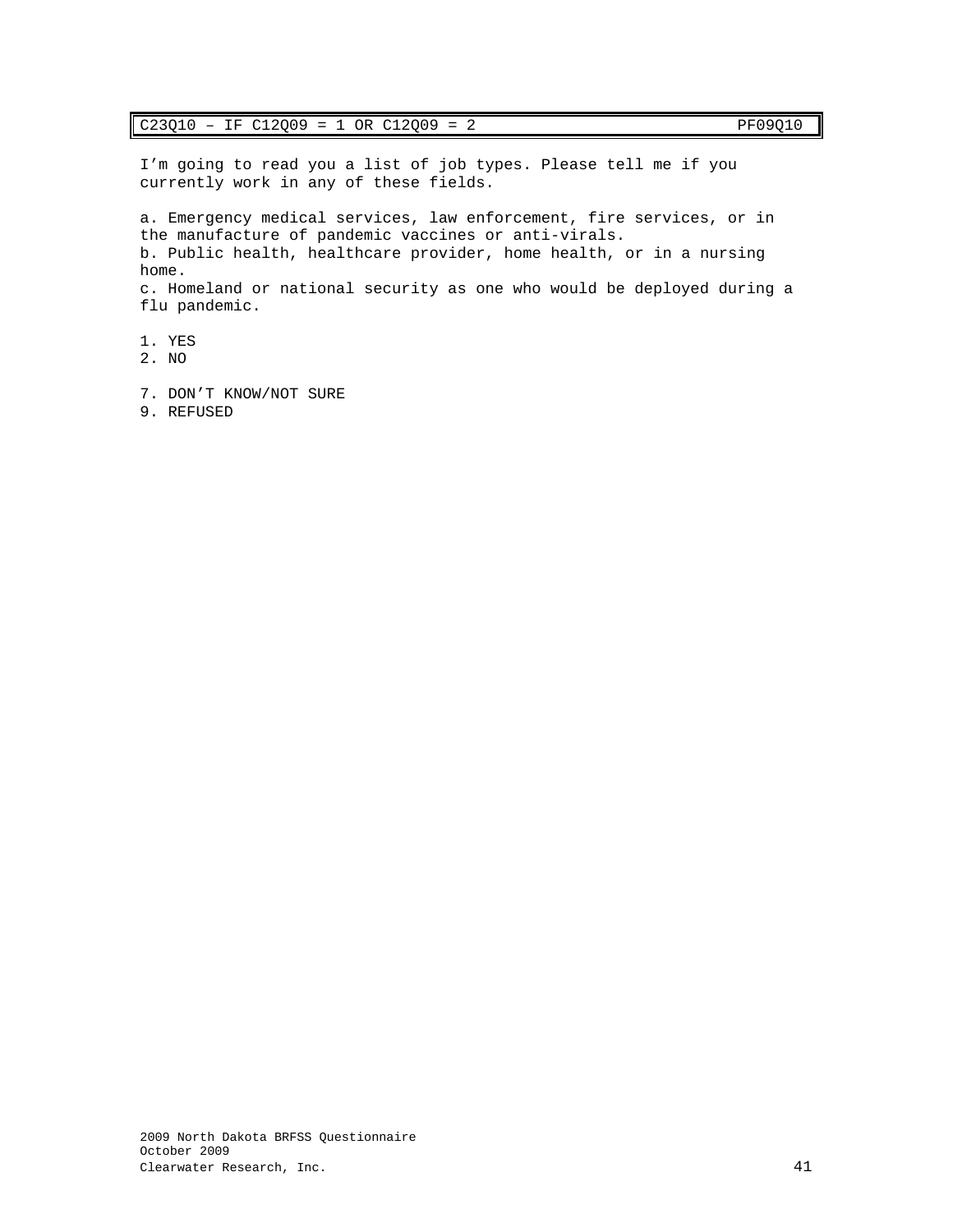# C17Q01 HAVARTH2 Next I will ask you about arthritis. Have you EVER been told by a doctor of other health professional that you have some form of arthritis, rheumatoid arthritis, gout, lupus, or fibromyalgia? INTERVIEWER: ARTHRITIS DIAGNOSES INCLUDE: \* RHEUMATISM, POLYMYALGIA RHEUMATICA \* OSTEOARTHRITIS (NOT OSTEOPOROSIS) \* TENDONITIS, BURSITIS, BUNION, TENNIS ELBOW \* CARPAL TUNNEL SYNDROME, TARSAL TUNNEL SYNDROME \* JOINT INFECTION, REITER'S SYNDROME \* ANKYLOSING SPONDYLITIS; SPONDYLOSIS \* ROTATOR CUFF SYNDROME \* CONNECTIVE TISSUE DISEASE, SCLERODERMA, POLYMYOSITIS,RAYNAUD'S SYNDROME \* VASCULITIS (GIANT CELL ARTERITIS, HENOCH-SCHONLEIN PURPURA, WEGENER'S GRANULOMATOSIS, POLYARTERITIS NODOSA) 1. YES<br>2. NO  $SKP \rightarrow NEXT$  SECTION 7. DON'T KNOW/NOT SURE **SKP > NEXT SECTION**<br>
9. REFUSED **SKP > NEXT SECTION**  $SKP$   $\rightarrow$  NEXT SECTION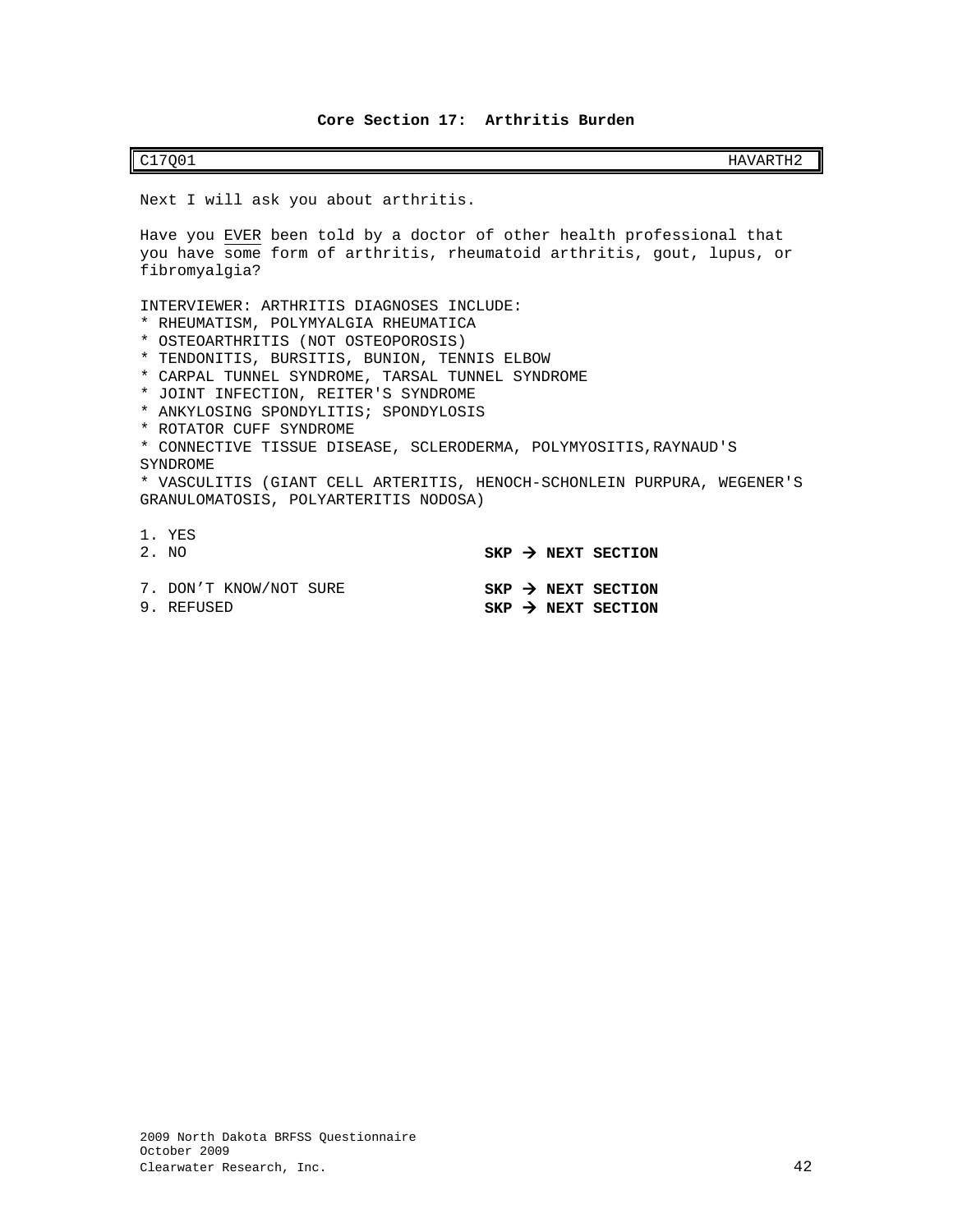## C17Q02 – IF C17Q01 = 1 LMTJOIN2

Arthritis can cause symptoms like pain, aching, or stiffness around a joint.

Are you now limited in any way or in any of your usual activities because of arthritis or joint symptoms?

INTERVIEWER NOTE: IF A QUESTION ARISES ABOUT MEDICATIONS OR TREATMENT, THE RESPONDENT SHOULD BASE ANSWER ON HIS/HER CURRENT EXPERIENCE, REGARDLESS OF WHETHER TAKING ANY MEDICATION.

- 1. YES
- 2. NO
- 7. DON'T KNOW/NOT SURE
- 9. REFUSED

C17Q03 – IF C17Q01 = 1 ARTHDIS2

In this next question, we are referring to work for pay. Do arthritis or joint symptoms now affect whether you work, the type of work you do, or the amount of work you do?

INTERVIEWER INSTRUCTION: IF RESPONDENT GIVES AN ANSWER TO EACH ISSUE (WHETHER WORKS, TYPE WORK, OR AMOUNT OF WORK), THEN IF ANY ISSUE IS "YES" MARK THE OVERALL RESPONSE AS "YES." IF A QUESTION ARISES ABOUT MEDICATIONS OR TREATMENT, THE RESPONDENT SHOULD BASE ANSWER ON HIS/HER CURRENT EXPERIENCE, REGARDLESS OF WHETHER TAKING ANY MEDICATION OR TREATMENT.

INTERVIEWER NOTE: THIS QUESTION SHOULD BE ASKED OF ALL RESPONDENTS REGARDLESS OF EMPLOYMENT STATUS.

- 1. YES
- 2. NO

7. DON'T KNOW/NOT SURE

9. REFUSED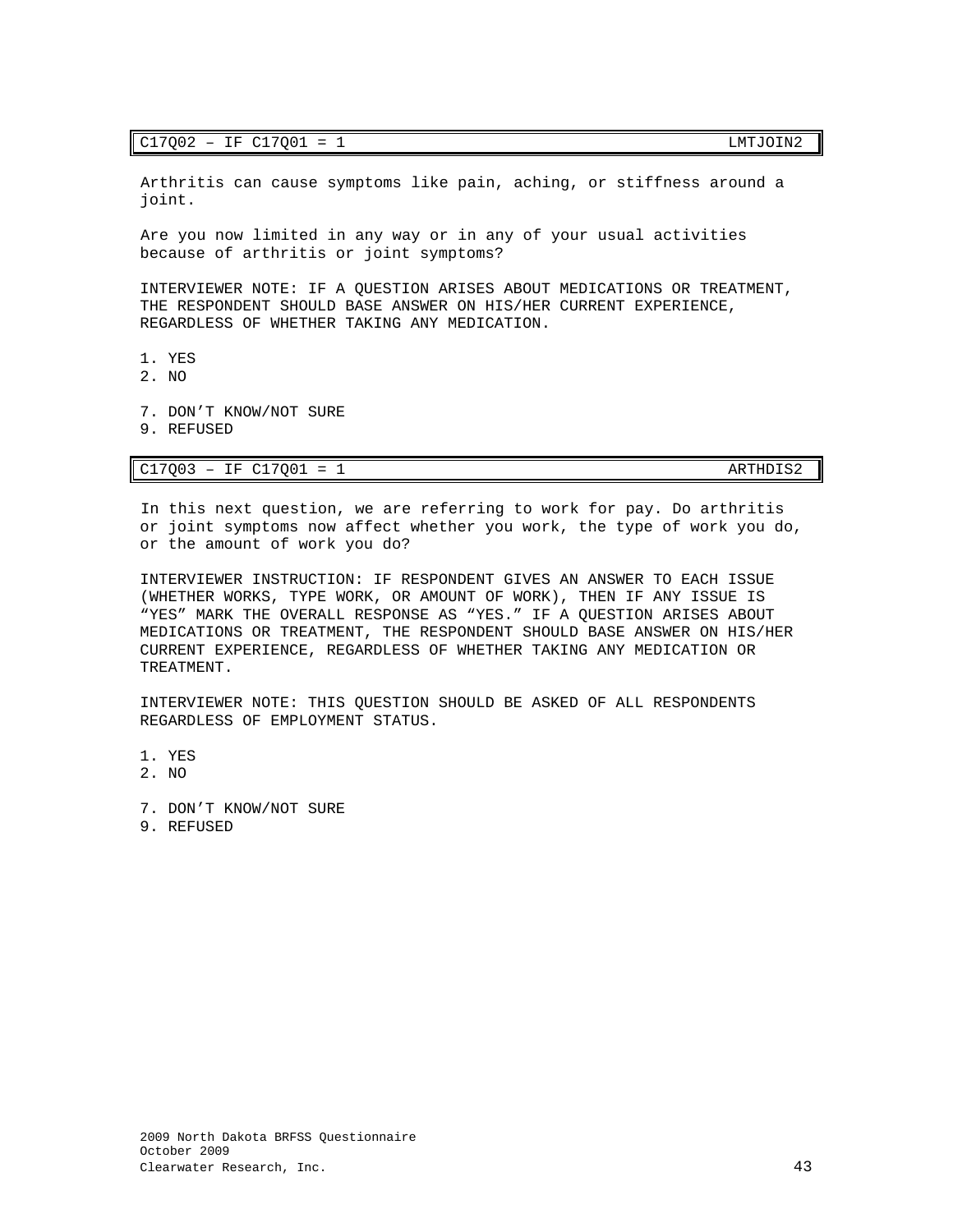| $C17Q04 - IF C17Q01$<br>$=$ | ARTHSOCL |
|-----------------------------|----------|
|-----------------------------|----------|

During the past 30 days, to what extent has your arthritis or joint symptoms interfered with your normal social activities, such as going shopping, to the movies, or to religious or social gatherings?

INTERVIEWER INSTRUCTION: IF A QUESTION ARISES ABOUT MEDICATIONS OR TREATMENT, THE RESPONDENT SHOULD BASE ANSWER ON HIS/HER CURRENT EXPERIENCE, REGARDLESS OF WHETHER TAKING ANY MEDICATION OR TREATMENT.

PLEASE READ

- 1. A lot 2. A little 3. Not at all
- 7. DON'T KNOW/NOT SURE
- 9. REFUSED

#### $C17Q05 - IF C17Q01 = 1$  JOINPAIN

Please think about the past 30 days, keeping in mind all of your joint pain or aching and whether or not you have taken medication. DURING THE PAST 30 DAYS, how bad was your joint pain ON AVERAGE? *Please answer on a scale of 0 to 10 where 0 is no pain or aching and 10 is pain or aching as bad as it can be*.

 $\angle$   $\angle$  ENTER NUMBER [0-10]

77. DON'T KNOW/NOT SURE 99. REFUSED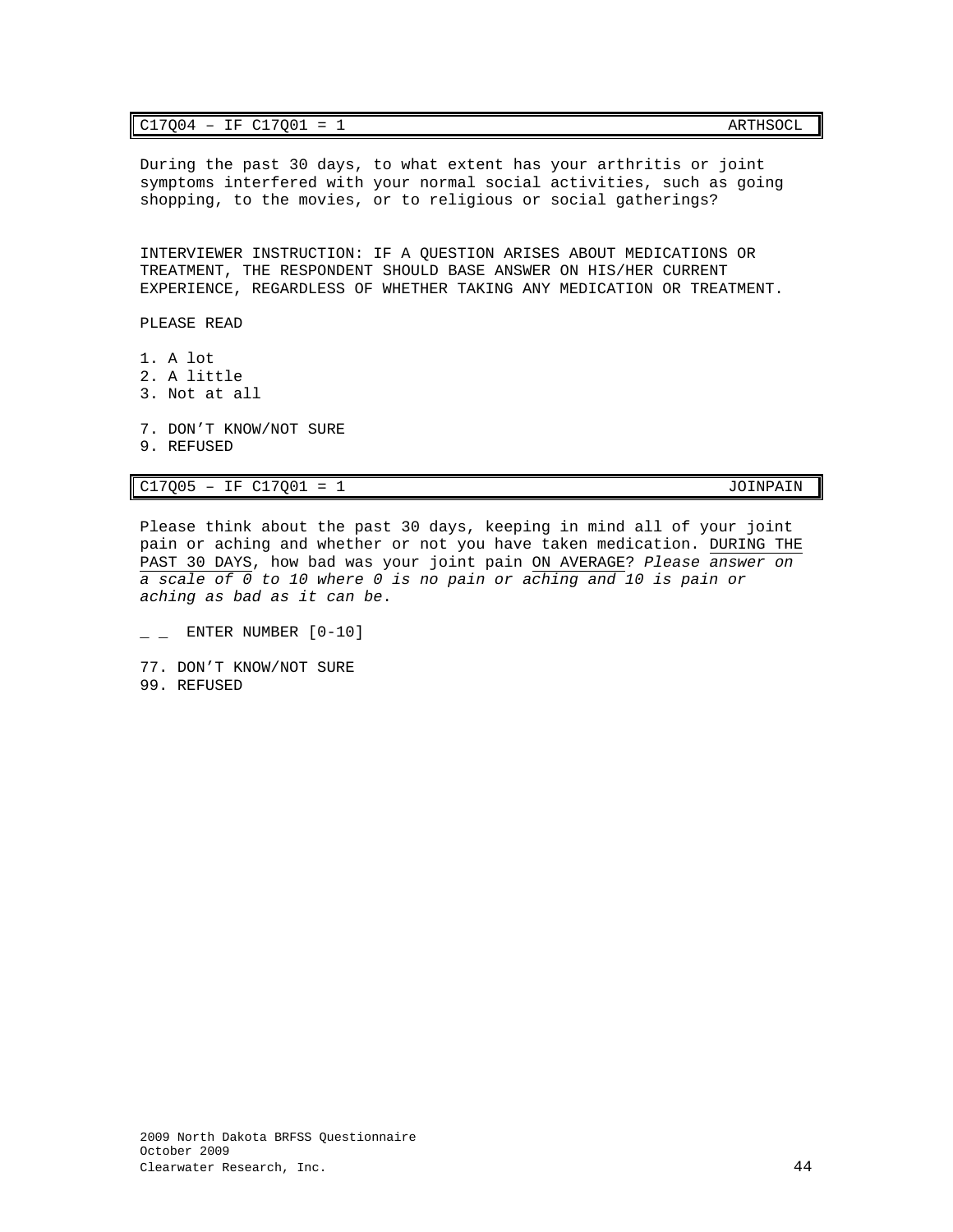### **Core Section 18: Fruit and Vegetables**

C18Q01 FRUITJUI

These next questions are about the foods you usually eat or drink. Please tell me how often you eat or drink each one, for example, twice a week, three times a month, and so forth. Remember, I am only interested in the foods YOU eat. Include all foods YOU eat, both at home and away from home.

How often do you drink fruit juices such as orange, grapefruit, or tomato?

  $-$  PER DAY  $-$  PER WEEK  $-$  PER MONTH  $-$  PER YEAR 555. NEVER

777. DON'T KNOW/NOT SURE 999. REFUSED

### C18Q02 FRUIT

Not counting juice, how often do you eat fruit?

  $-$  PER DAY  $-$  PER WEEK  $-$  PER MONTH  $-$  PER YEAR 555. NEVER

777. DON'T KNOW/NOT SURE 999. REFUSED

How often do you eat green salad?

  $-$  PER DAY  $-$  PER WEEK  $-$  PER MONTH  $-$  PER YEAR 555. NEVER

777. DON'T KNOW/NOT SURE 999. REFUSED

C18Q03 GREENSAL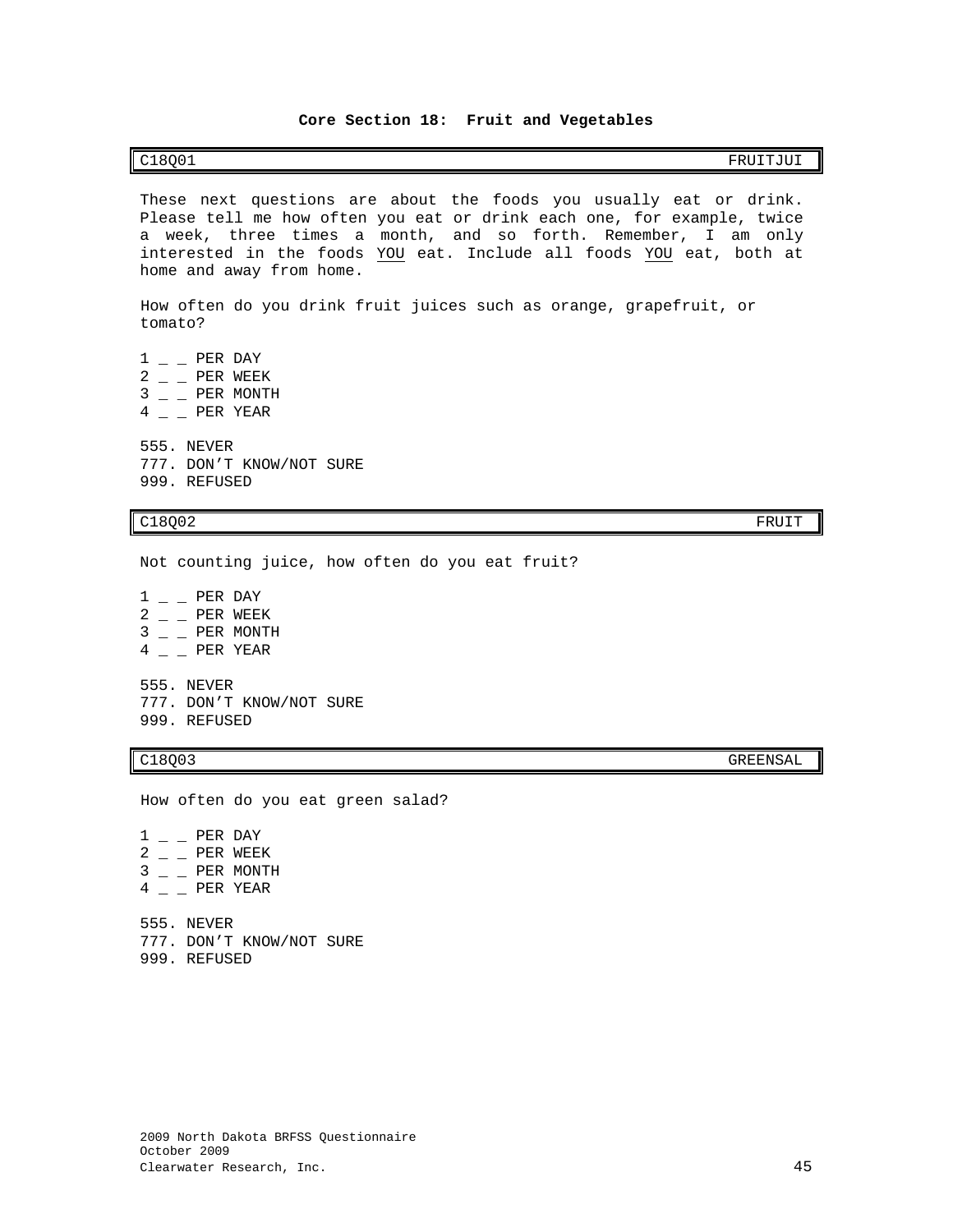### C18Q04 POTATOES

How often do you eat potatoes not including French fries, fried potatoes, or potato chips?  $1$   $-$  PER DAY  $2$   $-$  PER WEEK  $3$   $-$  PER MONTH  $4$   $-$  PER YEAR 555. NEVER 777. DON'T KNOW/NOT SURE 999. REFUSED C18Q05 CARROTS How often do you eat carrots?  $1$   $-$  PER DAY  $2$   $-$  PER WEEK  $3$   $-$  PER MONTH 4 \_ \_ PER YEAR 555. NEVER 777. DON'T KNOW/NOT SURE 999. REFUSED

C18Q06 VEGETABL

Not counting carrots, potatoes, or salad, how many servings of vegetables do you usually eat?

INTERVIEWER NOTE: "For example a serving of vegetables at both lunch and dinner would be two servings."

  $-$  PER DAY  $-$  PER WEEK  $-$  PER MONTH  $-$  PER YEAR 555. NEVER

777. DON'T KNOW/NOT SURE 999. REFUSED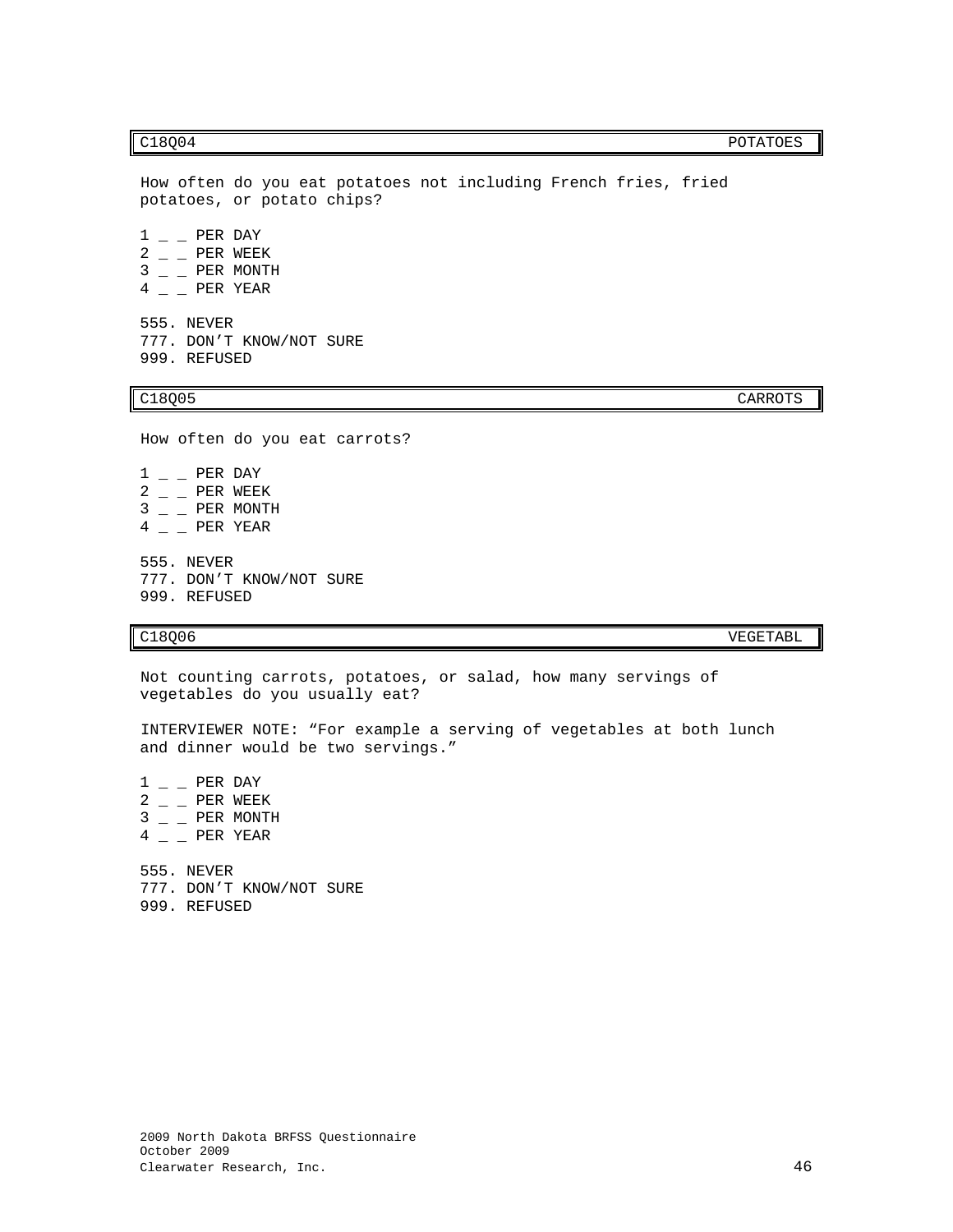#### **Core Section 19: Physical Activity**

| C19Q01<br>$-$ IF C12Q09 = 1 OR C12Q09 = '<br>JOBACTIV |  |
|-------------------------------------------------------|--|
|-------------------------------------------------------|--|

When you are at work, which of the following best describes what you do? Would you say—

INTERVIEWER NOTE: IF RESPONDENT HAS MULTIPLE JOBS, INCLUDE ALL JOBS.

PLEASE READ

1. Mostly sitting or standing 2. Mostly walking 3. Mostly heavy labor or physically demanding work

7. DON'T KNOW/NOT SURE 9. REFUSED

C19Q02 MODPACT

We are interested in two types of physical activity - vigorous and moderate. Vigorous activities cause large increases in breathing or heart rate while moderate activities cause small increases in breathing or heart rate.

Now, thinking about the moderate activities you do [IF C12Q09 = 1 OR C12Q09 = 2, when you are not working] in a usual week, do you do moderate activities for at least 10 minutes at a time, such as brisk walking, bicycling, vacuuming, gardening, or anything else that causes some increase in breathing or heart rate?

| 1. YES<br>2. NO                      | $SKP \rightarrow C19005$                             |  |
|--------------------------------------|------------------------------------------------------|--|
| 7. DON'T KNOW/NOT SURE<br>9. REFUSED | $SKP \rightarrow C19005$<br>$SKP \rightarrow C19005$ |  |

 $C19Q03 - IF C19Q02 = 1$  MODPADAY

How many days per week do you do these moderate activities for at least 10 minutes at a time?

 $\_$  DAYS PER WEEK  $[01-07]$ 

| 88. DO NOT DO ANY MODERATE PHYSICAL |  | $SKP \rightarrow C19005$   |
|-------------------------------------|--|----------------------------|
| ACTIVITY FOR AT LEAST 10 MINUTES    |  |                            |
| 77. DON'T KNOW/NOT SURE             |  | $SKP$ $\rightarrow$ C19005 |
| 99. REFUSED                         |  | $SKP \rightarrow C19005$   |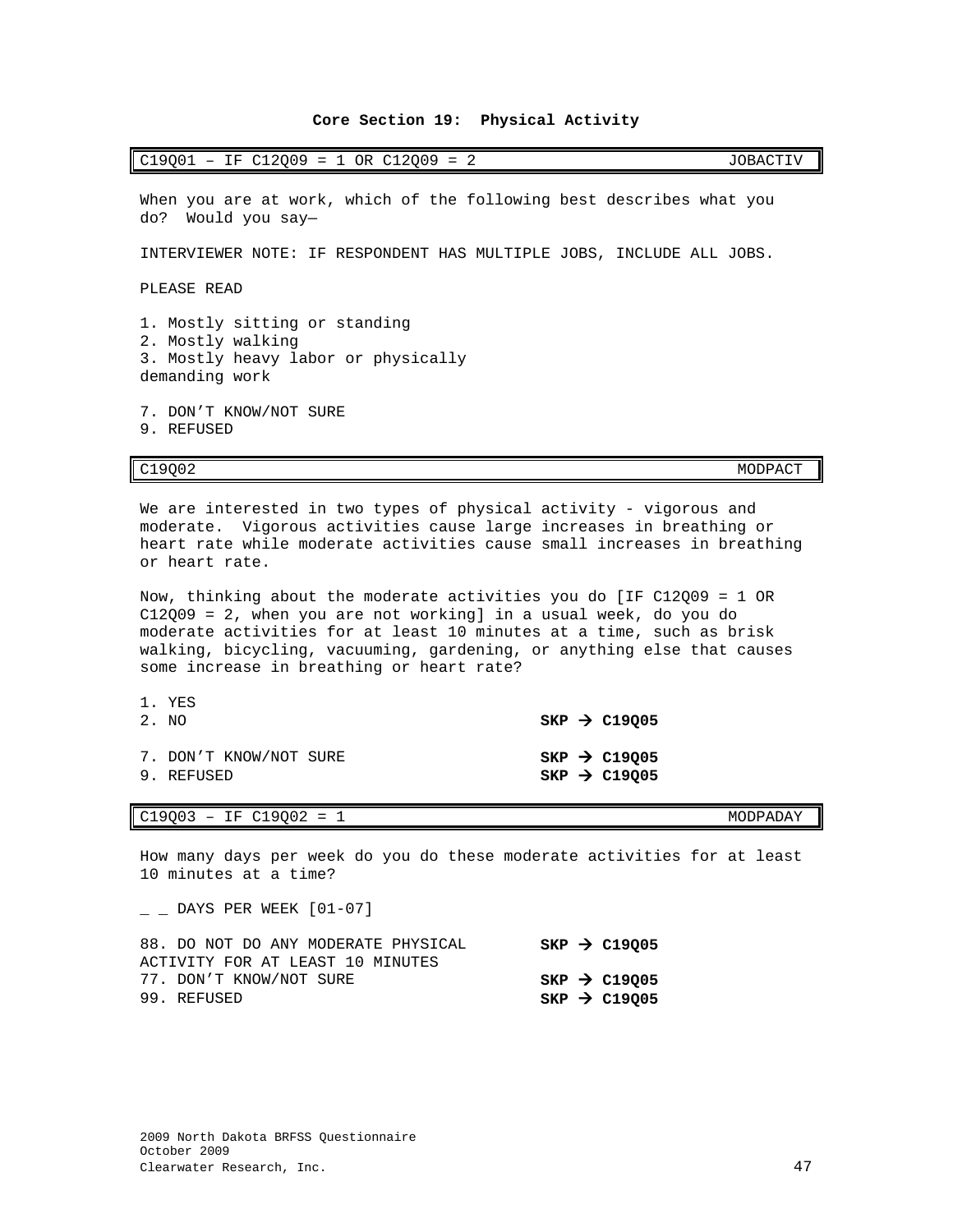| $C19Q04$ - IF $C19Q03$ <> 77 OR $C19Q03$ <> 88 OR $C19Q03$ <> 99 |  |  |  |  |  | MODPATIM |
|------------------------------------------------------------------|--|--|--|--|--|----------|

On days when you do moderate activities for at least 10 minutes at a time, how much total time per day do you spend doing these activities?

 $-:-$  HOURS AND MINUTES PER DAY

777. DON'T KNOW/NOT SURE 999. REFUSED

in breathing or heart rate?

| Now, thinking about the vigorous activities you do [IF $C12009 = 1$ OR  |
|-------------------------------------------------------------------------|
| $C12009 = 2$ , when you are not working in a usual week, do you do      |
| vigorous activities for at least 10 minutes at a time, such as running, |
| aerobics, heavy yard work, or anything else that causes large increases |

C19Q05 VIGPACT

1. YES<br>2. NO  $SKP \rightarrow NEXT$  SECTION 7. DON'T KNOW/NOT SURE **SKP > NEXT SECTION**<br>
9. REFUSED  $SKP \rightarrow NEXT$  SECTION

C19Q06 – IF C19Q05 = 1 VIGPADAY

How many days per week do you do these vigorous activities for at least 10 minutes at a time?

 $\_$  DAYS PER WEEK  $[01-07]$ 

88. DO NOT DO ANY VIGOROUS PHYSICAL ACTIVITY FOR AT LEAST 10 MINUTES  $SKP \rightarrow NEXT$  SECTION 77. DON'T KNOW/NOT SURE **SKP > NEXT SECTION**<br>99. REFUSED  $SKP$   $\rightarrow$  NEXT SECTION

C19Q07 – IF C19Q06 <> 77 OR C19Q06 <> 88 OR C19Q06 <> 99 VIGPATIM

On days when you do vigorous activities for at least 10 minutes at a time, how much total time per day do you spend doing these activities?

\_:\_ \_ HOURS AND MINUTES PER DAY

777. DON'T KNOW/NOT SURE 999. REFUSED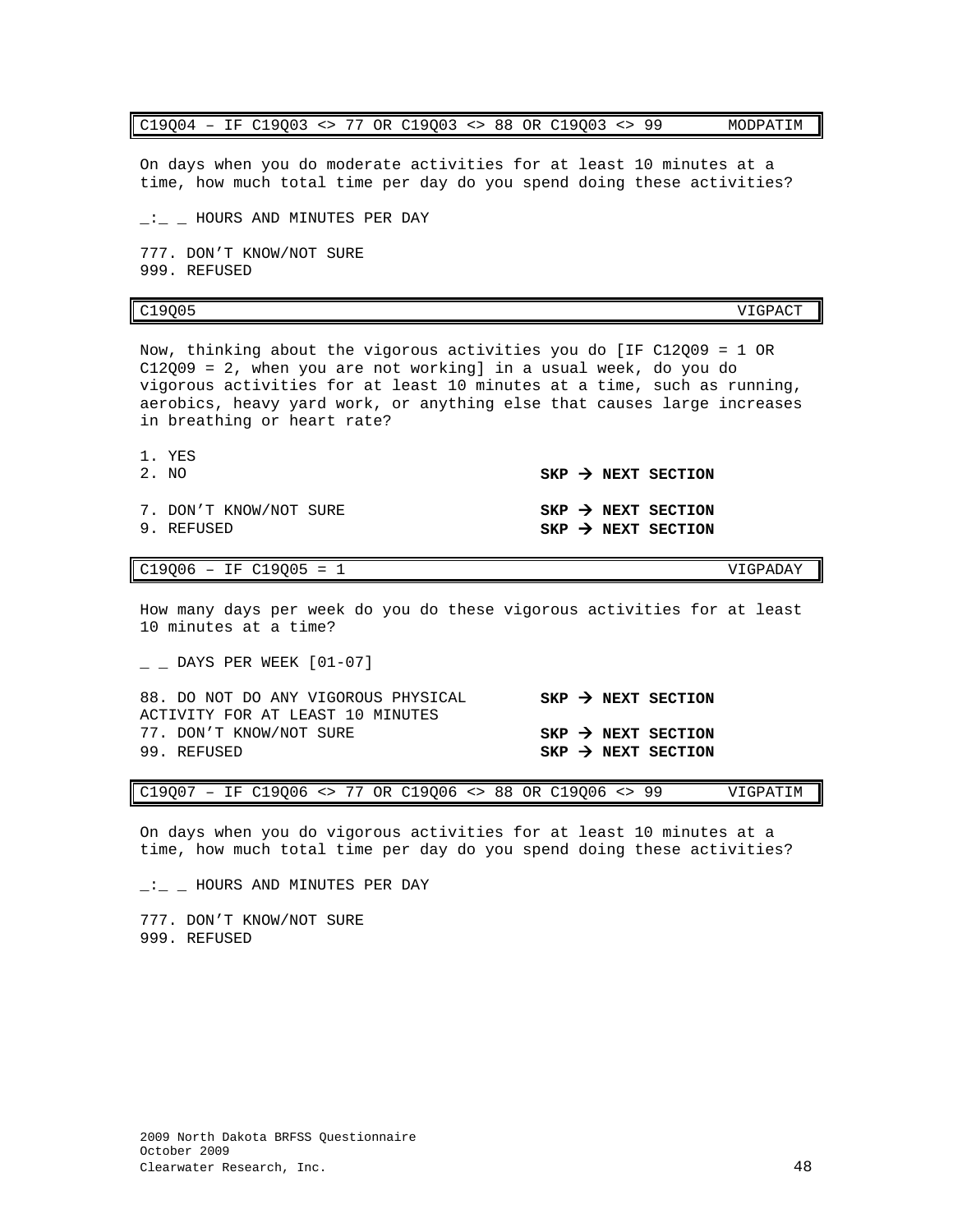#### **Core Section 20: HIV/AIDS**

C20Q01 – IF C12Q01 < 65 HIVTST5

# The next few questions are about the national health problem of HIV, the virus that causes AIDS. Please remember that your answers are strictly confidential and that you don't have to answer every question if you do not want to. Although we will ask you about testing, we will not ask you about the results of any test you may have had. Have you ever been tested for HIV? Do not count tests you may have had as part of a blood donation. Include testing fluid from your mouth. 1. YES<br>2. NO  $SKP \rightarrow C20Q05$ 7. DON'T KNOW/NOT SURE **SKP → C20Q05**<br>
9. REFUSED **SKP → C20005**  $SKP \rightarrow C20005$

C20002 - C12001 < 65 & C20001 = 1 HIVTSTD2

Not including blood donations, in what month and year was your last HIV test?

INTERVIEWER NOTE: IF RESPONSE IS BEFORE JANUARY 1985, CODE AS "DON'T KNOW"

INTERVIEWER NOTE: IF THE RESPONDENT REMEMBERS THE YEAR BUT CANNOT REMEMBER THE MONTH, CODE THE FIRST TWO DIGITS 77 AND THE LAST FOUR DIGITS FOR THE YEAR.

 $/$   $\degree$  CODE MONTH AND YEAR

[EXAMPLE: JUNE OF 2006 = 062006]

77/7777. DON'T KNOW/NOT SURE 99/9999. REFUSED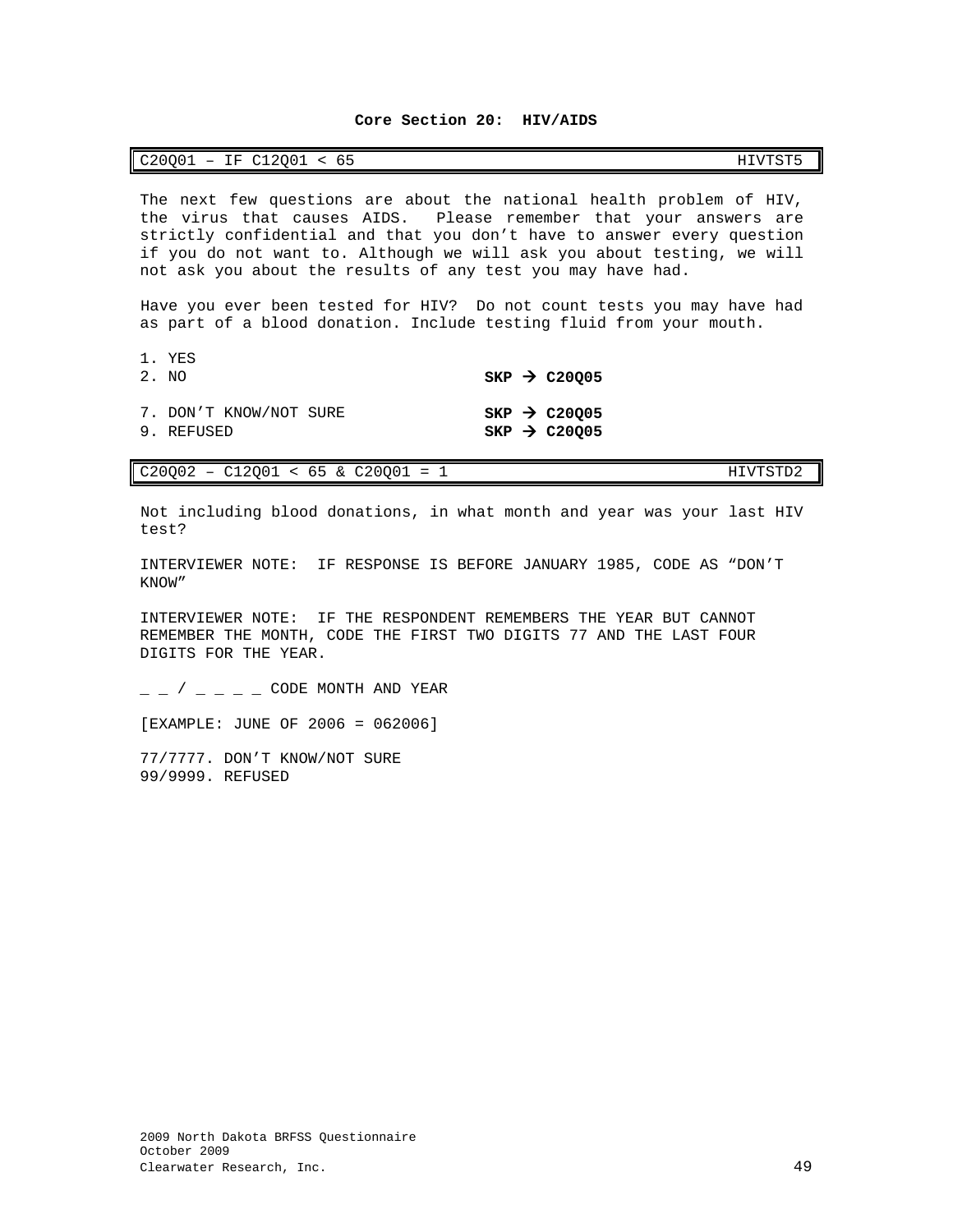Where did you have your last HIV test — at a private doctor or HMO office, at a counseling and testing site, at a hospital, at a clinic, in a jail or prison, at a drug treatment facility, at home, or somewhere else? INTERVIEWER NOTE: IF THE RESPONDENT INDICATES A "PUBLIC HEALTH CLINIC", CODE THE RESPONSE AS 04. 01. PRIVATE DOCTOR OR HMO OFFICE 02. COUNSELING AND TESTING SITE 03. HOSPITAL 04. CLINIC 05. JAIL OR PRISION (OR OTHER CORRECTIONAL FACILITY) 06. DRUG TREATMENT FACILITY 07. AT HOME 08. SOMEWHERE ELSE 77. DON'T KNOW/NOT SURE 99. REFUSED

C20Q04 – IF C12Q01 < 65 AND C20Q02 = WITHIN LAST 12 MONTHS HIVRDTST

Was it a rapid test where you could get your results within a couple of hours?

- 1. YES
- 2. NO
- 7. DON'T KNOW/NOT SURE
- 9. REFUSED

C20Q05 – IF C12Q01 < 65 HIVRISK2

I'm going to read you a list. When I'm done, please tell me if any of the situations apply to you. You do not need to tell me which one.

- − You have used intravenous drugs in the past year
- − You have been treated for a sexually transmitted disease or venereal disease in the past year
- − You have given or received money or drugs in exchange for sex in the past year
- − You had anal sex without a condom in the past year

Do any of these situations apply to you?

- 1. YES
- 2. NO
- 7. DON'T KNOW/NOT SURE
- 9. REFUSED

# C20Q03 – C12Q01 < 65 & C20Q01 = 1 WHRTST8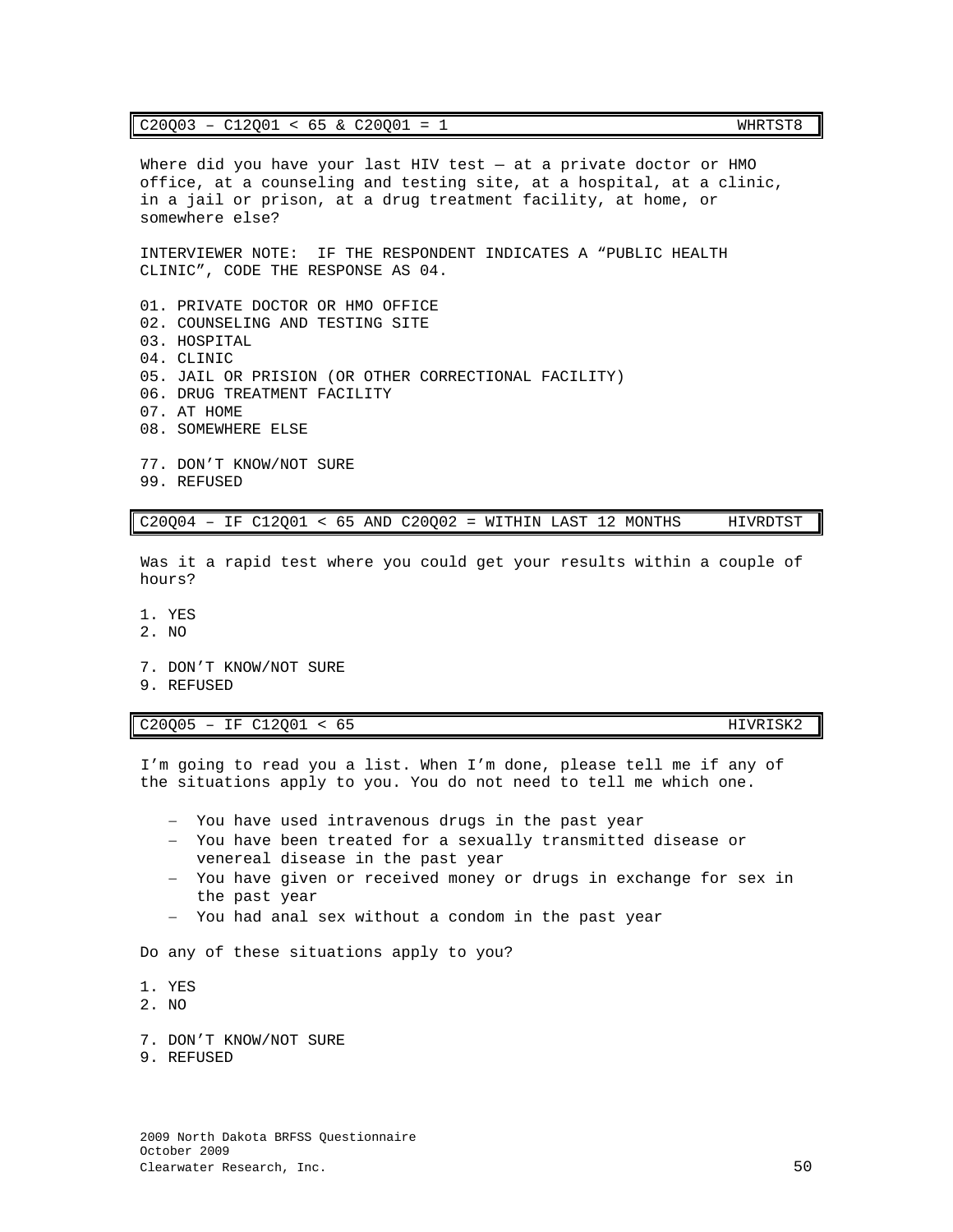### **Core Section 21: Emotional Support and Life Satisfaction**

| C21001<br>EMTSUPRT                                                                        |
|-------------------------------------------------------------------------------------------|
| The next two questions are about emotional support and<br>your<br>satisfaction with life. |
| How often do you get the social and emotional support you need?                           |
| INTERVIEWER NOTE: IF ASKED SAY: "PLEASE INCLUDE SUPPORT FROM ANY<br>SOURCE".              |
| 1. Always<br>2. Usually<br>3. Sometimes<br>4. Rarely<br>5. Never                          |
| 7. DON'T KNOW/NOT SURE<br>9. REFUSED                                                      |

C21Q02 LSATISFY

In general, how satisfied are you with your life?

- 1. Very satisfied
- 2. Satisfied
- 3. Dissatisfied
- 4. Very dissatisfied
- 7. DON'T KNOW/NOT SURE
- 9. REFUSED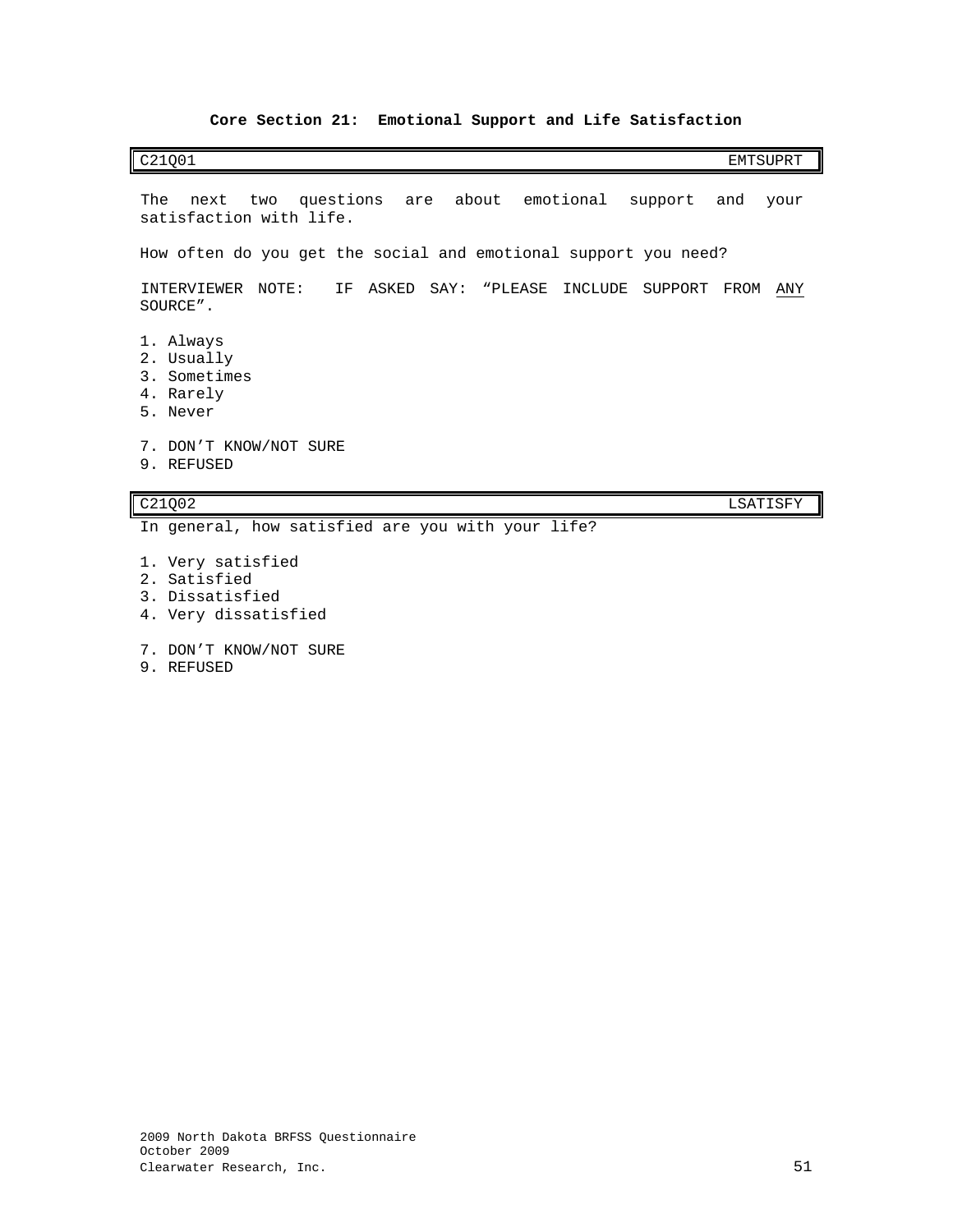| C22Q01                                                                                                                                                                                    | <b>CNCRHAVE</b>                                                            |
|-------------------------------------------------------------------------------------------------------------------------------------------------------------------------------------------|----------------------------------------------------------------------------|
| Now I am going to ask you about cancer.                                                                                                                                                   |                                                                            |
| Have you EVER been told by a doctor, nurse, or other health<br>professional that you had cancer?                                                                                          |                                                                            |
| INTERVIEWER NOTE: READ ONLY IF NECESSARY: BY "OTHER HEALTH<br>PROFESSIONAL" WE MEAN A NURSE PRACTITIONER, A PHYSICIAN'S ASSISTANT,<br>SOCIAL WORKER, OR SOME OTHER LICENSED PROFESSIONAL. |                                                                            |
| 1. YES<br>2. NO                                                                                                                                                                           | $SKP$ $\rightarrow$ CORE CLOSING                                           |
| 7. DON'T KNOW/NOT SURE<br>9. REFUSED                                                                                                                                                      | $SKP$ $\rightarrow$ CORE CLOSING<br>$SKP$ $\rightarrow$ CORE CLOSING       |
| $C22Q02 - IF C22Q01 = 1$                                                                                                                                                                  | CNCRDIFF                                                                   |
| How many different types of cancer have you had?                                                                                                                                          |                                                                            |
| 1. ONLY ONE<br>2. TWO<br>3. THREE OR MORE                                                                                                                                                 |                                                                            |
| 7. DON'T KNOW/NOT SURE<br>9. REFUSED                                                                                                                                                      | $SKP$ $\rightarrow$ CORE CLOSING<br>$SKP$ $\rightarrow$ CORE CLOSING       |
| $C22Q03 - IF C22Q01 = 1$                                                                                                                                                                  | CNCRAGE                                                                    |
| [IF C22Q02 = 1, At what age were you told that you had cancer?]                                                                                                                           |                                                                            |
| cancer?]                                                                                                                                                                                  | [IF $C22Q02 = 2$ OR $C22Q02 = 3$ , At what age was your first diagnosis of |
| ABOUT THEIR FIRST CANCER.                                                                                                                                                                 | INTERVIEWER NOTE: THIS QUESTION REFERS TO THE FIRST TIME THEY WERE TOLD    |
| AGE IN YEARS [97=97 AND OLDER]                                                                                                                                                            |                                                                            |
| 98. DON'T KNOW/NOT SURE<br>99. REFUSED                                                                                                                                                    |                                                                            |
| $C22Q04 - IF C22Q01 = 1$                                                                                                                                                                  | CNCRTYPE                                                                   |
| [IF $C22Q02 = 1$ , What type of cancer was it?]                                                                                                                                           |                                                                            |
| [IF $C22Q02 = 2$ OR $C22Q02 = 3$ , With your most recent diagnoses of<br>cancer, what type of cancer was it?]                                                                             |                                                                            |
| FOR CANCER TYPE (I.E. NAME OF CANCER) [1-28]:                                                                                                                                             | INTERVIEWER NOTE: PLEASE READ LIST ONLY IF RESPONDENT NEEDS PROMPTING      |
| 2009 North Dakota BRFSS Questionnaire                                                                                                                                                     |                                                                            |

October 2009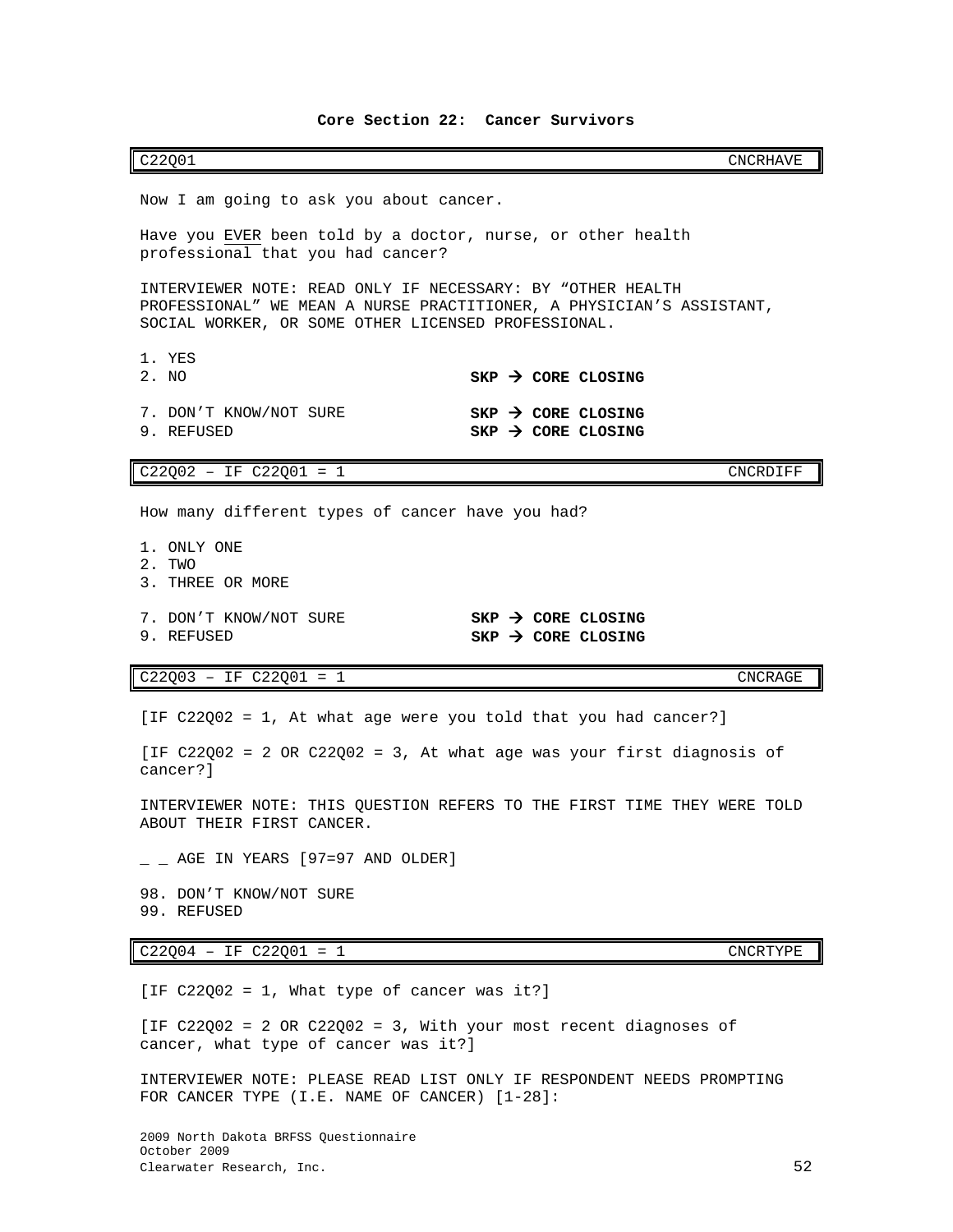#### **BREAST**

01. Breast cancer

FEMAL REPRODUCTIVE (GYNECOLOGIC) 02. Cervical cancer (cancer of the cervix) 03. Endometrial cancer (cancer of the uterus) 04. Ovarian cancer (cancer of the ovary)

#### **HEAD/NECK**

05. Head and neck cancer 06. Oral cancer 07. Pharyngeal (throat) cancer 08. Thyroid

#### **GASTROINTESTINAL**

09. Colon (intestine) cancer 10. Esophageal (esophagus) 11. Liver cancer 12. Pancreatic (pancreas) cancer 13. Rectal (rectum) cancer 14. Stomach

### **LEUKEMIA/LYMPHOMA (LYMPH NODES AND BONE MARROW)**

15. Hodgkin's Lymphoma (Hodgkin's Disease)

- 16. Leukemia (blood) cancer
- 17. Non-Hodgkin's Lymphoma

#### **MALE REPRODUCTIVE**

18. Prostate cancer 19. Testicular cancer

### **SKIN**

20. Melanoma 21. Other skin cancer

#### **THORACIC**

22. Heart 23. Lung

#### **URINARY CANCER**

24. Bladder cancer 25. Renal (kidney) cancer

#### **OTHERS**

- 26. Bone
- 27. Brain
- 28. Neuroblastoma
- 29. Other

 $-$  ENTER CANCER CODE

77. DON'T KNOW/NOT SURE 99. REFUSED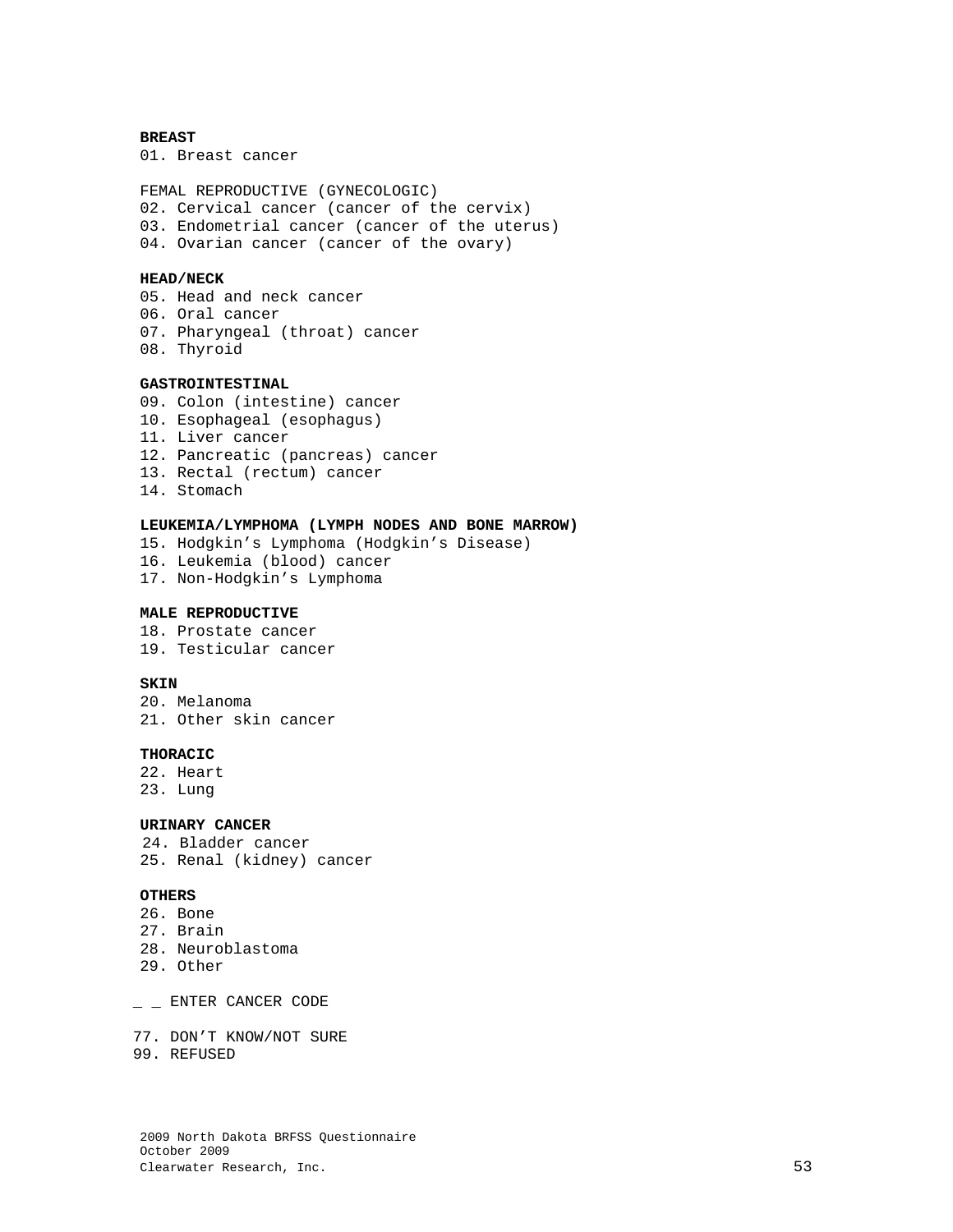# illness?

9. REFUSED **SKP**  $\rightarrow$  **E01Q08** 

### $E01Q05 - IF E01Q04 = 1$  H1N1AQ05

What did the doctor, nurse, or other health professional tell you? Did they say… 1. You had regular influenza or the flu 2. You had swine flu, also known as H1N1 or Novel H1N1 3. You had some other illness, but not the flu **SKP E01Q08** 7. DON'T KNOW/NOT SURE 9. REFUSED

2009 North Dakota BRFSS Questionnaire October 2009 Clearwater Research, Inc. 54

# **Required Module: Influenza like Illness-Adult (September '09 through March '10)**

# E01Q01 H1N1AQ01 We would like to ask you some questions about recent respiratory illnesses. During the past month, were you ill with a fever? 1. YES<br>2. NO  $SKP \rightarrow E01Q08$ 7. DON'T KNOW/NOT SURE **SKP > E01Q08**<br>9. REFUSED **SKP > E01O08**  $SKP \rightarrow E01Q08$  $E01Q02 - IF E01Q01 = 1$  H1N1AQ02 Did you also have a cough and/or sore throat? 1. YES<br>2. NO  $SKP \rightarrow E01Q08$ 7. DON'T KNOW/NOT SURE **SKP > E01Q08**<br>9. REFUSED **SKP > E01O08**  $SKP \rightarrow E01008$  $E01Q03 - IF E01Q02 = 1$  H1N1AQ03 When did you first become ill with fever, cough or sore throat? INTERVIEWER: READ OFF CHOICES; CHOOSE THE MOST SPECIFIC 1. Within the past 2 weeks [Past 1-14 days] 2. 3-4 weeks ago [15-30 days before today] 7. DON'T KNOW/NOT SURE 9. REFUSED  $E01Q04 - IF E01Q02 = 1$  H1N1AQ04 Did you visit a doctor, nurse, or other health professional for this 1. YES<br>2. NO  $SKP \rightarrow E01Q08$ 7. DON'T KNOW/NOT SURE **SKP > E01Q08**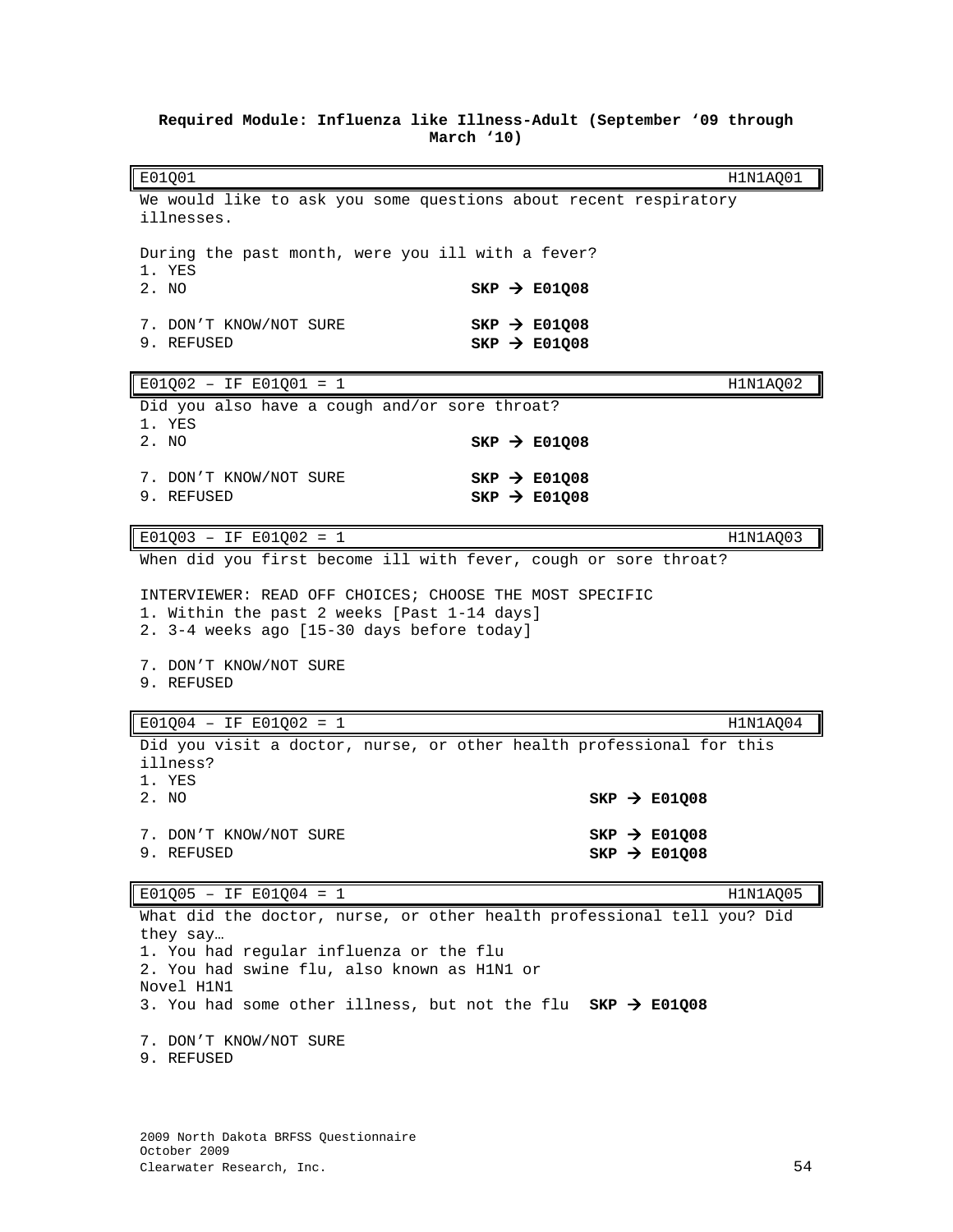2009 North Dakota BRFSS Questionnaire E01Q06 - IF E01Q04 = 1 AND E01Q05 <> 3 H1N1AQ06 Did you have a flu test that was positive for this illness? Usually a swab from your nose or throat is tested. Would you say… 1. Yes, had flu test and it was positive 2. No, had flu test but it was negative 3. No, flu test was not done 7. DON'T KNOW/NOT SURE 9. REFUSED E01Q07 – IF E01Q04 = 1 AND E01Q05 <> 3 H1N1AQ07 Did you receive Tamiflu or oseltamivir [o sel TAM i veer] or an inhaled medicine called Relenza or zanamivir [za NA mi veer] to treat this illness? 1. YES 2. NO 7. DON'T KNOW/NOT SURE 9. REFUSED E01Q08 H1N1AQ08 Did any other members of your household have a fever with cough or sore throat during the past month? 1. YES **SKP > E01Q09**<br>2. NO **IF E01O01 = 1**  $IF E01Q01 = 1 AND E01Q02 = 1, SKP \rightarrow E01Q10$ 7. DON'T KNOW/NOT SURE **SKP > E01Q09**<br>9. REFUSED **SKP > E01O09**  $SKP \rightarrow E01Q09$ E01Q09 – IF E01Q08 = 1 OR E01Q08 = 7 OR E01Q08 = 9 H1N1AQ09 How many household members, including you, were ill during the past month?  $+$  PERSONS (>= 1) 88. NONE 77. DON'T KNOW/NOT SURE 99. REFUSED  $E01Q10 - IF (E01Q01 = 1$  AND  $E01Q02 = 1)$  OR  $E01Q08 = 1$  H1N1AQ10 How many people in your household, including you, were hospitalized for flu during the past month? INTERVIEWER, IF NEEDED: HOSPITALIZED MEANS ADMITTED TO A HOSPITAL TO RECEIVE MEDICAL TREATMENT.  $+$  PERSONS (>= 1) 88. NONE 77. DON'T KNOW/NOT SURE 99. REFUSED

October 2009 Clearwater Research, Inc. 55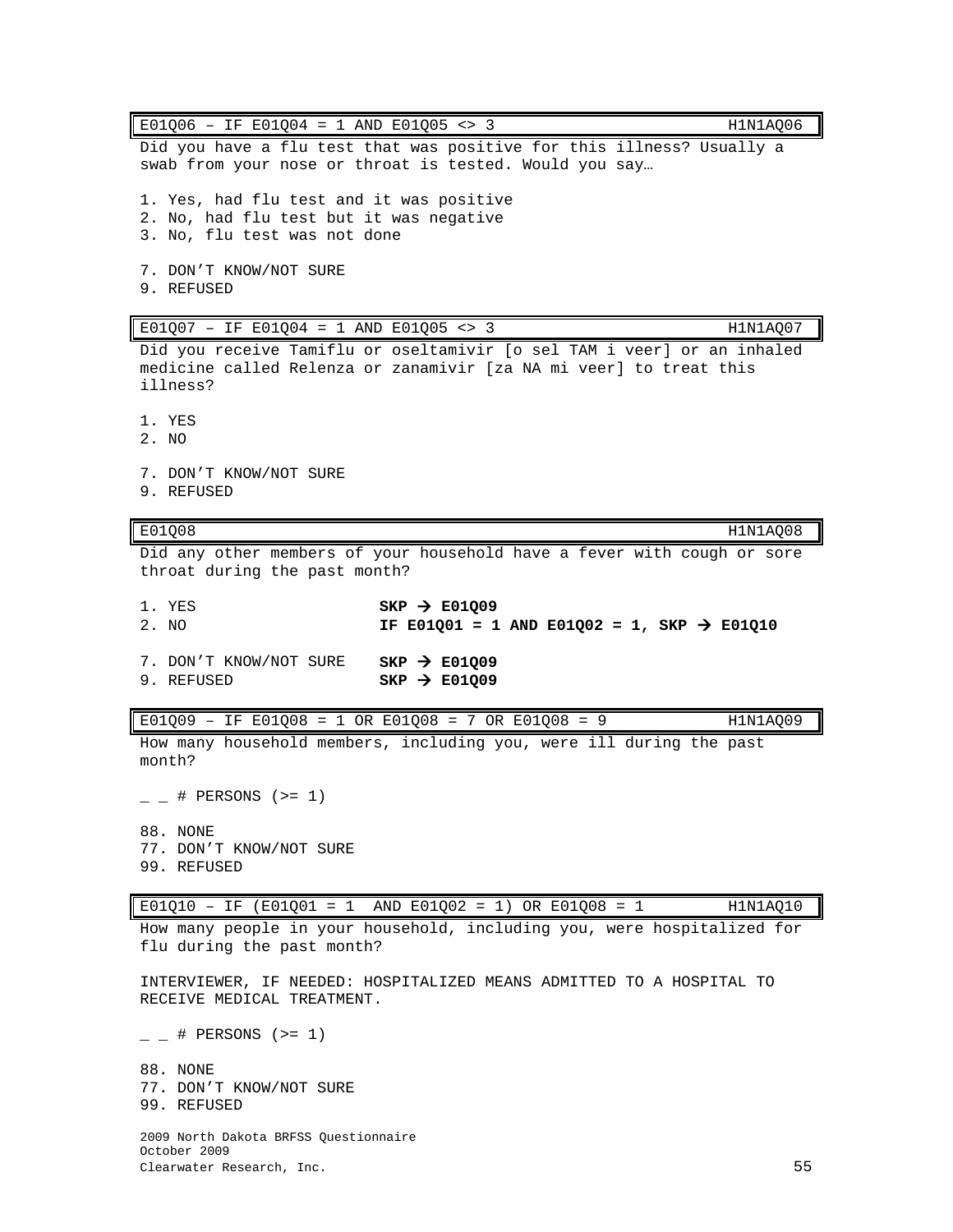### **Module 32: High Risk/Health Care Worker**

| M32001                                                            | WRKHCF1                                                                 |
|-------------------------------------------------------------------|-------------------------------------------------------------------------|
|                                                                   | The next few questions ask about health care work and chronic illness.  |
| Do you currently volunteer or work in a hospital, medical clinic, |                                                                         |
|                                                                   | doctor's office, dentist's office, nursing home or some other health-   |
|                                                                   | care facility? This includes part-time and unpaid work in a health care |
|                                                                   | facility as well as professional nursing care provided in the home.     |
|                                                                   | INTERVIEWER NOTE: IF NECESSARY, SAY: "This includes non-health care     |
|                                                                   | professionals, such as administrative staff, who work in a health-care  |
| facility."                                                        |                                                                         |
| 1. YES                                                            |                                                                         |
| 2. NO                                                             |                                                                         |
| 7. DON'T KNOW/NOT SURE                                            |                                                                         |
| 9. REFUSED                                                        |                                                                         |
|                                                                   |                                                                         |
| M32002                                                            | DIRCONT1                                                                |
|                                                                   | Do you provide direct patient care as part of your routine work? By     |
|                                                                   | direct patient care we mean physical or hands-on contact with patients. |
| 1. YES                                                            |                                                                         |
| 2. NO                                                             |                                                                         |
|                                                                   |                                                                         |
| 7. DON'T KNOW/NOT SURE                                            |                                                                         |
| 9. REFUSED                                                        |                                                                         |
| M32Q03                                                            | DRHPAD1                                                                 |
|                                                                   | Has a doctor, nurse, or other health professional ever said that you    |
| have                                                              |                                                                         |
|                                                                   |                                                                         |
| Lung problems, other than asthma                                  |                                                                         |
| Kidney problems                                                   |                                                                         |
| Anemia, including Sickle Cell                                     |                                                                         |
| taken for a chronic illness?                                      | OR A weakened immune system caused by a chronic illness or by medicines |
|                                                                   |                                                                         |
| INTERVIEWER NOTE: SEE FAQ D for Health Problem List               |                                                                         |
| 1. YES                                                            |                                                                         |
| 2. NO                                                             | $SKP$ $\rightarrow$ NEXT MODULE                                         |
| 7. DON'T KNOW/NOT SURE                                            | $SKP \rightarrow NEXT MODULE$                                           |
| 9. REFUSED                                                        | $\texttt{SKP} \rightarrow \texttt{NEXT}$ module                         |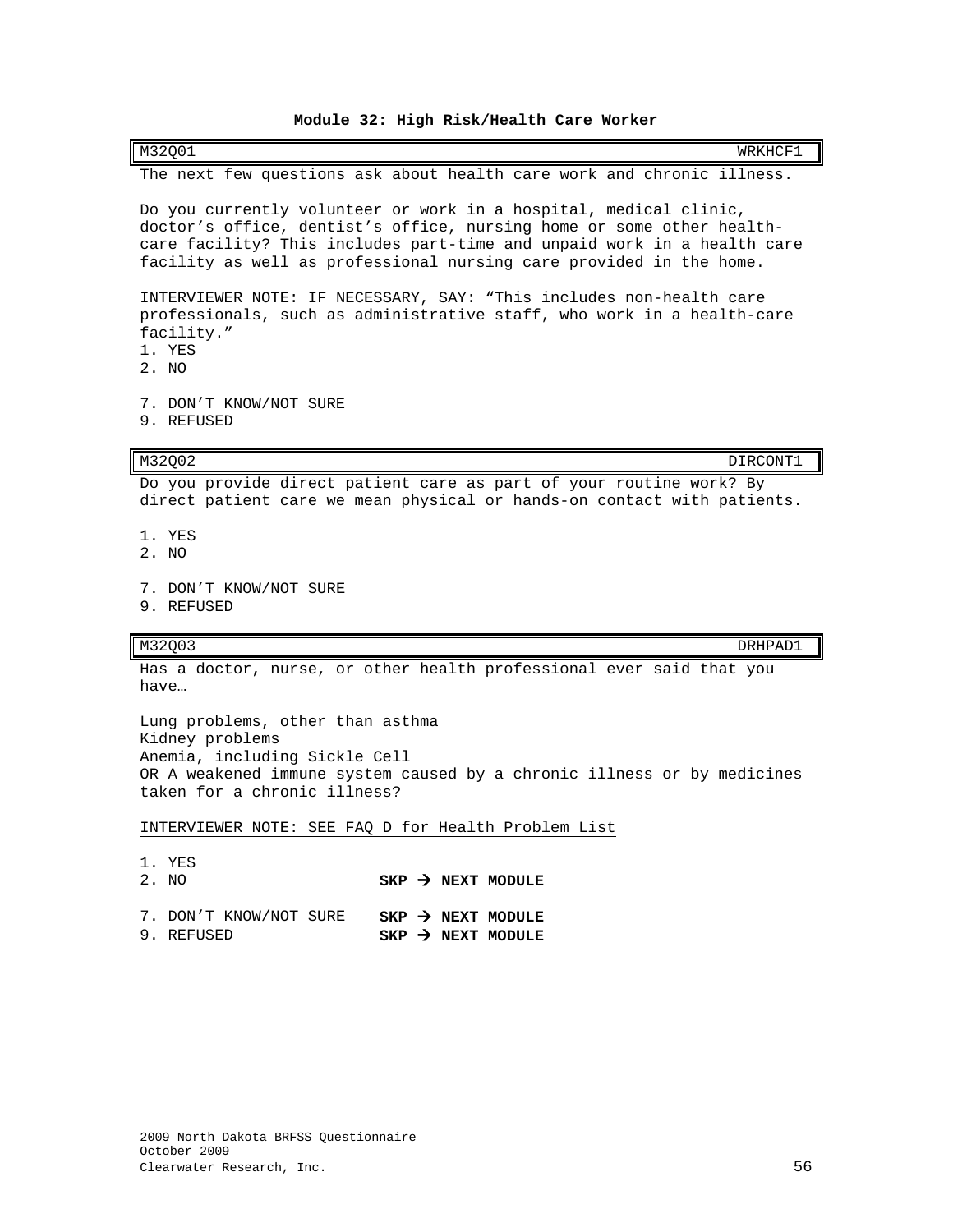$FAOD - IF FAO = D$ 

**DO NOT READ LUNG PROBLEMS** ACUTE RESPIRATORY DISTRESS SYNDROME (ARDS) BRONCHIECTASIS BRONCHOPULMONARY DYSPLASIA CHRONIC OBSTRUCTIVE PULMONARY DISEASE (COPD) CYSTIC FIBROSIS EMPHYSEMA LYMPHANGIOLEIOMYOMATOSIS (LAM) PULMONARY ARTERIAL HYPERTENSION SARCOIDOSIS **KIDNEY PROBLEMS** CHRONIC KIDNEY DISEASE CYSTITIS CYSTOCELE (FALLEN BLADDER) CYSTS ECTOPIC KIDNEY END-STAGE RENAL DISEASE (ESRD) GLOMERULAR DISEASES INTERSTITIAL CYSTITIS KIDNEY FAILURE KIDNEY STONES NEPHROTIC SYNDROME POLYCYSTIC KIDNEY DISEASE PYELONEPHRITIS (KIDNEY INFECTION) RENAL ARTERY STENOSIS RENAL OSTEODYSTROPHY RENAL TUBULAR ACIDOSIS **ANEMIA**  ANEMIA APLASTIC ANEMIA FANCONI ANEMIA IRON DEFICIENCY ANEMIA PERNICIOUS ANEMIA SICKLE CELL ANEMIA THALASSEMIA **CAUSES OF WEAK IMMUNE SYSTEM** CANCER CHEMOTHERAPY HIV/AIDS STEROIDS TRANSPLANT MEDICINES

M32Q04 – IF M32Q03 = 1 HAVHPAD

Do you still have (this/any of these) problem(s)?

1. YES

- 7. DON'T KNOW/NOT SURE
- 9. REFUSED

<sup>2.</sup> NO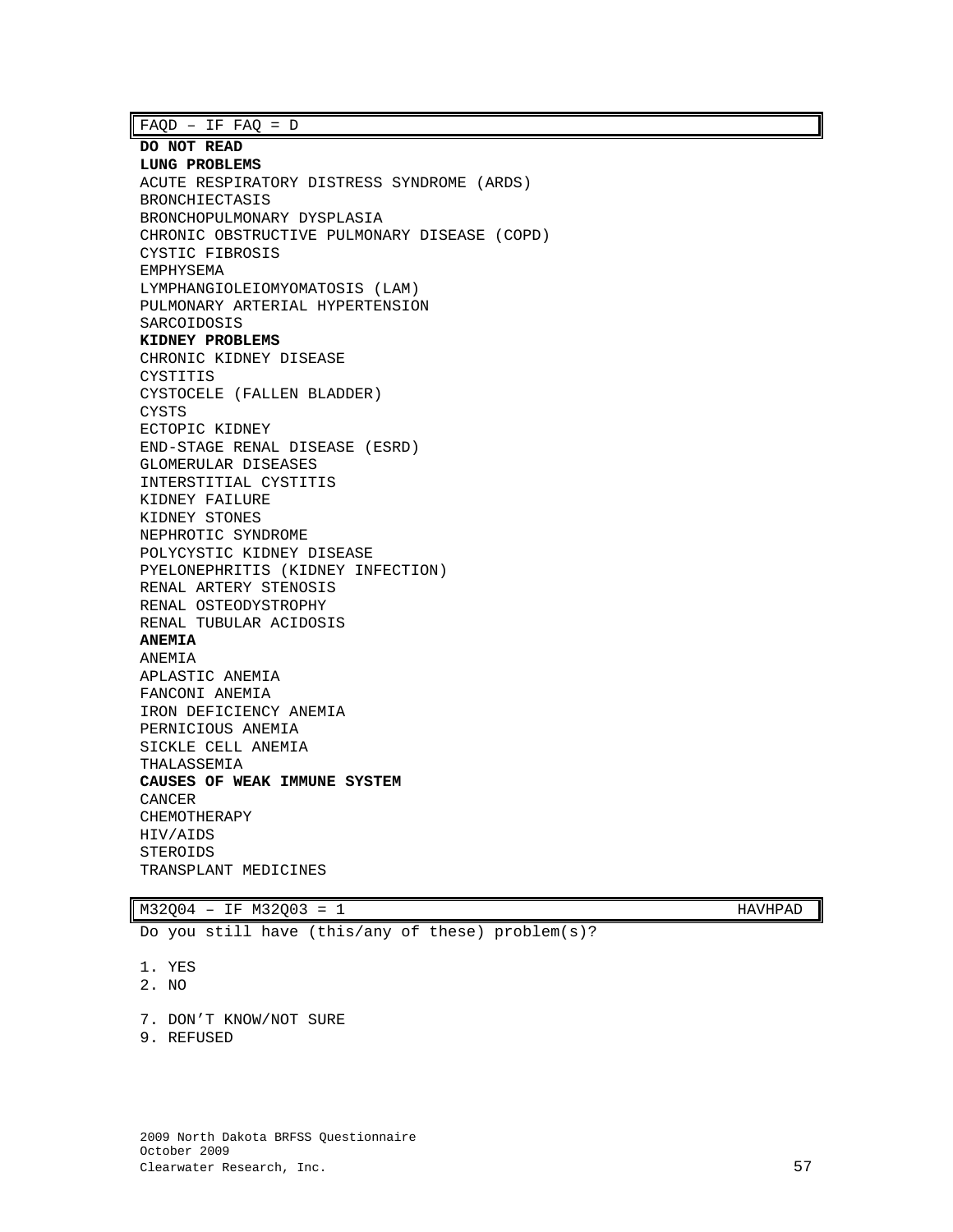### **Module 07: Actions to Control High Blood Pressure**

 $M07Q01 - IF C07Q01 = 1$  BPEATHBT

#### Are you now doing any of the following to help lower or control your high blood pressure?

(Are you) changing your eating habits (to help lower or control your high blood pressure)?

- 1. YES
- 2. NO
- 7. DON'T KNOW/NOT SURE
- 9. REFUSED

M07Q02 - IF C07Q01 = 1 BPSALT

(Are you) cutting down on salt (to help lower or control your high blood pressure)?

- 1. YES
- 2. NO
- 3. DO NOT USE SALT
- 7. DON'T KNOW/NOT SURE
- 9. REFUSED

M07Q03 - IF C07Q01 = 1 BPALCHOL

(Are you) reducing alcohol use (to help lower or control your high blood pressure)?

- 1. YES
- 2. NO
- 3. DO NOT DRINK
- 7. DON'T KNOW/NOT SURE
- 9. REFUSED

M07Q04 - IF C07Q01 = 1

(Are you) exercising (to help lower or control your high blood pressure)?

- 1. YES
- 2. NO
- 7. DON'T KNOW/NOT SURE
- 9. REFUSED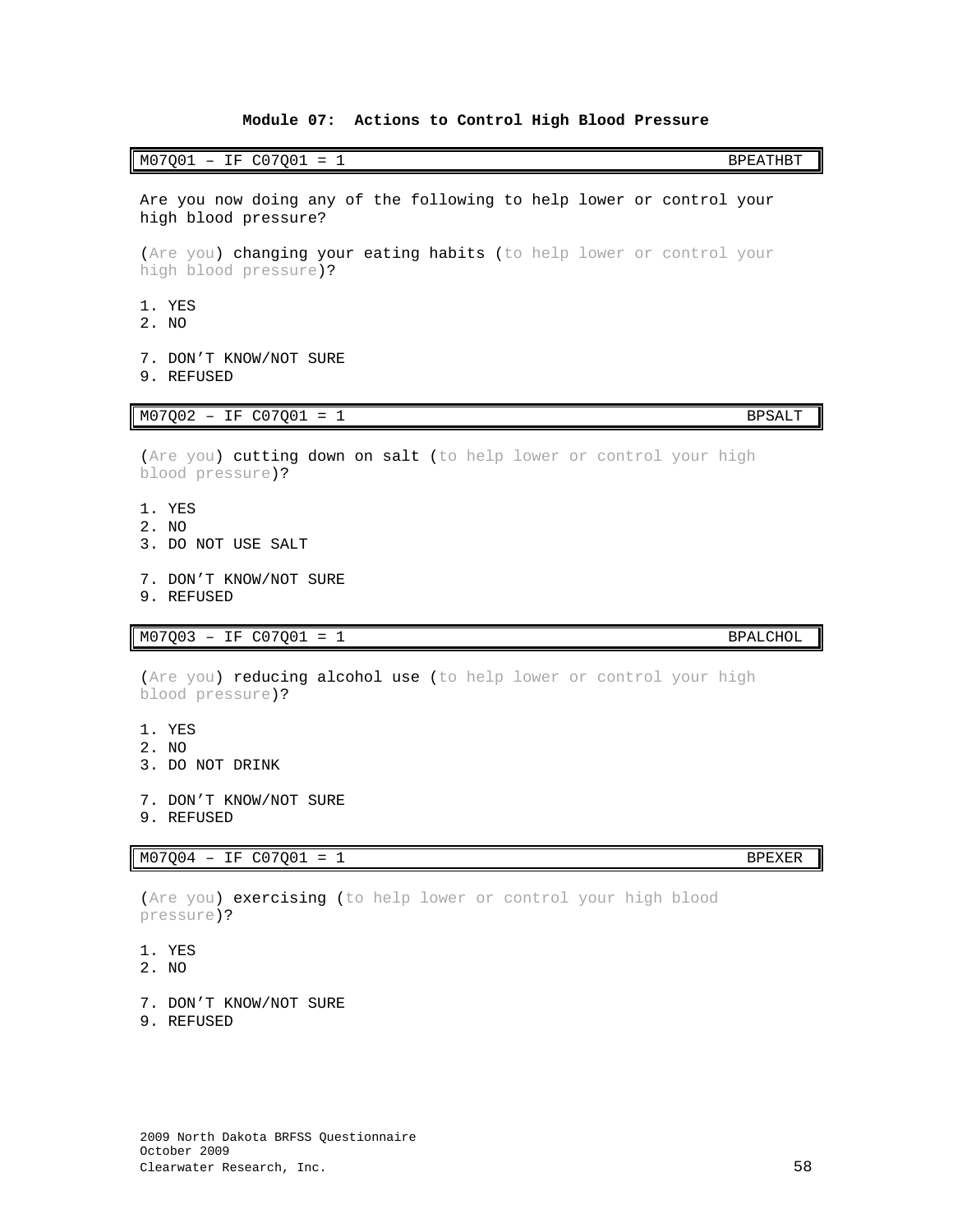Has a doctor or other health professional ever advised you to do any of the following to help lower or control your high blood pressure?

(Ever advised you to) change your eating habits (to help lower or control your high blood pressure)?

- 1. YES
- 2. NO
- 7. DON'T KNOW/NOT SURE
- 9. REFUSED

#### M07Q06 - IF C07Q01 = 1 BPSLTADV

(Ever advised you to) cut down on salt (to help lower or control your high blood pressure)?

- 1. YES
- 2. NO
- 3. DO NOT USE SALT
- 7. DON'T KNOW/NOT SURE 9. REFUSED

 $M07Q07 - IF C07Q01 = 1$  BPALCADV

(Ever advised you to) reduce alcohol use (to help lower or control your high blood pressure)?

- 1. YES
- 2. NO
- 3. DO NOT DRINK
- 7. DON'T KNOW/NOT SURE
- 9. REFUSED

 $M07Q08 - IF C07Q01 = 1$  BPEXRADV

(Ever advised you to) exercise (to help lower or control your high blood pressure)?

- 1. YES
- 2. NO
- 7. DON'T KNOW/NOT SURE
- 9. REFUSED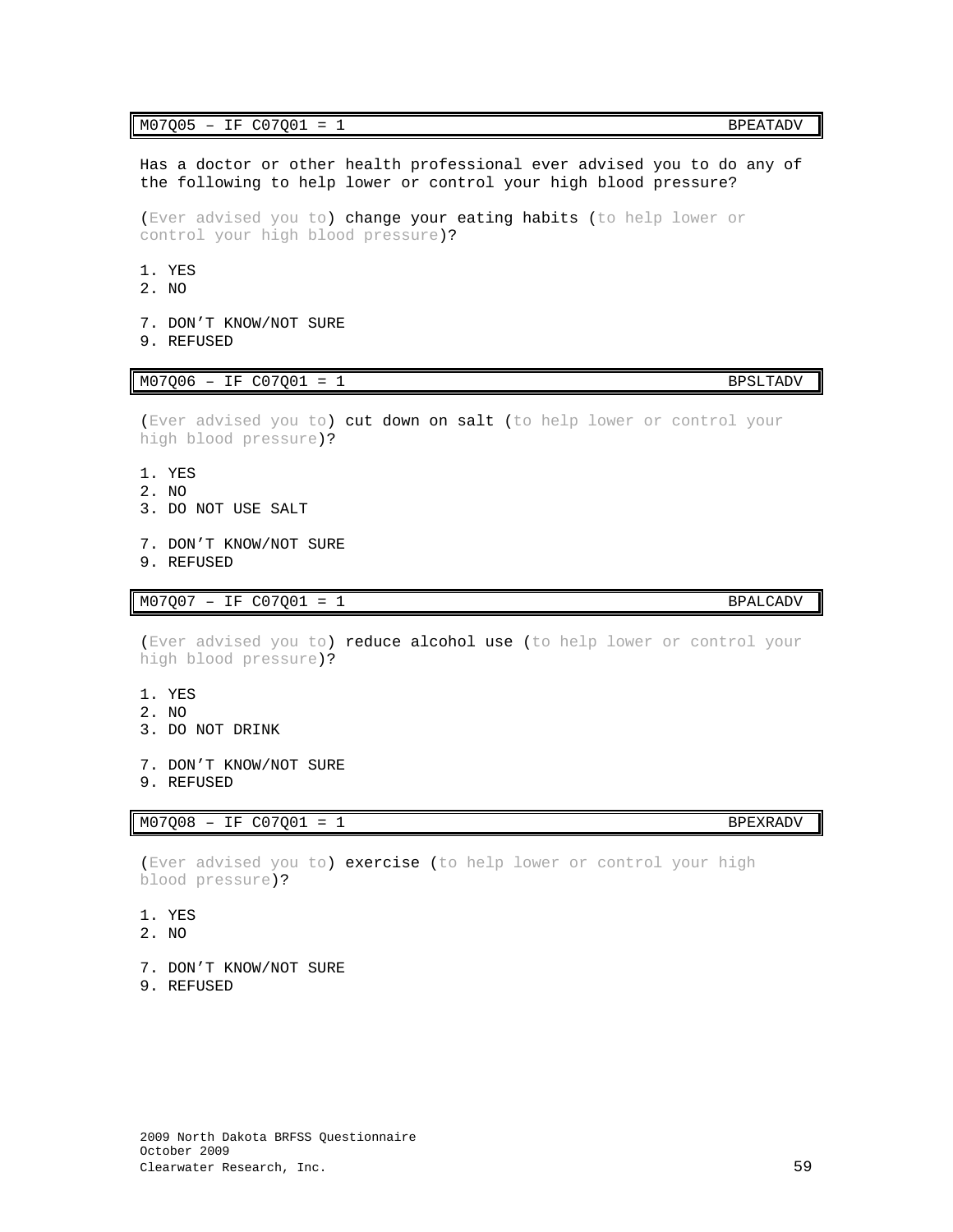### $M07Q09 - IF C07Q01 = 1$  BPMEDADV

(Ever advised you to) take medication (to help lower or control your high blood pressure)?

- 1. YES
- 2. NO
- 7. DON'T KNOW/NOT SURE
- 9. REFUSED

 $M07Q10 - IF C07Q01 = 1$  BPHI2MR

Were you told on TWO OR MORE DIFFERENT VISITS to a doctor or other health professional that you had high blood pressure?

INTERVIEWER NOTE: IF "YES" AND RESPONDENT IS *FEMALE*, ASK: "WAS THIS ONLY WHEN YOU WERE PREGNANT?"

1. YES 2. YES, BUT FEMALE TOLD ONLY DURING PREGNANCY 3. NO 4. TOLD BORDERLINE OR PRE-HYPERTENSIVE

7. DON'T KNOW/NOT SURE 9. REFUSED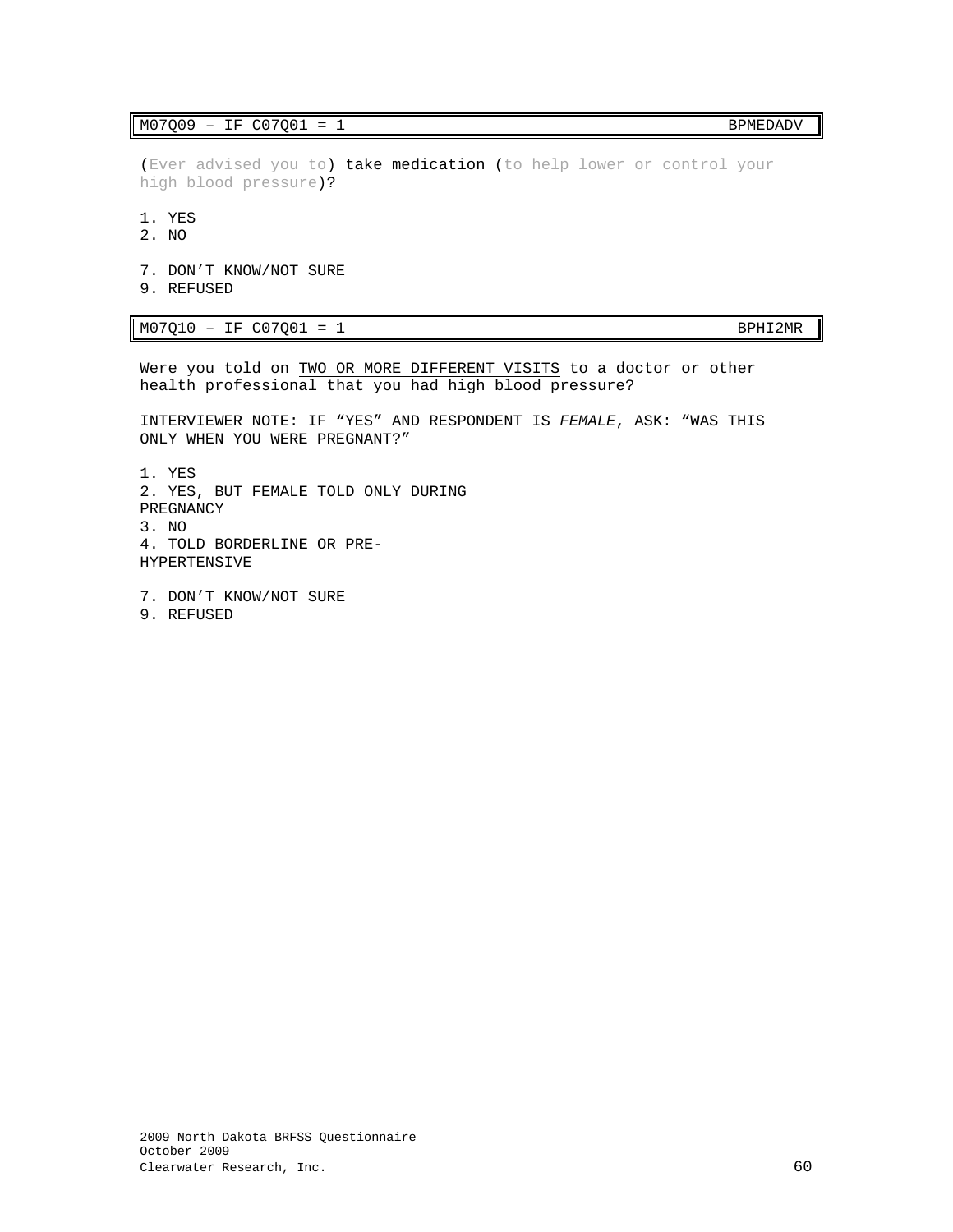#### M25Q01 – IF C12Q07 < 88 RCSBIRTH

[IF C12Q07 = 1, Previously, you indicated there was one child age 17 or younger in your household. I would like to ask you some questions about that child.]

[IF C12Q07 > 1 & < 88, Previously, you indicated there were [ANS C13Q07] children age 17 or younger in your household. Think about those [ANS C12Q07] children in order of their birth, from oldest to youngest. The oldest child is the first child and the youngest child is the last. Please include children with the same birth date, including twins, in the order of their birth.]

I have some additional questions about one specific child. The child I will be referring to is the [Xth] child in your household. All following questions about children will be about the [Xth] child.

What is the birth month and year of the [Xth] child?

 $/$   $-$  CODE MONTH AND YEAR

77/7777. DON'T KNOW/NOT SURE 99/9999. REFUSED

M25Q02 - IF C12Q07 < 88 RCSGENDR

Is the child a boy or a girl?

- 1. BOY
- 2. GIRL

9. REFUSED

M25Q03 - IF C12Q07 < 88 RCHISLAT

Is the child Hispanic or Latino?

- 1. YES
- 2. NO
- 7. DON'T KNOW/NOT SURE
- 9. REFUSED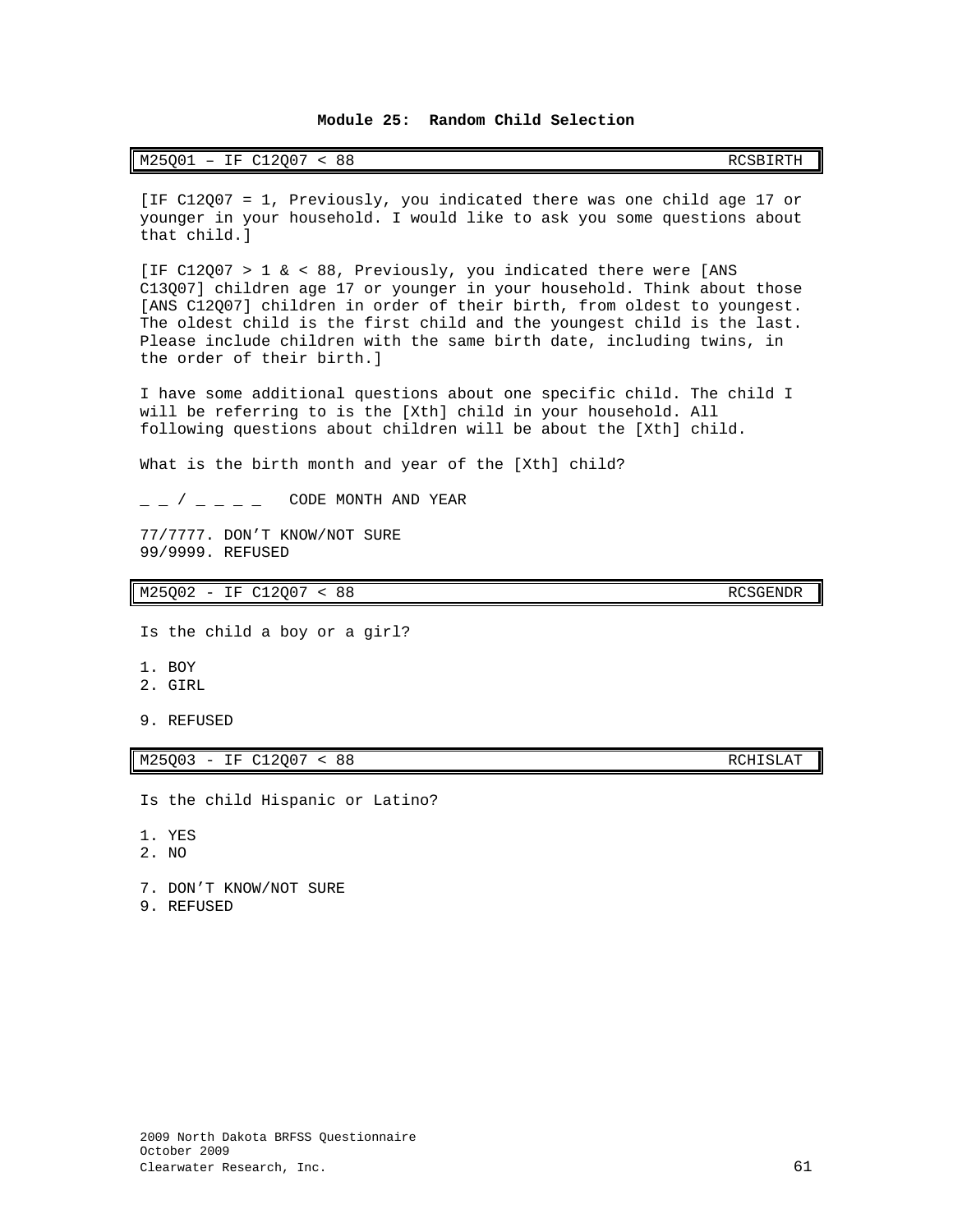M25Q04 - IF C12Q07 < 88 RCSRACE

Which ONE OR MORE of the follow would you say is the race of the child? CHECK ALL THAT APPLY 1. White 2. Black or African American 3. Asian 4. Native Hawaiian or Other Pacific Islander 5. American Indian or Alaska Native or 6. Other [SPECIFY] 8. NO ADDITIONAL CHOICES 7. DON'T KNOW/NOT SURE 9. REFUSED M25Q05 – IF C12Q07 < 88 & M25Q04 HAS MORE THAN ONE RESPONSE INDICATED <u>results and the contract of the contract of the contract of the contract of the contract of the contract of the contract of the contract of the contract of the contract of the contract of the contract of the contract of t</u> Which ONE of these groups would you say BEST represents the child's race? 1. White

- 2. Black or African American 3. Asian 4. Native Hawaiian or Other Pacific Islander 5. American Indian or Alaska Native or 6. Other [SPECIFY] 7. DON'T KNOW/NOT SURE
- 9. REFUSED

M25Q06 - IF C12Q07 < 88 RCSRLTN2

How are you related to the child?

1. Parent (include biologic, step, or adoptive parent) 2. Grandparent 3. Foster parent or guardian 4. Sibling (include biologic, step, and adoptive sibling) 5. Other relative 6. Not related in any way 7. DON'T KNOW/NOT SURE 9. REFUSED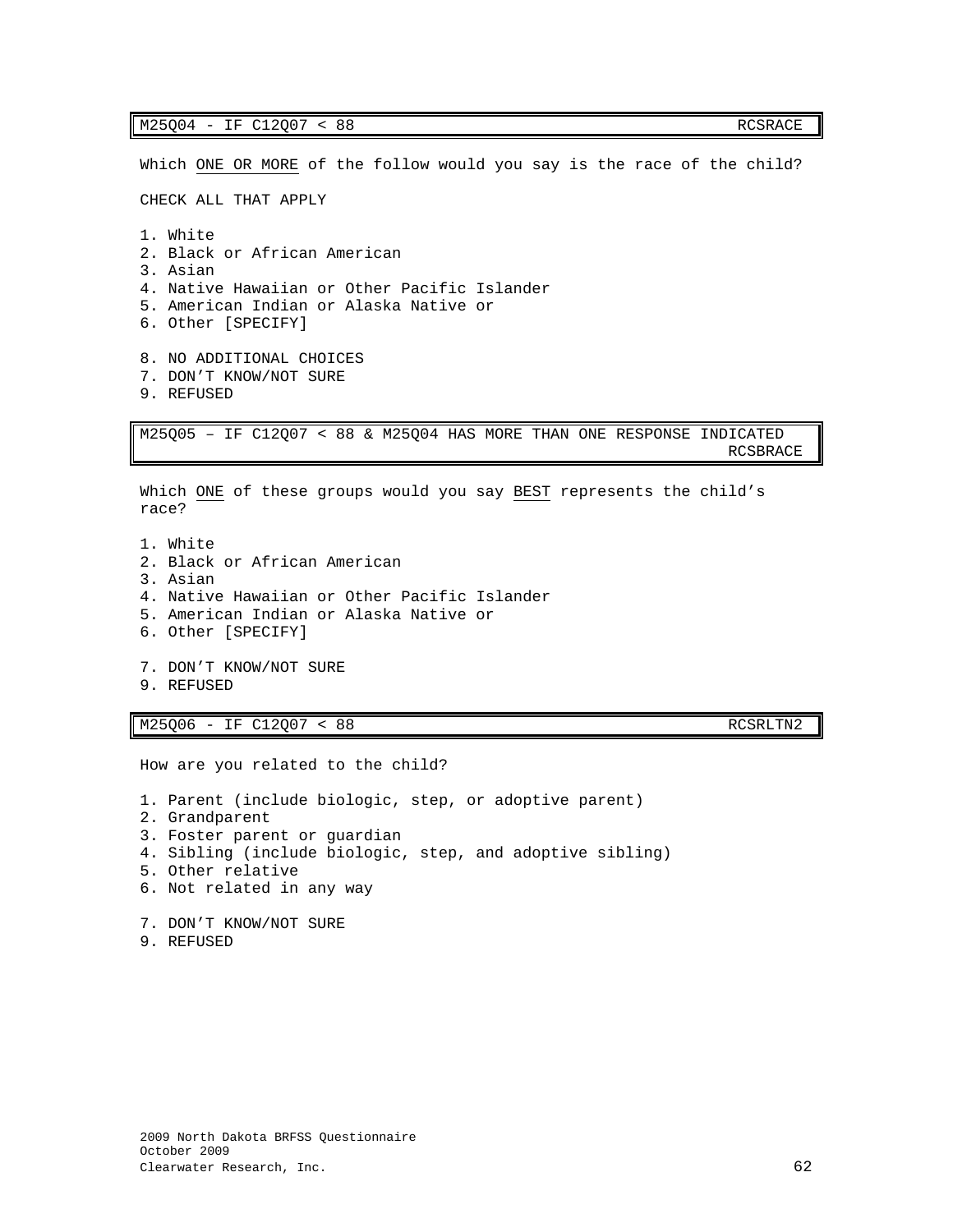### **Required Module: Influenza like Illness-Child (September '09 through March '10)**

| $E02Q01 - IF C12Q07 < 88$                                                              | H1N1CO01                                                             |
|----------------------------------------------------------------------------------------|----------------------------------------------------------------------|
| The next two questions are about the [Xth] child.                                      |                                                                      |
| Has the child has a fever with cough and/or sore throat during the past<br>month?      |                                                                      |
| 1. YES<br>2. NO                                                                        | $SKP$ $\rightarrow$ NEXT SECTION                                     |
| 7. DON'T KNOW/NOT SURE<br>9. REFUSED                                                   | $SKP$ $\rightarrow$ NEXT SECTION<br>$SKP \rightarrow NEXT$ SECTION   |
| $E02Q02 - IF E02Q01 = 1$                                                               | H1N1CO02                                                             |
| Did the child visit a doctor, nurse, or other health professional for<br>this illness? |                                                                      |
| 1. YES<br>2. NO                                                                        | $SKP$ $\rightarrow$ NEXT SECTION                                     |
| 7. DON'T KNOW/NOT SURE<br>9. REFUSED                                                   | $SKP$ $\rightarrow$ NEXT SECTION<br>$SKP$ $\rightarrow$ NEXT SECTION |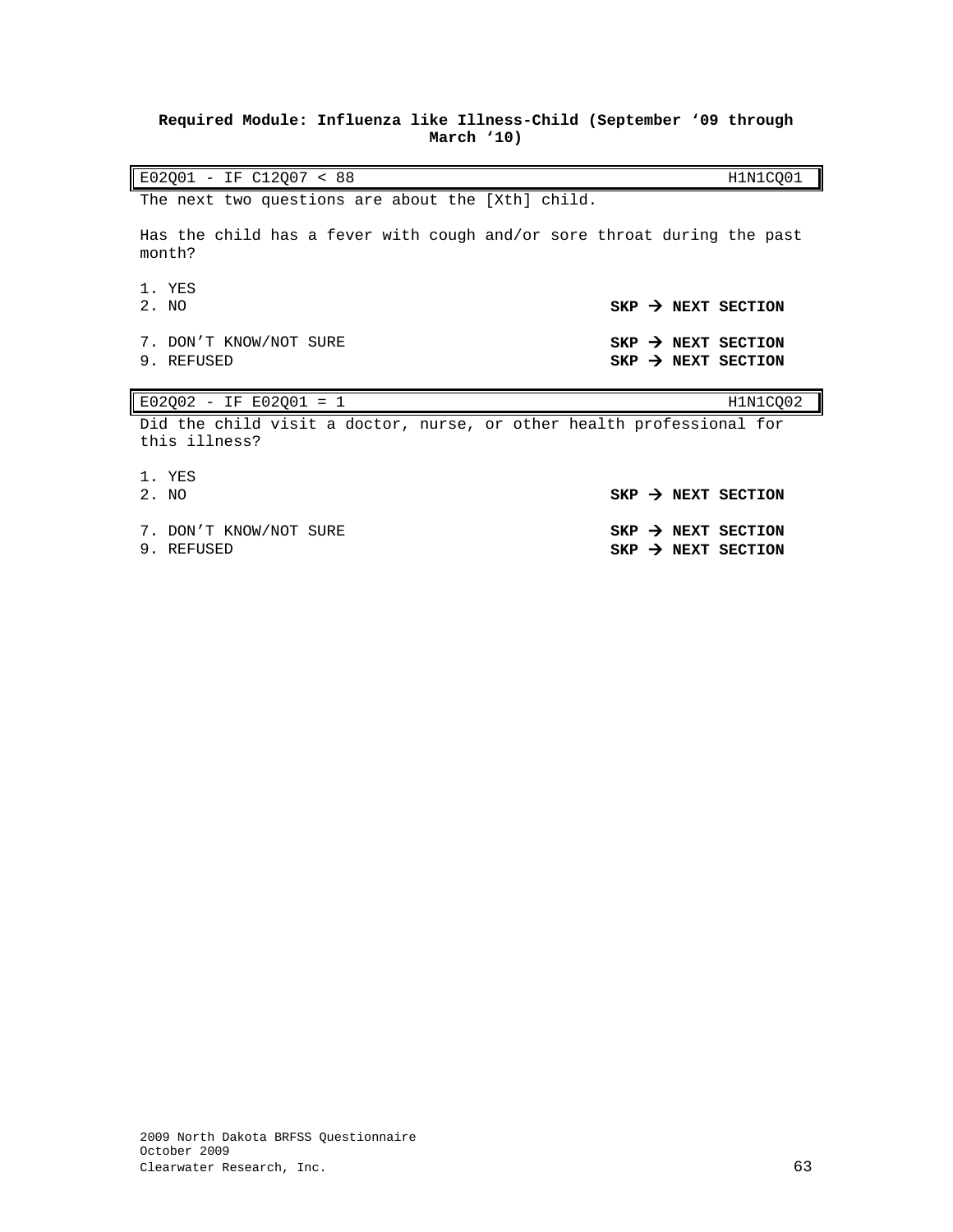| Module 33: Novel H1N1 Childhood Immunization |  |  |  |  |  |  |
|----------------------------------------------|--|--|--|--|--|--|
|----------------------------------------------|--|--|--|--|--|--|

| M33001 - IF CHILDAGE1 >= 6 MONTHS                                                                                                                                                                                                                                                                                                                                                | H1N1CV01                                             |
|----------------------------------------------------------------------------------------------------------------------------------------------------------------------------------------------------------------------------------------------------------------------------------------------------------------------------------------------------------------------------------|------------------------------------------------------|
| The next questions are about this child's immunizations. I will first<br>ask you questions about vaccination for H1N1 flu, which is sometimes<br>called swine flu or pandemic flu, and then ask you questions about<br>vaccination for seasonal flu. There are two ways to get the H1N1 flu<br>vaccination. One is a shot and the other is a spray, mist or drop in<br>the nose. |                                                      |
| Since September, 2009, has $[IF M25Q02 = 1, he, she]$ been vaccinated<br>either way for the H1N1 flu?<br>1. YES                                                                                                                                                                                                                                                                  |                                                      |
| 2. NO                                                                                                                                                                                                                                                                                                                                                                            | SKP $\rightarrow$ M27Q01                             |
| 7. DON'T KNOW/NOT SURE<br>9. REFUSED                                                                                                                                                                                                                                                                                                                                             | $SKP \rightarrow M27Q01$<br>SKP $\rightarrow$ M27Q01 |
| $M33Q02$ - IF $M33Q01$ = 1 AND (CHILDAGE1 >= 6 and CHILDAGE2 < 10) H1N1CV02                                                                                                                                                                                                                                                                                                      |                                                      |
| Since September 2009, how many of these H1N1 vaccinations has [IF<br>$M25002 = 1$ , he, she] received?<br>1. One vaccination or dose                                                                                                                                                                                                                                             |                                                      |
| 2. Two or more vaccination doses                                                                                                                                                                                                                                                                                                                                                 | SKP $\rightarrow$ M27Q01                             |
| 7. DON'T KNOW/NOT SURE<br>9. REFUSED                                                                                                                                                                                                                                                                                                                                             | $SKP \rightarrow M27Q01$<br>$SKP \rightarrow M27Q01$ |
| $M33Q03 - IF((M33Q02 = 1 \text{ OR } M33Q02 = 2)$ AND CHILDAGE1 >= 6) OR $M33Q03v =$<br>2                                                                                                                                                                                                                                                                                        | H1N1CV03                                             |
| During what month did [IF M25Q02 = 1, he, she] receive [IF M25Q02 = 1,<br>his, her] [IF CHILDAGE2 < 10, first H1N1 vaccine?, H1N1 flu vaccine?]<br>MONTH                                                                                                                                                                                                                         |                                                      |
| 77. DON'T KNOW/NOT SURE<br>99. REFUSED                                                                                                                                                                                                                                                                                                                                           |                                                      |
| M33Q03V - IF M33Q03 > 0 AND M33Q03 <= 12                                                                                                                                                                                                                                                                                                                                         |                                                      |
| That was [MONTH] of [YEAR] correct?<br>1. YES                                                                                                                                                                                                                                                                                                                                    |                                                      |
| 2. NO                                                                                                                                                                                                                                                                                                                                                                            | $SKP$ $\rightarrow$ M33Q03                           |
| M33Q04 - IF M33Q01 = 1                                                                                                                                                                                                                                                                                                                                                           | H1N1CV04                                             |
| Was this a shot or was it a vaccine sprayed in the nose?<br>1. Flu shot<br>2. Flu Nasal Spray (spray, mist or drop in the<br>nose)                                                                                                                                                                                                                                               |                                                      |
| 7. DON'T KNOW/NOT SURE<br>9. REFUSED                                                                                                                                                                                                                                                                                                                                             |                                                      |
|                                                                                                                                                                                                                                                                                                                                                                                  |                                                      |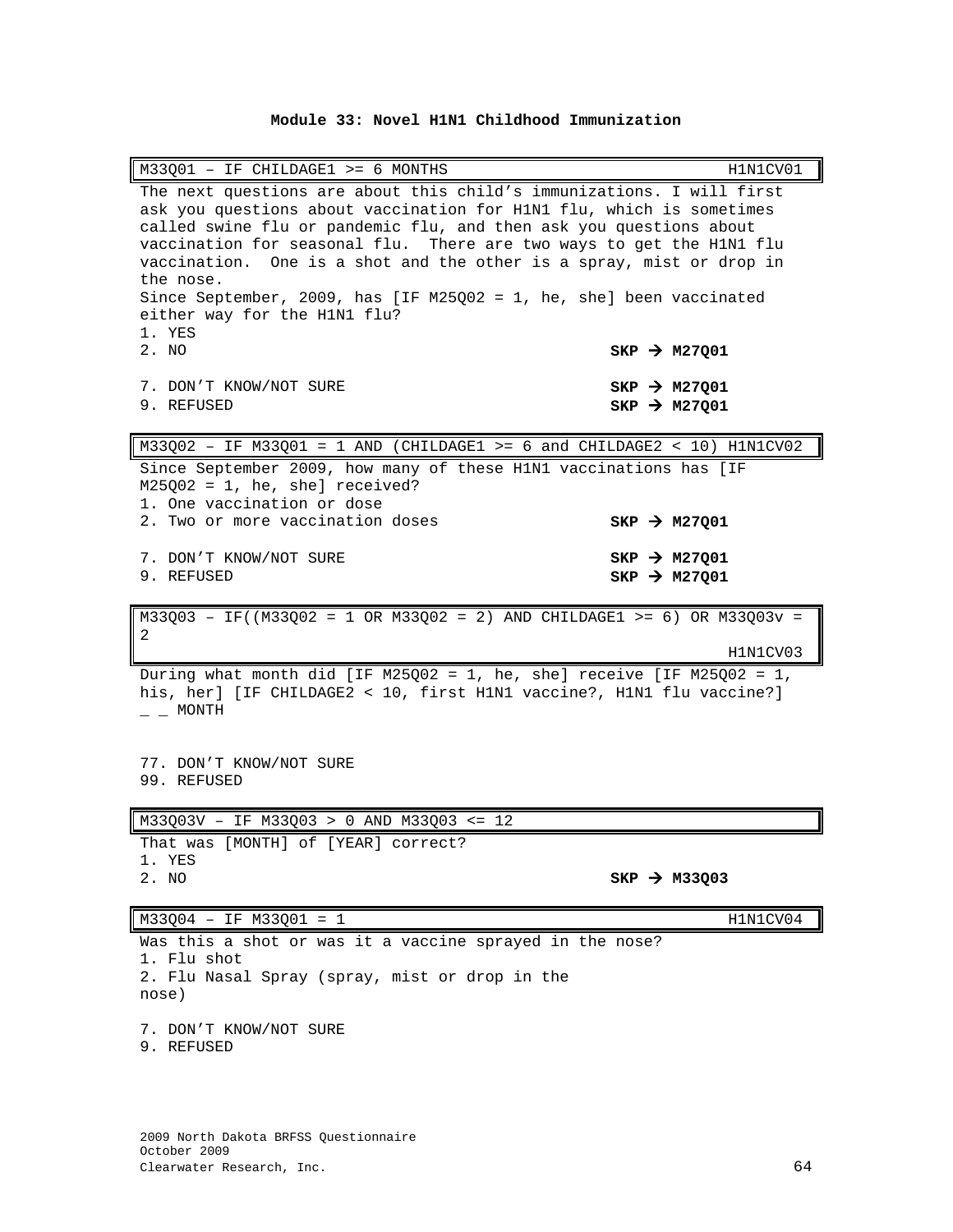$M33Q05 - IF M33Q02 = 2 OR M33Q05v = 2 OR M33Q05v2 = 2$  H1N1CV05 During what month did [IF M25Q02 = 1, he, she] receive [IF M25Q02 = 1, his, her] second H1N1 flu vaccine?  $=$   $-$  MONTH 77. DON'T KNOW/NOT SURE 99. REFUSED M33Q05V – IF M33Q05 > 0 AND M33Q05 <= 12 That was [MONTH] of [YEAR] correct? 1. YES<br>2. NO 2. NO **SKP M33Q05** M33Q06 – IF M33Q02 = 2 H1N1CV06 Was this a shot or was it a vaccine sprayed in the nose? 1. Flu shot 2. Flu Nasal Spray (spray, mist or drop in the nose)

7. DON'T KNOW/NOT SURE 9. REFUSED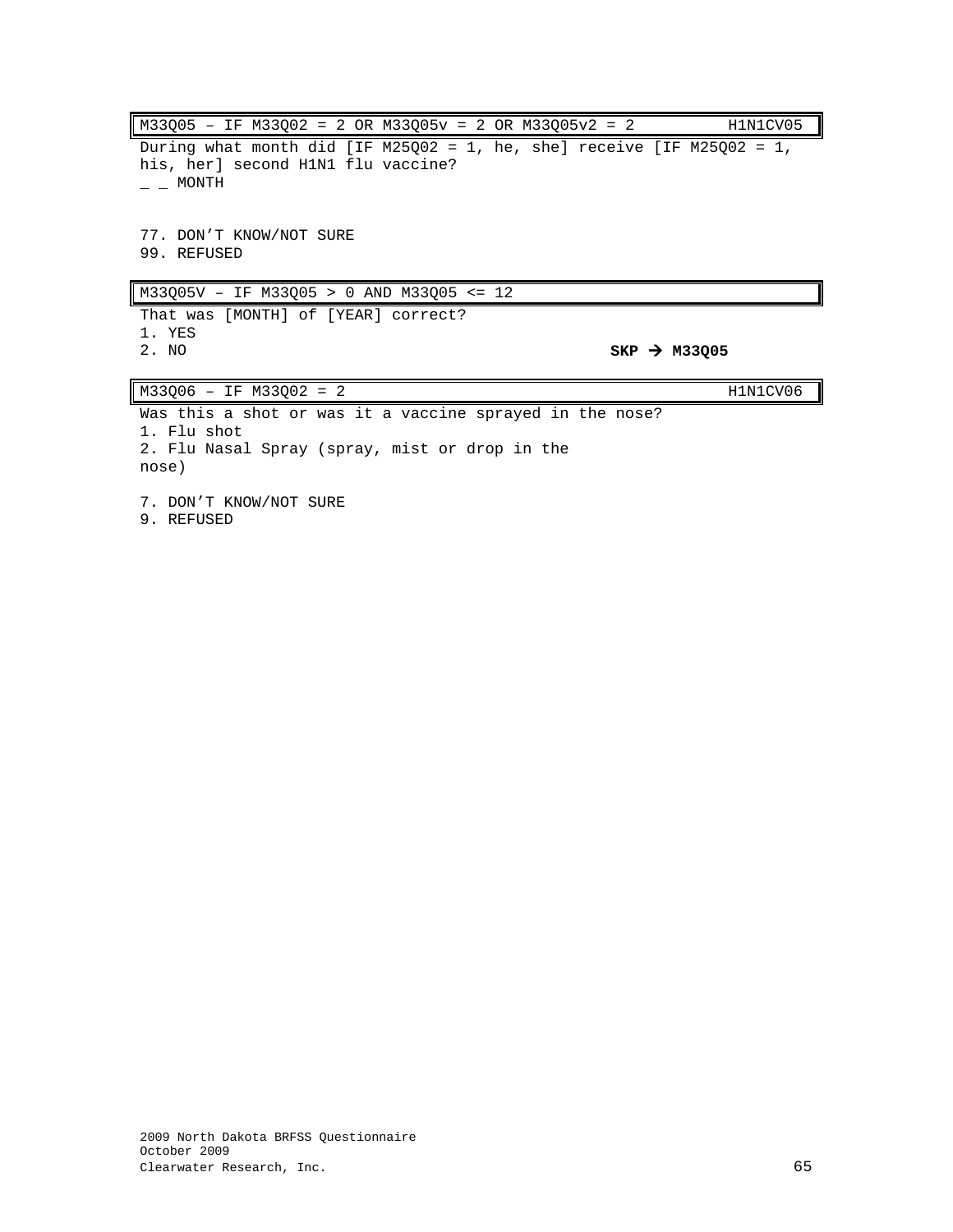### **Module 27: Childhood Immunization**

| $M27001$ - IF CHILDAGE1 >= 6                                                                                                                                 | FLUSHCH1                                                           |
|--------------------------------------------------------------------------------------------------------------------------------------------------------------|--------------------------------------------------------------------|
| Now I will ask you questions about seasonal flu. There are two types<br>of seasonal flu vaccinations. One is a shot and the other is a spray in<br>the nose. |                                                                    |
| During the past 12 months, has [IF M25002 = 1, he, she] had a seasonal<br>flu vaccination?<br>1. YES<br>2. NO                                                | $SKP$ $\rightarrow$ NEXT MODULE                                    |
| 7. DON'T KNOW/NOT SURE<br>9. REFUSED                                                                                                                         | $SKP$ $\rightarrow$ NEXT MODULE<br>$SKP$ $\rightarrow$ NEXT MODULE |
| M27002 - IF M27001 = 1                                                                                                                                       | RCVFVCH3                                                           |

The flu vaccination may have been either the flu shot or the flu spray. The flu spray is the flu vaccination that is sprayed in the nose.

During what month and year did [IF M25Q02 =1, he, she] receive [IF M25Q02= 1, his, her] most recent seasonal flu vaccination?  $/$   $-$  MONTH/YEAR

77/7777. DON'T KNOW/NOT SURE 99/9999. REFUSED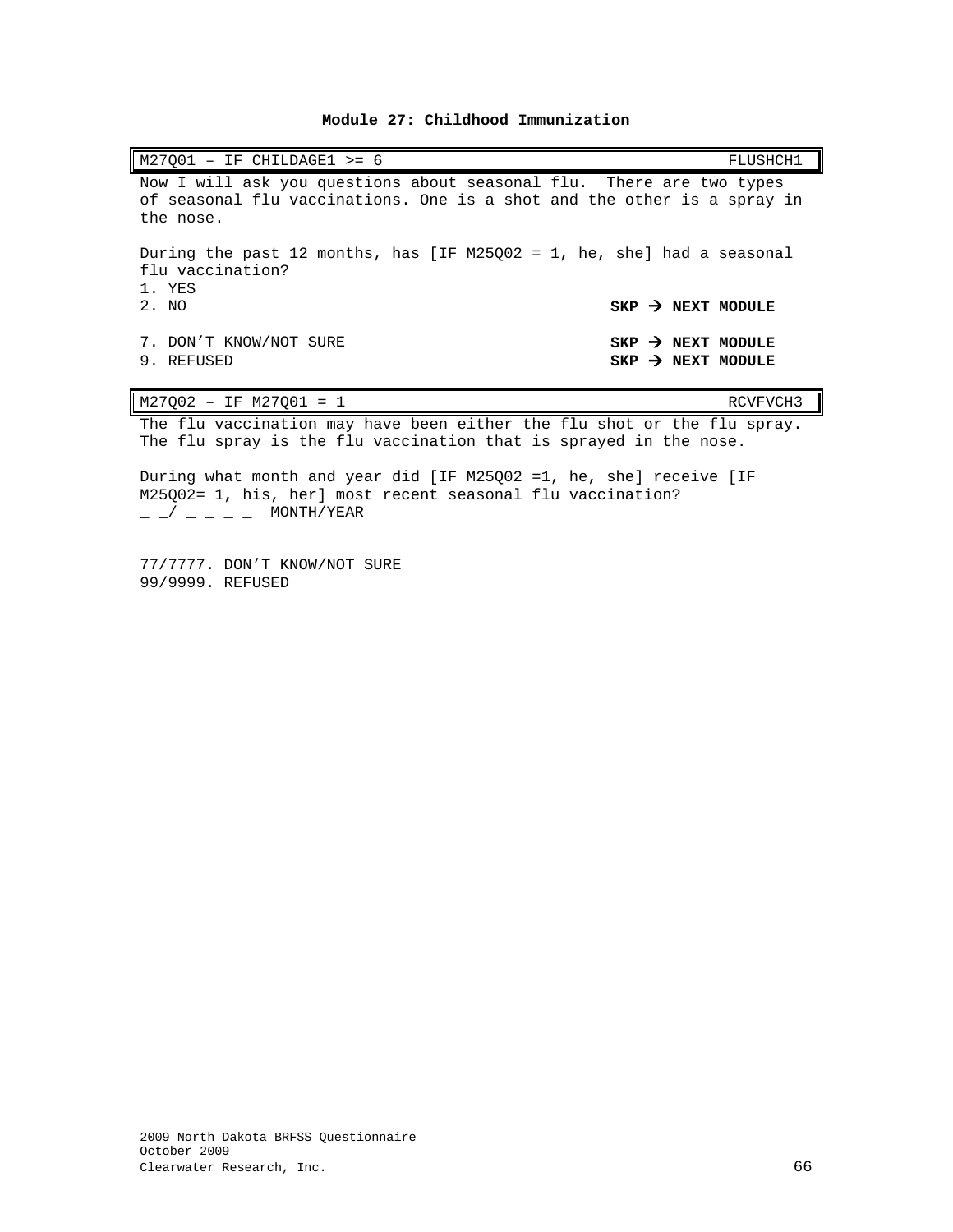### **Module 26: Childhood Asthma Prevalence**

#### M26Q01 - IF C12Q07 < 88 CASTHDX2

Now, I would like to ask you about the [Xth] child.

Has a doctor, nurse or other health professional EVER said that the child has asthma?

1. YES<br>2. NO  $SKP \rightarrow NEXT MODULE$ 7. DON'T KNOW/NOT SURE **SKP → NEXT MODULE**<br>
9. REFUSED **SKP → NEXT MODULE**  $SKP \rightarrow NEXT MODULE$ 

M26Q02 – IF C12Q07 < 88 & M26Q01 = 1 CASTHNO2

Does the child still have asthma?

- 1. YES
- 2. NO
- 7. DON'T KNOW/NOT SURE
- 9. REFUSED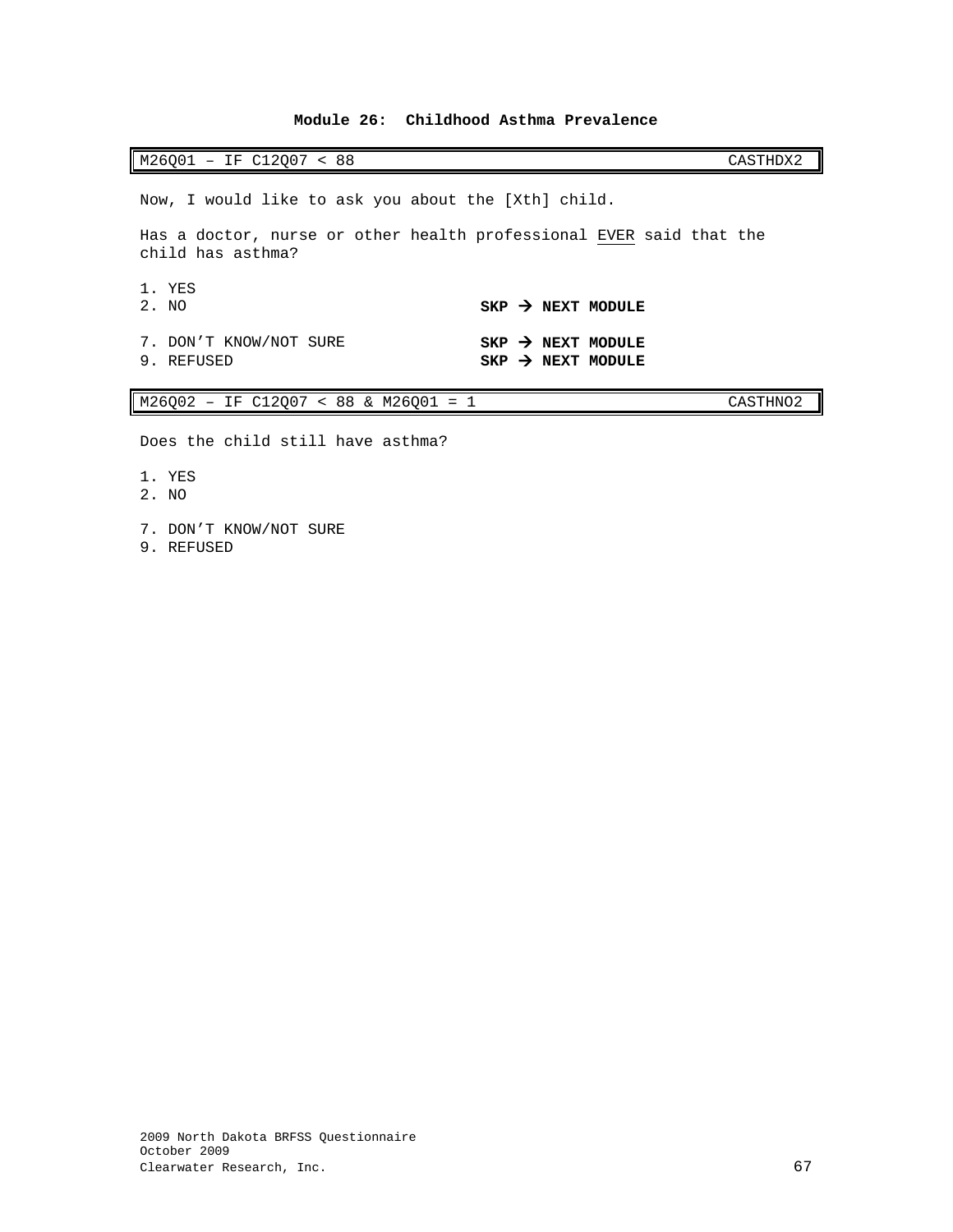#### **Asthma Follow-up Module**

| $AdltPerm - IF C10Q01 = 1 OR M26Q01 = 1$ |  |
|------------------------------------------|--|
|------------------------------------------|--|

We would like to call to you again within the next 2 weeks to talk in more detail about [your/your child's] experiences with asthma. The information will be used to help develop and improve the asthma programs in North Dakota.

The information you gave us today and any you or anyone in your<br>household will give us in the future will be kept confidential. If you household will give us in the future will be kept confidential. agree to this, we will keep your phone number on file, separate from the answers collected today. Even if you agree now, you or others at your household may refuse to participate in the future. Would it be okay if we called you back to ask additional asthma-related questions at a later time?

1. YES<br>2. NO

#### $SKP \rightarrow NEXT$  SECTION

FName – IF AdltPerm = 1 AND ADULTCHILD = 1

Can I please have your first name, initials or nickname so we will know who to ask for when we call back?

ENTER NAME/INITIALS/NICKNAME: \_\_\_\_\_\_\_\_\_\_\_\_\_\_\_\_\_\_\_\_\_\_\_\_\_\_\_\_\_\_

7. DON'T KNOW/NOT SURE

9. REFUSED

CName – IF AdltPerm = 1 AND ADULTCHILD = 2

Can I please have your child's first name, initials or nickname so we can ask about that child's asthma history?

ENTER NAME/INITIALS/NICKNAME: \_\_\_\_\_\_\_\_\_\_\_\_\_\_\_\_\_\_\_\_\_\_\_\_\_\_\_\_\_\_

7. DON'T KNOW/NOT SURE

9. REFUSED

MostKnow – IF AdltPerm = 1 AND ADULTCHILD = 2

Are you the parent or guardian in the household who knows the most about the child's asthma?

1. YES

2. NO

7. DON'T KNOW/NOT SURE

9. REFUSED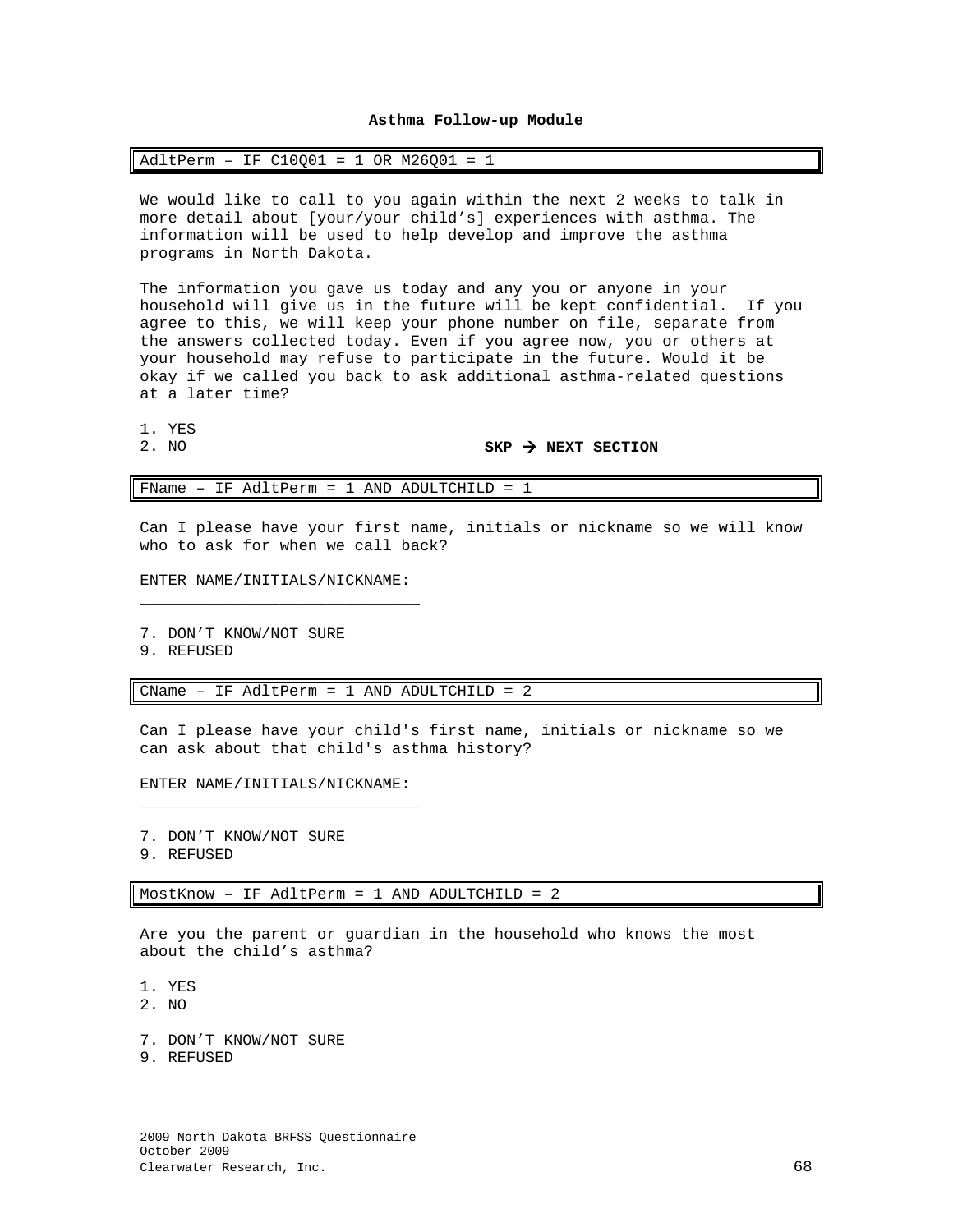#### OthName = IF MostKnow = 2

You said someone else was more knowledgeable about the child's asthma. Can I please have this adult's first name, initials or nickname so we will know who to ask for when we call back regarding your child.

### ENTER NAME/INITIALS/NICKNAME: \_\_\_\_\_\_\_\_\_\_\_\_\_\_\_\_\_\_\_\_\_\_\_\_\_\_\_\_\_\_

7. DON'T KNOW/NOT SURE

9. REFUSED

#### CBTime – IF AdltPerm = 1

What is a good time to call you back? For example, evenings, days or weekends?

[IF MostKnow = 2, What is a good time to call back and speak with the adult most knowledgeable about the child's asthma? For example, evenings, days or weekends?]

ENTER CALLBACK TIME:

7. DON'T KNOW/NOT SURE 9. REFUSED

\_\_\_\_\_\_\_\_\_\_\_\_\_\_\_\_\_\_\_\_\_\_\_\_\_\_\_\_\_\_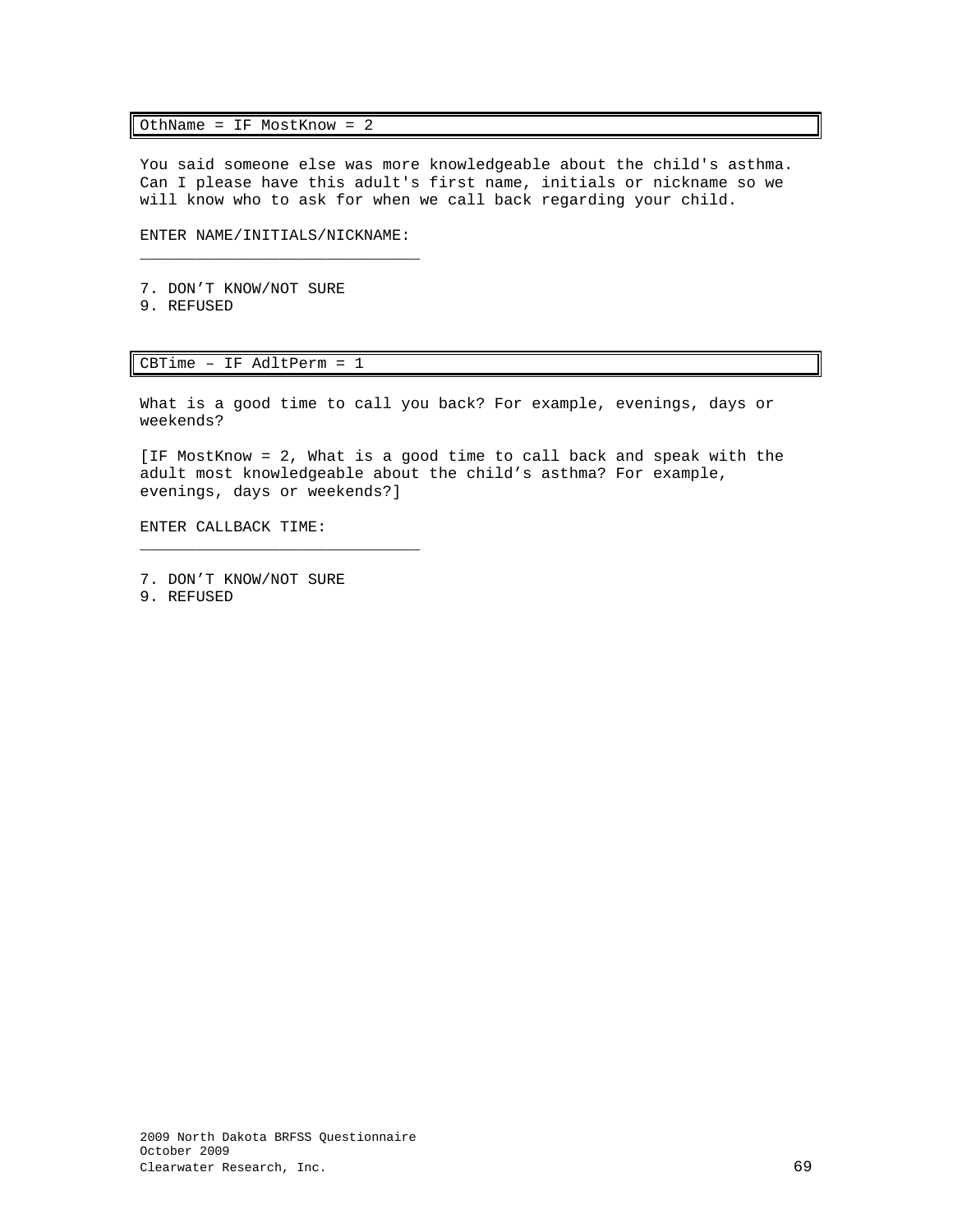ND01Q01 - IF C03Q01 <> 2 HLTHINS

What is the name of the health plan you use to pay for most of your medical care?

01. Medicare 02. Medicaid or Medical Assistance 03. Military, Tricare or CHAMPUS 04. Indian Health Services 05. Blue Cross/Blue Shield or Noridian 06. ND-PERS 07. Fortis Insurance 08. American Family Mutual 09. Medica Health Plans 10. Heart of America (HMO) 11. Altru Health Plan 12. Other 13. None 77. DON'T KNOW/NOT SURE

99. REFUSED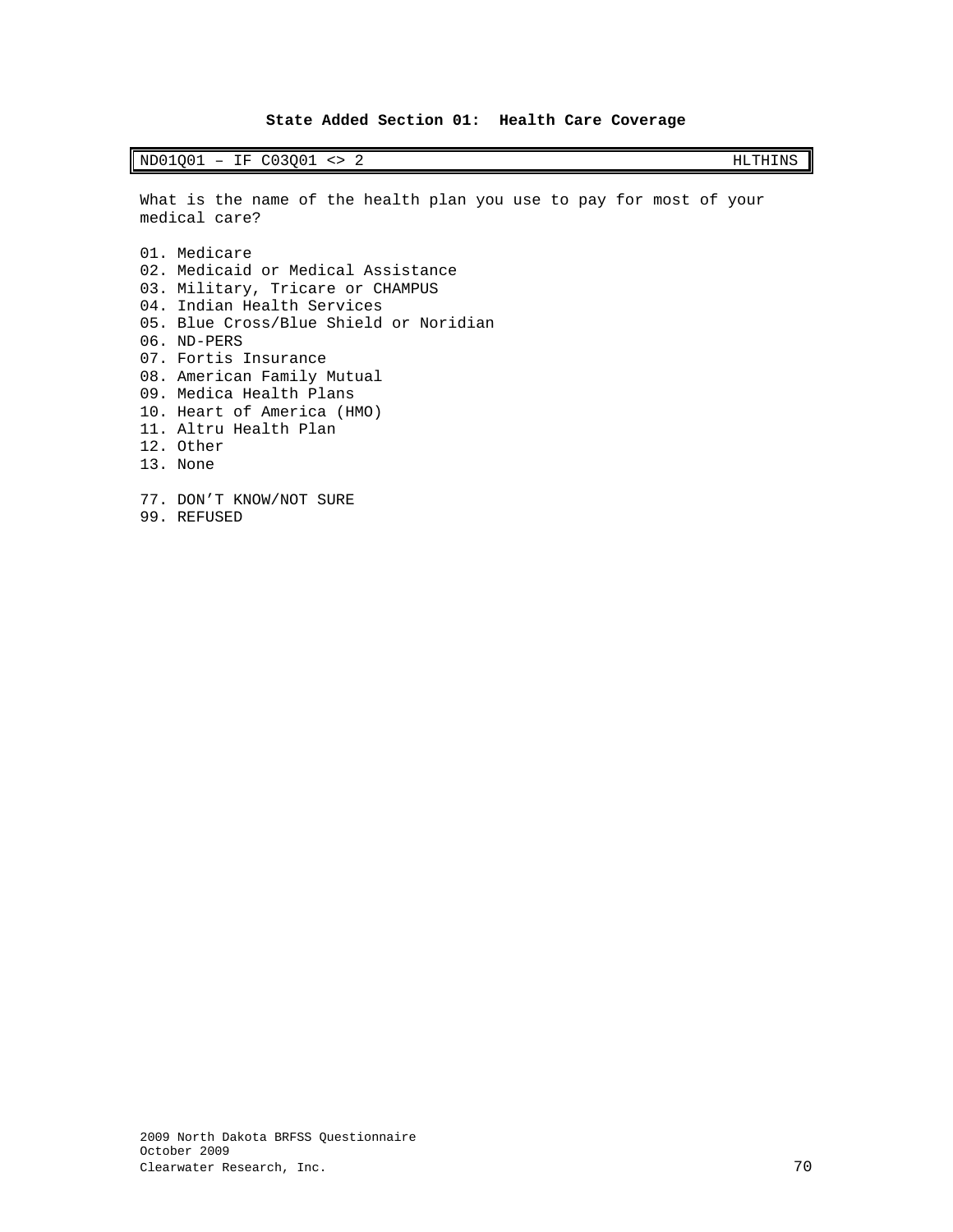# **State Added Section 02: Secondhand Smoke Policy**

### ND02Q01 HOUSESMK

Which statement best describes the rules about smoking inside your home? Would you say?

1. Smoking is not allowed anywhere inside your home

2. Smoking is allowed in some places or at some times

- 3. Smoking is allowed anywhere inside your home
- 4. There are no rules about smoking inside your home
- 7. DON'T KNOW/NOT SURE 9. REFUSED
-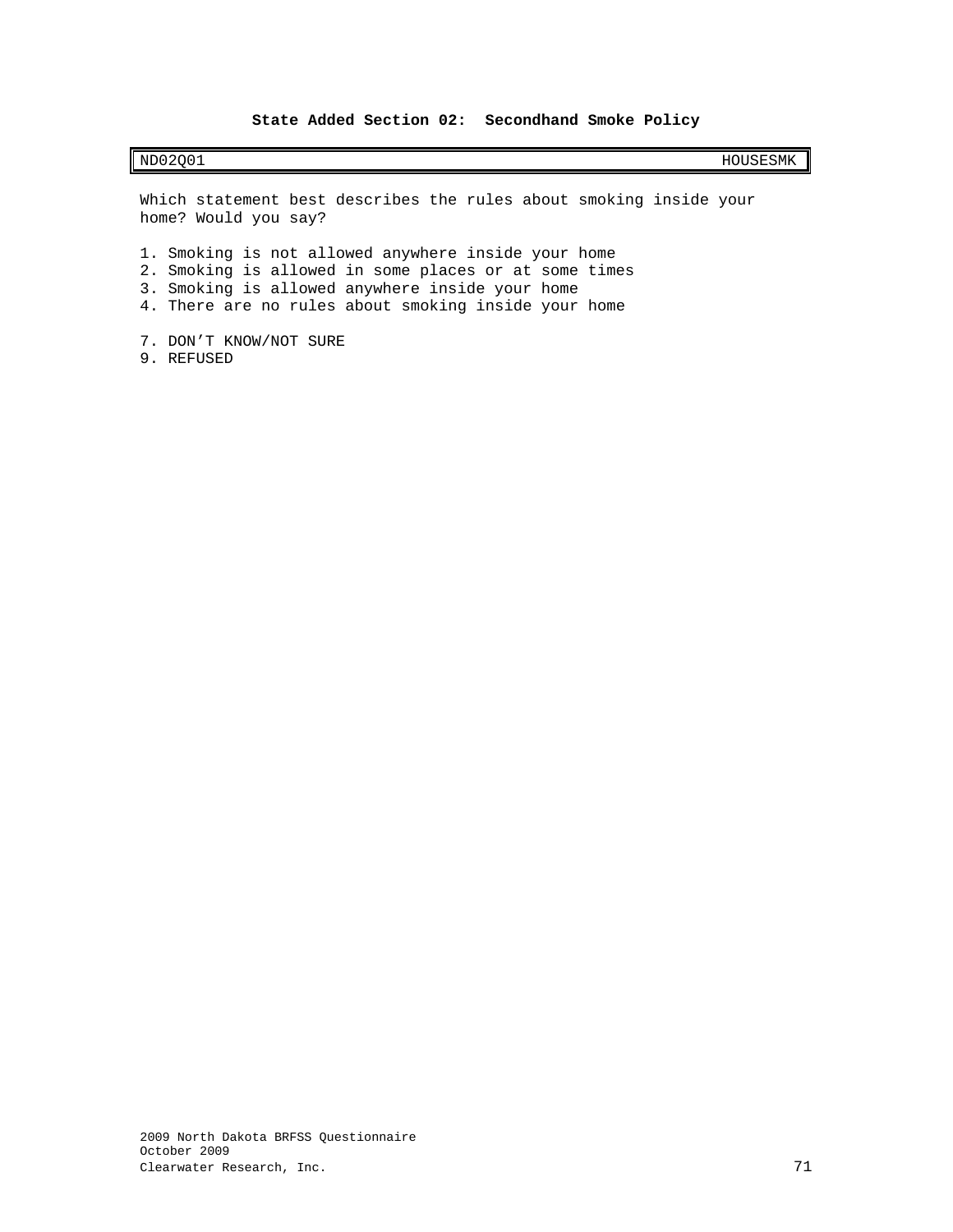### **State Added Section 03: Emergency Preparedness**

### ND03Q01 EPHELP

If you were unable to leave your home due to illness, is there someone, such as a family member, friend or neighbor, who you could depend on to bring you groceries, medications and other essential items until you recovered?

- 1. YES
- 2. NO
- 7. DON'T KNOW/NOT SURE
- 9. REFUSED

## ND03Q02 EPMESS

During an emergency, how trustworthy would you consider messages from the North Dakota Department of Health to be? Would you say…

INTERVIEWER NOTE: MESSAGES MIGHT INCLUDE INFORMATION ABOUT THE EMERGENCY, INFORMATION ABOUT HOW TO ACCESS HEALTH CARE OR EMERGENCY MEDICATIONS, OR ACTIONS ONE NEEDS TO TAKE TO PROTECT ONESELF.

PLEASE READ

- 1. Very trustworthy
- 2. Trustworthy
- 3. Untrustworthy
- 4. Very untrustworthy
- 7. DON'T KNOW/NOT SURE
- 9. REFUSED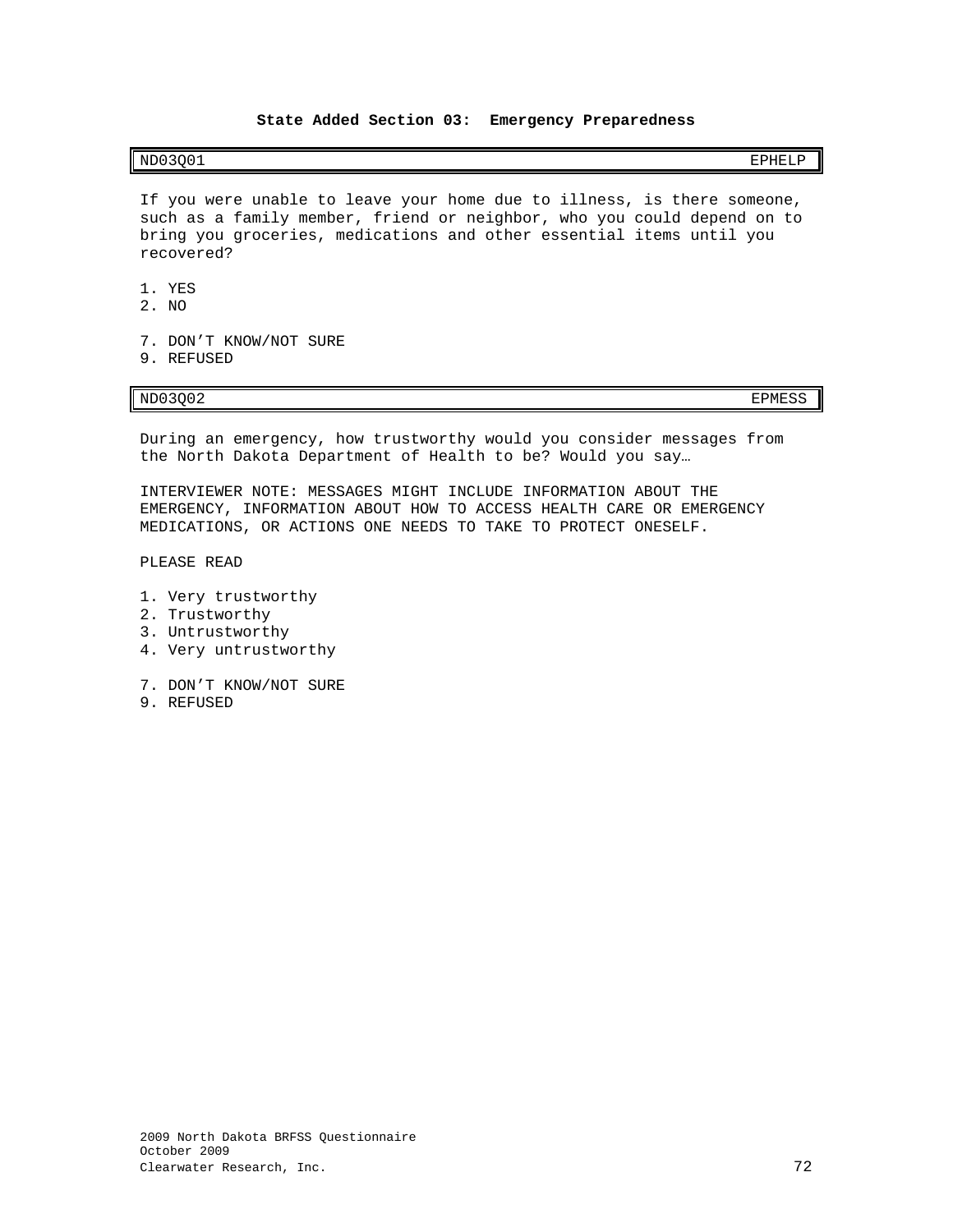# **State Added Section 04: Indian Health**

#### ND04Q01 – IF C12Q03 = 5 RESERVE

Do you live on a reservation or Indian Service Area?

- 1. YES, RESERVATION
- 2. YES, INDIAN SERVICE AREA
- 3. NO, NEITHER
- 7. DON'T KNOW/NOT SURE
- 9. REFUSED

 $ND04Q02 - IF C12Q03 = 5$  MEMTRIBE

Are you currently an enrolled tribal member?

- 1. YES<br>2. NO
- 
- 7. DON'T KNOW/NOT SURE **SKP > NEXT SECTION**<br>9. REFUSED **SKP > NEXT SECTION**
- $ND04Q03 IF C12Q03 = 5 AND ND04Q02 = 1$  TRIBE

Which tribe?

INTERVIEWER NOTE: THREE AFFILIATED TRIBES = MANDAN+ARIKARA+HIDATSA. CODE INDIVIDUAL TRIBE IF PROVIDED.

 $SKP \rightarrow NEXT$  SECTION

 $SKP \rightarrow NEXT$  SECTION

READ ONLY IF NECESSARY

- 01. MANDAN
- 02. ARIKARA
- 03. HIDATSA
- 04. THREE AFFILIATED TRIBES
- 05. SPIRIT LAKE SIOUX
- 06. STANDING ROCK SIOUX
- 07. OTHER SIOUX
- 08. CHIPPEWA
- 09. OTHER
- 77. DON'T KNOW/NOT SURE
- 99. REFUSED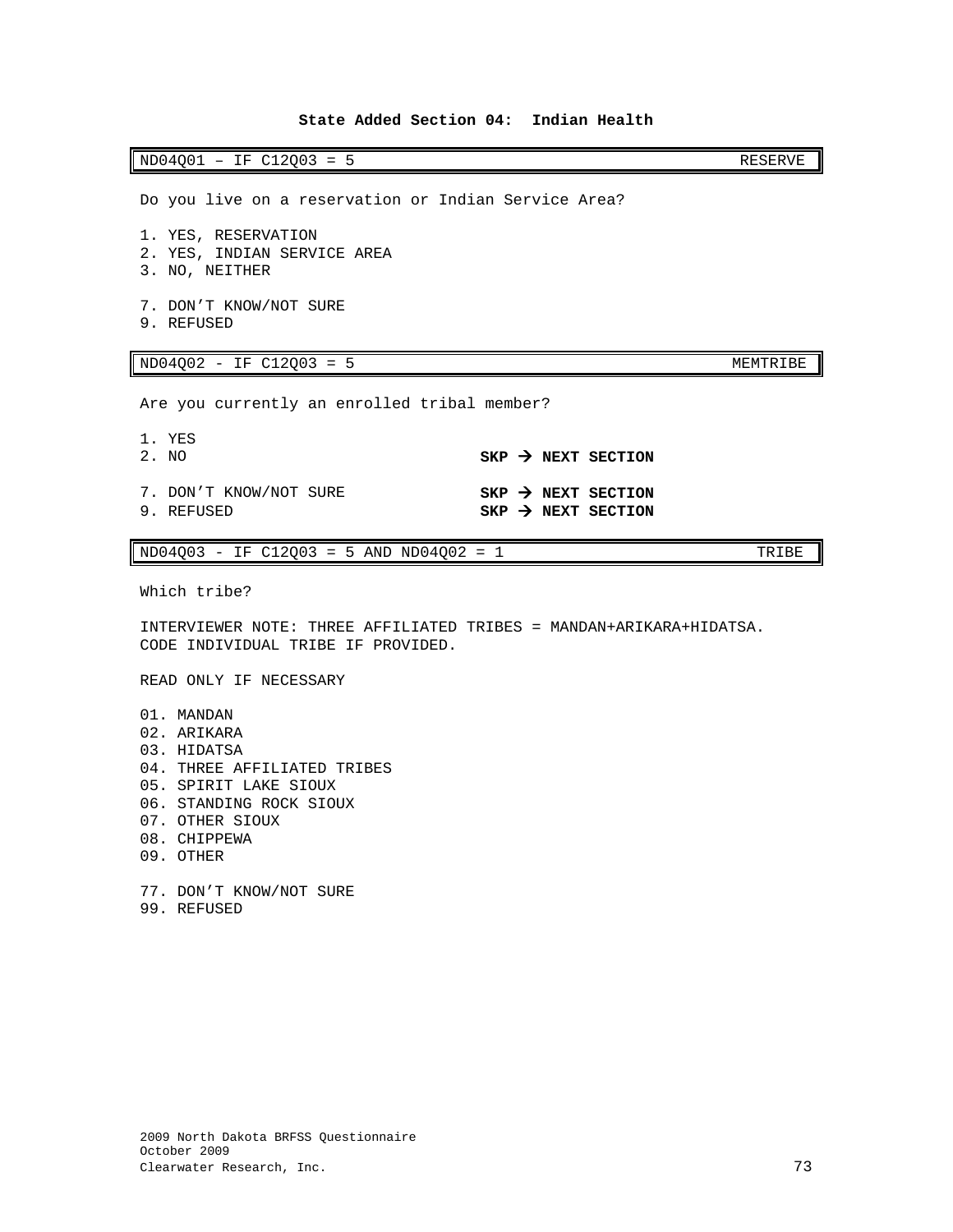## $ND04Q04 - IF C12Q03 = 5 AND ND04Q02 = 1$  IHS

How much of your health care do you obtain from an Indian Health Service clinic? Would you say…

INTERVIEWER NOTE: IHS STANDS FOR INDIAN HEALTH SERVICE.

PLEASE READ

- 1. All
- 2. Most
- 3. Some
- 4. Little
- 5. None
- 7. DON'T KNOW/NOT SURE
- 9. REFUSED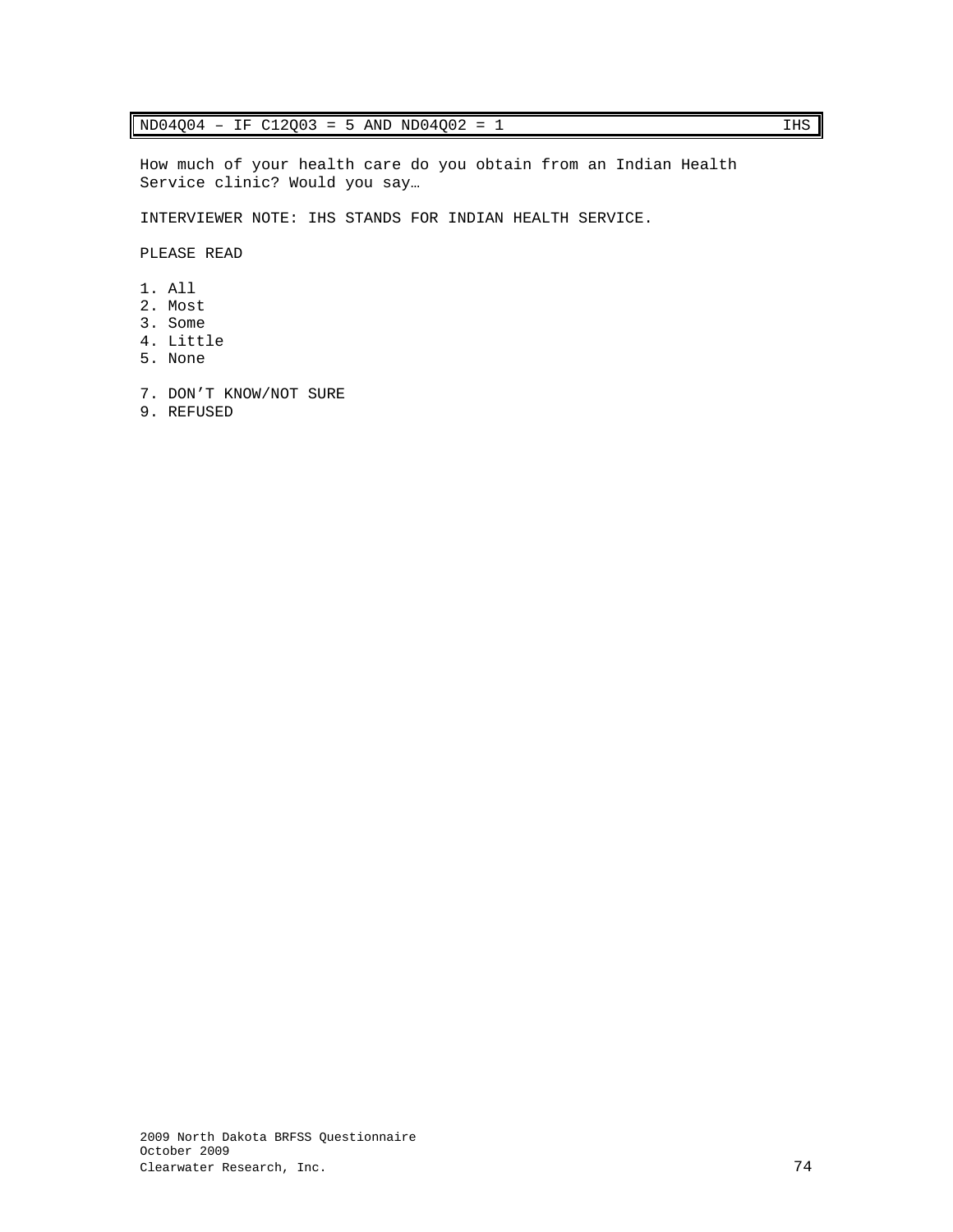# **State Added Section 05: Sexual Orientation**

### $NDO5Q01$  SEXPREF

Now I'll read a list of terms people sometimes use to describe themselves – heterosexual or straight; homosexual, [IF C12Q20 = 1, gay, lesbian] … and bisexual. As I read the list again, please stop me when I get to the term that best describes how you think of yourself.

- 1. Heterosexual or straight 2. Homosexual, gay or lesbian
- 3. Bisexual
- 7. DON'T KNOW/NOT SURE 9. REFUSED